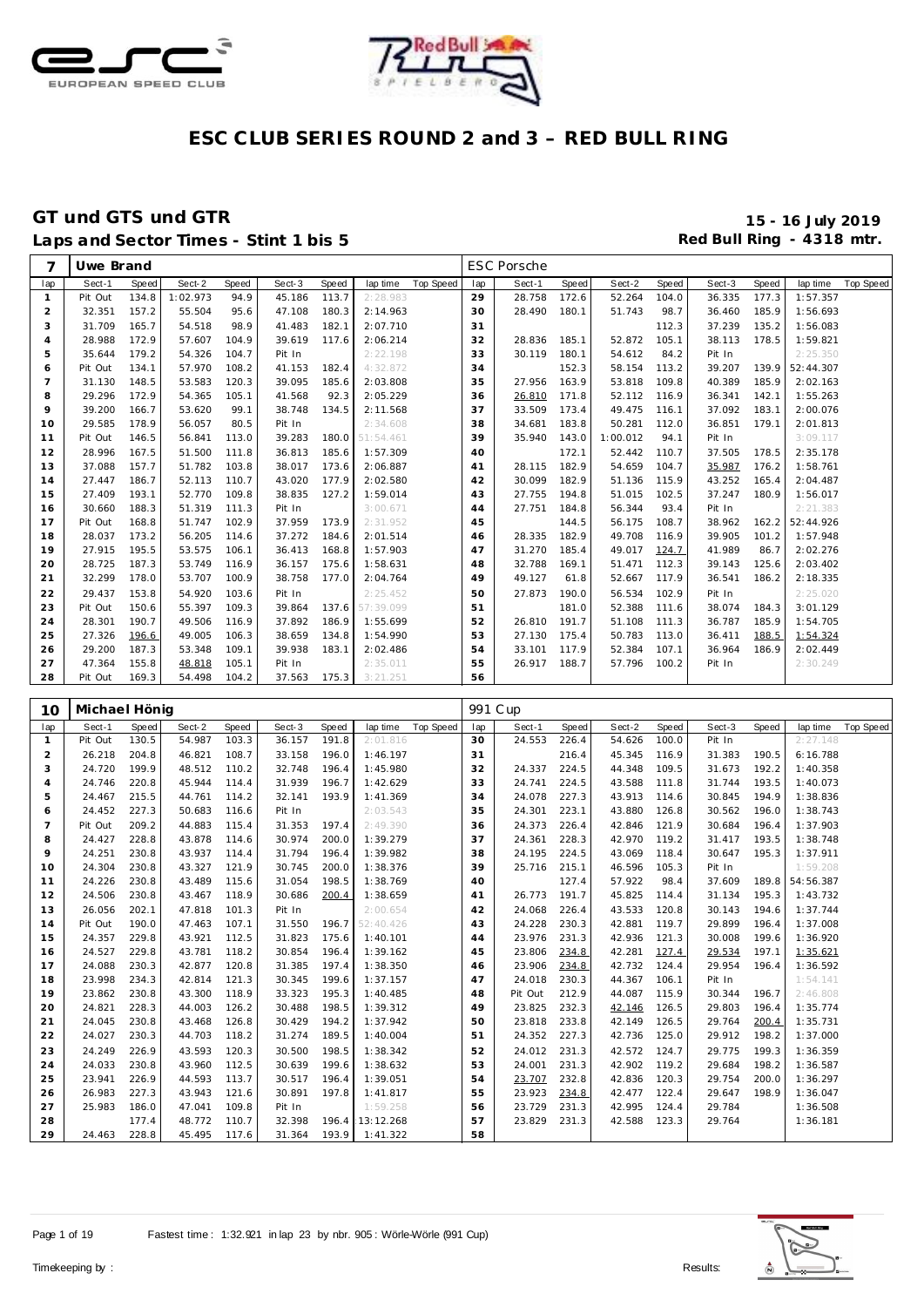



### GT und GTS und GTR<br>
Laps and Sector Times - Stint 1 bis 5<br>
Red Bull Ring - 4318 mtr. Laps and Sector Times - Stint 1 bis 5

| 33             | Weppler-Volz |       |          |       |        |       |           |                    | Ferrari |         |       |        |       |        |              |           |                  |
|----------------|--------------|-------|----------|-------|--------|-------|-----------|--------------------|---------|---------|-------|--------|-------|--------|--------------|-----------|------------------|
| lap            | Sect-1       | Speed | Sect-2   | Speed | Sect-3 | Speed |           | lap time Top Speed | lap     | Sect-1  | Speed | Sect-2 | Speed | Sect-3 | <b>Speed</b> | lap time  | <b>Top Speed</b> |
| $\mathbf{1}$   | Pit Out      | 184.4 | 48.772   | 110.9 | 32.902 | 197.4 | 1:47.470  |                    | 38      | 24.781  | 206.4 | 44.862 | 141.7 | 29.719 | 201.9        | 1:39.362  |                  |
| $\overline{2}$ | 24.534       | 231.3 | 43.166   | 133.3 | 30.857 | 199.6 | 1:38.557  |                    | 39      | 23.626  | 231.3 | 41.485 | 152.5 | 29.296 | 203.0        | 1:34.407  |                  |
| 3              | 23.860       | 231.8 | 43.109   | 135.3 | 30.517 | 198.5 | 1:37.486  |                    | 40      | 23.637  | 232.3 | 41.543 | 156.5 | 29.268 | 209.3        | 1:34.448  |                  |
| $\overline{4}$ | 24.176       | 230.3 | 42.477   | 144.8 | 29.932 | 200.4 | 1:36.585  |                    | 41      | 23.430  | 233.8 | 41.300 | 145.6 | 29.460 | 203.0        | 1:34.190  |                  |
| 5              | 23.718       | 234.3 | 42.882   | 139.5 | 30.279 | 199.3 | 1:36.879  |                    | 42      | 23.535  | 233.3 | 41.424 | 156.1 | 29.307 | 203.8        | 1:34.266  |                  |
| 6              | 24.072       | 230.3 | 42.595   | 140.6 | 30.265 | 194.2 | 1:36.932  |                    | 43      | 23.445  | 233.8 | 41.733 | 150.4 | 29.557 | 202.6        | 1:34.735  |                  |
| $\overline{7}$ | 24.254       | 229.8 | 42.093   | 144.4 | 30.103 | 201.5 | 1:36.450  |                    | 44      | 24.500  | 234.3 | 42.830 | 141.0 | Pit In |              | 1:44.849  |                  |
| 8              | 23.610       | 233.3 | 41.895   | 137.8 | 30.596 | 198.2 | 1:36.101  |                    | 45      |         | 193.8 | 48.946 | 124.7 | 32.647 | 197.4        | 50:03.637 |                  |
| 9              | 23.809       | 231.3 | 41.735   | 142.5 | 29.778 | 200.7 | 1:35.322  |                    | 46      | 24.975  | 222.2 | 51.930 | 109.3 | Pit In |              | 2:05.123  |                  |
| 10             | 23.649       | 232.8 | 41.872   | 146.3 | 31.451 | 199.6 | 1:36.972  |                    | 47      |         | 219.9 | 44.356 | 132.4 | 32.196 | 203.8        | 7:26.282  |                  |
| 11             | 23.831       | 234.3 | 41.977   | 141.4 | 29.826 | 200.4 | 1:35.634  |                    | 48      | 24.316  | 228.8 | 43.894 | 131.1 | 30.989 | 206.1        | 1:39.199  |                  |
| 12             | 23.786       | 233.8 | 41.752   | 144.0 | 29.951 | 200.0 | 1:35.489  |                    | 49      | 24.138  | 233.8 | 42.623 | 142.5 | 30.237 | 205.7        | 1:36.998  |                  |
| 13             | 23.833       | 232.8 | 41.578   | 146.7 | 30.212 | 199.6 | 1:35.623  |                    | 50      | 23.967  | 232.3 | 42.895 | 138.8 | 30.349 | 205.7        | 1:37.211  |                  |
| 14             | 23.857       | 230.3 | 41.955   | 151.3 | Pit In |       | 1:49.771  |                    | 51      | 23.797  | 233.3 | 42.501 | 139.9 | 30.288 | 208.1        | 1:36.586  |                  |
| 15             | Pit Out      | 174.3 | 47.487   | 119.2 | 33.629 | 198.5 | 51:43.449 |                    | 52      | 23.798  | 232.3 | 42.708 | 143.2 | 30.187 | 204.9        | 1:36.693  |                  |
| 16             | 24.324       | 224.5 | 42.728   | 140.6 | 29.677 | 201.5 | 1:36.729  |                    | 53      | 23.837  | 232.3 | 41.965 | 144.8 | 30.578 | 204.5        | 1:36.380  |                  |
| 17             | 23.720       | 221.3 | 42.322   | 143.2 | 29.743 | 199.6 | 1:35.785  |                    | 54      | 23.935  | 233.3 | 42.167 | 144.8 | 29.632 | 207.7        | 1:35.734  |                  |
| 18             | 23.631       | 231.8 | 41.625   | 153.4 | 30.558 | 201.1 | 1:35.814  |                    | 55      | 24.121  | 231.3 | 42.438 | 127.4 | Pit In |              | 1:45.608  |                  |
| 19             | 23.536       | 232.3 | 41.283   | 147.1 | 29.271 | 201.5 | 1:34.090  |                    | 56      |         | 217.2 | 43.527 | 137.4 | 33.562 | 201.9        | 54:39.997 |                  |
| 20             | 23.294       | 233.8 | 41.660   | 153.0 | 29.339 | 201.5 | 1:34.293  |                    | 57      | 23.482  | 235.8 | 41.467 | 147.1 | 29.070 | 202.6        | 1:34.019  |                  |
| 21             | 23.535       | 232.8 | 41.412   | 152.1 | 29.295 | 201.5 | 1:34.242  |                    | 58      | 23.333  | 234.8 | 41.119 | 154.7 | 28.693 | 203.0        | 1:33.145  |                  |
| 22             | 23.470       | 232.3 | 42.149   | 153.4 | 29.706 | 206.9 | 1:35.325  |                    | 59      | 23.309  | 235.3 | 40.809 | 157.0 | Pit In |              | 1:41.087  |                  |
| 23             | 23.520       | 232.3 | 41.906   | 151.7 | 29.649 | 202.6 | 1:35.075  |                    | 60      | Pit Out | 224.0 | 43.553 | 147.1 | 29.864 | 201.9        | 4:02.286  |                  |
| 24             | 23.607       | 230.8 | 41.775   | 141.7 | Pit In |       | 1:42.861  |                    | 61      | 23.864  | 230.8 | 41.800 | 150.0 | 29.742 | 202.6        | 1:35.406  |                  |
| 25             | Pit Out      | 226.9 | 41.996   | 146.7 | 29.737 | 204.9 | 2:20.816  |                    | 62      | 23.728  | 230.8 | 41.577 | 143.2 | 29.728 | 197.8        | 1:35.033  |                  |
| 26             | 23.383       | 235.3 | 41.530   | 148.4 | 29.511 | 201.9 | 1:34.424  |                    | 63      | 24.097  | 231.8 | 42.046 | 149.6 | 29.614 | 201.9        | 1:35.757  |                  |
| 27             | 23.664       | 231.3 | 1:12.609 | 137.8 | Pit In |       | 2:27.558  |                    | 64      | 23.473  | 234.3 | 41.658 | 144.8 | 29.644 | 199.6        | 1:34.775  |                  |
| 28             |              | 175.4 | 49.312   | 122.2 | 32.018 | 200.0 | 58:55.728 |                    | 65      | 23.621  | 232.3 | 41.251 | 148.4 | 29.421 | 201.1        | 1:34.293  |                  |
| 29             | 24.563       | 227.8 | 42.819   | 136.4 | 30.438 | 204.2 | 1:37.820  |                    | 66      | 23.463  | 234.8 | 41.371 | 142.5 | 29.452 | 202.6        | 1:34.286  |                  |
| 30             | 24.034       | 228.8 | 42.300   | 144.0 | 29.851 | 203.4 | 1:36.185  |                    | 67      | 23.465  | 234.3 | 41.322 | 151.7 | 29.694 | 200.4        | 1:34.481  |                  |
| 31             | 23.725       | 230.8 | 41.753   | 144.8 | 29.459 | 203.4 | 1:34.937  |                    | 68      | 24.016  | 232.8 | 41.554 | 142.5 | 29.568 | 201.1        | 1:35.138  |                  |
| 32             | 23.648       | 215.1 | 46.638   | 142.1 | 30.000 | 201.1 | 1:40.286  |                    | 69      | 23.595  | 231.3 | 41.668 | 145.6 | 29.491 | 200.7        | 1:34.754  |                  |
| 33             | 23.763       | 232.3 | 42.775   | 142.1 | 30.089 | 202.6 | 1:36.627  |                    | 70      | 23.560  | 232.3 | 41.953 | 143.2 | Pit In |              | 1:46.830  |                  |
| 34             | 23.603       | 231.3 | 41.456   | 147.1 | 29.469 | 202.2 | 1:34.528  |                    | 71      | Pit Out | 230.8 | 42.557 | 139.5 | 30.062 |              | 1:52.562  |                  |
| 35             | 24.121       | 210.8 | 44.129   | 153.8 | 30.439 | 205.3 | 1:38.689  |                    | 72      | 23.720  | 233.8 | 41.651 | 149.6 | 29.593 |              | 1:34.964  |                  |
| 36             | 23.537       | 231.3 | 43.647   | 138.8 | 30.090 | 201.5 | 1:37.274  |                    | 73      | 23.552  | 234.8 | 41.730 | 148.4 | Pit In |              | 1:49.720  |                  |
| 37             | 23.586       | 231.8 | 41.765   | 147.5 | 29.365 | 205.3 | 1:34.716  |                    | 74      |         |       |        |       |        |              |           |                  |

| 666 | Stefanie Weppler |       |        |       |        |       |          |           | Ferrari       |         |       |        |       |        |       |                 |           |
|-----|------------------|-------|--------|-------|--------|-------|----------|-----------|---------------|---------|-------|--------|-------|--------|-------|-----------------|-----------|
| lap | Sect-1           | Speed | Sect-2 | Speed | Sect-3 | Speed | lap time | Top Speed | lap           | Sect-1  | Speed | Sect-2 | Speed | Sect-3 | Speed | lap time        | Top Speed |
|     | Pit Out          | 148.5 | 52.630 | 110.9 | 35.073 | 185.9 | 2:01.353 |           |               | 24.476  | 222.2 | 42.998 | 142.1 | Pit In |       | 1:48.133        |           |
|     | 26.494           | 208.4 | 46.848 | 124.4 | 32.294 | 189.5 | 1:45.636 |           |               | Pit Out | 154.9 | 51.751 | 108.2 | 35.159 |       | 190.1 56:32.644 |           |
|     | 25.320           | 216.4 | 48.752 | 121.9 | 32.850 | 191.5 | 1:46.922 |           |               | 26.099  | 197.7 | 46.756 | 121.1 | 32.914 | 191.5 | 1:45.769        |           |
| 4   | 24.904           | 220.8 | 44.437 | 132.7 | 32.901 | 188.5 | 1:42.242 |           |               | 25.011  | 217.2 | 45.025 | 128.6 | 32.790 | 192.2 | 1:42.826        |           |
| 5   | 24.737           | 222.6 | 43.875 | 137.8 | 30.645 | 192.5 | 1:39.257 |           | $\mathcal{P}$ | 25.156  | 219.5 | 46.596 | 113.2 | 35.020 | 190.8 | 1:46.772        |           |
| O   | 24.517           | 222.6 | 43.361 | 137.8 | 30.430 | 192.9 | 1:38.308 |           | З             | 25.051  | 220.4 | 49.477 | 105.1 | Pit In |       | 2:00.063        |           |
|     | 24.672           | 190.3 | 46.389 | 138.1 | 31.510 | 193.5 | 1:42.571 |           | 14            |         |       |        |       |        |       |                 |           |

| 901 | Andraes Maurer |       |          |       |        |       |           |           |     | Porsche Cayman GT4 |       |          |       |        |       |                 |           |
|-----|----------------|-------|----------|-------|--------|-------|-----------|-----------|-----|--------------------|-------|----------|-------|--------|-------|-----------------|-----------|
| lap | Sect-1         | Speed | Sect-2   | Speed | Sect-3 | Speed | lap time  | Top Speed | lap | Sect-1             | Speed | Sect-2   | Speed | Sect-3 | Speed | lap time        | Top Speed |
|     | Pit Out        | 98.6  | 1:10.960 | 95.6  | 46.397 | 124.1 | 2:53.001  |           | 27  | 32.879             | 143.4 | 57.239   | 90.9  | Pit In |       | 2:37.483        |           |
|     | 37.281         | 140.4 | 56.924   | 111.1 | 40.841 | 142.9 | 2:15.046  |           | 28  | Pit Out            | 127.1 | 57.928   | 94.1  | 42.541 | 157.2 | 3:11.260        |           |
| 3   | 34.832         | 145.5 | 55.594   | 115.1 | 40.992 | 128.9 | 2:11.418  |           | 29  | 31.661             | 153.0 | 57.474   | 95.4  | 42.255 | 165.6 | 2:11.390        |           |
| 4   | 34.085         | 152.7 | 55.040   | 105.7 | 42.029 | 135.8 | 2:11.154  |           | 30  | 30.762             | 151.2 | 56.024   | 87.8  | Pit In |       | 2:24.969        |           |
| 5   | 35.864         | 132.1 | 1:04.422 | 77.9  | 45.025 | 128.0 | 2:25.311  |           | 31  |                    | 148.3 | 55.929   | 98.9  | 39.401 |       | 168.8 52:28.733 |           |
| 6   | 34.574         | 147.9 | 58.724   | 100.6 | 47.409 | 106.2 | 2:20.707  |           | 32  | 36.164             | 125.6 | 58.839   | 91.1  | 39.297 | 168.2 | 2:14.300        |           |
|     | 38.821         | 138.2 | 1:00.982 | 96.1  | 46.519 | 125.9 | 2:26.322  |           | 33  | 39.690             | 119.5 | 56.947   | 95.1  | 42.767 | 165.1 | 2:19.404        |           |
| 8   | 36.136         | 142.1 | 57.043   | 111.3 | 43.656 | 143.2 | 2:16.835  |           | 34  | 46.396             | 63.1  | 1:00.143 | 90.9  | 43.315 | 163.4 | 2:29.854        |           |
| 9   | 33.620         | 157.4 | 56.799   | 115.6 | 37.910 | 133.5 | 2:08.329  |           | 35  | 49.806             | 115.1 | 59.873   | 87.2  | 43.417 | 139.5 | 2:33.096        |           |
| 10  | 31.227         | 177.4 | 57.294   | 121.1 | Pit In |       | 2:22.481  |           | 36  | 32.648             | 154.9 | 55.994   | 98.5  | Pit In |       | 2:58.136        |           |
| 11  | Pit Out        | 102.2 | 1:07.739 | 89.4  | 45.989 | 148.1 | 53:36.588 |           | 37  |                    | 117.8 | 58.577   | 91.1  | 41.986 | 167.4 | 2:49.996        |           |
| 12  | 33.616         | 141.3 | 58.336   | 99.6  | 40.863 | 164.6 | 2:12.815  |           | 38  | 30.874             | 159.8 | 53.805   | 101.9 | 39.106 | 159.1 | 2:03.785        |           |
| 13  | 32.312         | 137.9 | 1:02.129 | 94.9  | 41.609 | 166.2 | 2:16.050  |           | 39  | 34.432             | 162.4 | 54.330   | 103.4 | 38.946 | 145.6 | 2:07.708        |           |
| 14  | 31.826         | 129.9 | 58.299   | 93.9  | 41.363 | 163.6 | 2:11.488  |           | 40  | 38.550             | 151.7 | 55.790   | 91.4  | 42.592 | 153.4 | 2:16.932        |           |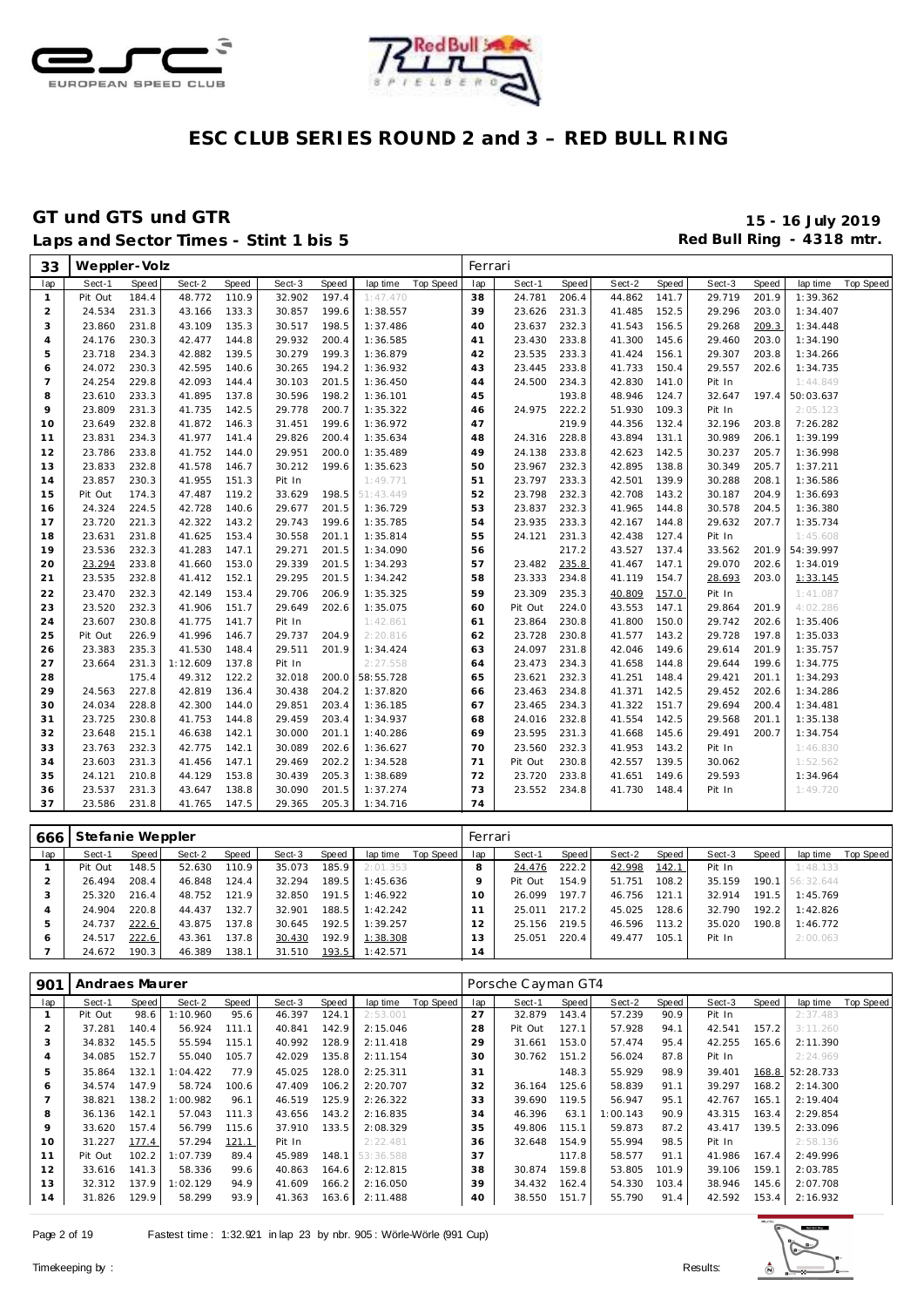



|    | Laps and Sector Times - Stint 1 bis 5 |       |          |       |        |       |                 |    |        |       |        |       |        |       | Red Bull Ring - 4318 mtr. |
|----|---------------------------------------|-------|----------|-------|--------|-------|-----------------|----|--------|-------|--------|-------|--------|-------|---------------------------|
| 15 | 32.078                                | 147.5 | 57.124   | 105.9 | 39.239 | 164.6 | 2:08.441        | 41 | 30.893 | 154.5 | 55.515 | 98.7  | Pit In |       | 2:31.481                  |
| 16 | 32.112                                | 147.9 | 57.128   | 105.5 | Pit In |       | 2:22.463        | 42 |        | 136.5 | 57.179 | 95.6  | 39.341 | 160.7 | 49:59.273                 |
| 17 | Pit Out                               | 150.6 | 1:09.088 | 100.2 | 42.307 | 161.2 | 3:43.962        | 43 | 31.523 | 163.2 | 53.730 | 100.4 | 38.740 | 164.6 | 2:03.993                  |
| 18 | 31.197                                | 159.3 | 56.239   | 96.8  | 40.666 | 160.7 | 2:08.102        | 44 | 36.290 | 152.1 | 54.328 | 106.7 | 37.980 | 166.7 | 2:08.598                  |
| 19 | 33.777                                | 154.7 | 55.015   | 98.4  | 39.275 | 165.1 | 2:08.067        | 45 | 29.260 | 164.7 | 53.500 | 105.3 | 37.635 | 163.4 | 2:00.395                  |
| 20 | 29.403                                | 165.2 | 53.781   | 106.1 | Pit In |       | 2:26.793        | 46 | 41.120 | 92.8  | 56.794 | 112.7 | 37.641 | 165.6 | 2:15.555                  |
| 21 | Pit Out                               | 124.2 | 1:02.893 | 85.4  | 42.681 |       | 164.9 00:04.021 | 47 | 45.548 | 113.0 | 54.428 | 107.8 | 37.102 | 167.7 | 2:17.078                  |
| 22 | 31.038                                | 158.6 | 55.787   | 93.1  | 56.222 | 54.9  | 2:23.047        | 48 | 38.544 |       | 53.425 | 105.9 | 38.075 | 166.9 | 2:10.044                  |
| 23 | 42.877                                | 123.9 | 57.910   | 103.8 | 41.757 | 167.2 | 2:22.544        | 49 | 32.711 | 149.6 | 53.591 | 102.7 | Pit In |       | 2:23.172                  |
| 24 | 29.652                                | 163.2 | 55.081   | 93.8  | 42.494 | 168.8 | 2:07.227        | 50 |        | 136.3 | 54.797 | 96.1  | 42.080 | 154.3 | 3:48.297                  |
| 25 | 39.362                                | 102.3 | 1:10.083 | 95.2  | 44.354 | 165.1 | 2:33.799        | 51 | 30.777 | 155.2 | 54.321 | 90.2  | 40.824 | 163.1 | 2:05.922                  |
| 26 | 32.904                                | 129.7 | 57.417   | 92.2  | 40.946 | 165.9 | 2:11.267        | 52 | 29.888 | 163.7 | 53.777 | 95.6  | Pit In |       | 2:25.188                  |

| 903            |           |       | Elisabeth Bügelmayer |       |        |       |               |           |     | Porsche 911 GT3 |       |          |       |        |       |           |                  |
|----------------|-----------|-------|----------------------|-------|--------|-------|---------------|-----------|-----|-----------------|-------|----------|-------|--------|-------|-----------|------------------|
| lap            | Sect-1    | Speed | Sect-2               | Speed | Sect-3 | Speed | lap time      | Top Speed | lap | Sect-1          | Speed | Sect-2   | Speed | Sect-3 | Speed | lap time  | <b>Top Speed</b> |
|                | Pit Out   | 137.7 | 57.692               | 104.0 | 43.337 | 99.4  | 7:24.692      |           | 19  | 27.819          | 185.7 | 53.871   | 105.7 | 36.742 |       | 1:58.432  |                  |
| 2              | 37.203    | 141.5 | 1:01.454             | 105.9 | 45.642 | 172.8 | 2:24.299      |           | 20  | 31.256          | 134.9 | 1:12.317 | 86.1  | Pit In |       | 2:56.175  |                  |
| 3              | 32.474    | 162.7 | 55.607               | 111.3 | 36.584 | 183.7 | 2:04.665      |           | 21  |                 | 164.4 | 53.803   | 87.9  | 37.796 |       | 55:55.003 |                  |
| $\overline{4}$ | 29.312    | 161.7 | 54.095               | 113.9 | 36.718 | 179.4 | 2:00.125      |           | 22  | 27.541          | 186.0 | 51.457   | 98.2  | 37.431 |       | 1:56.429  |                  |
| 5              | 35.089    | 164.4 | 53.914               | 103.3 | 38.502 | 122.2 | 2:07.505      |           | 23  | 28.462          | 162.7 | 52.959   | 97.6  | 37.512 |       | 1:58.933  |                  |
| 6              | 02:55.506 | 170.4 | 1:01.103             | 109.1 | 37.269 | 148.1 | 04:33.878     |           | 24  | 26.732          | 183.8 | 51.464   | 85.2  | 37.808 |       | 1:56.004  |                  |
|                | 37.021    | 160.5 | 53.183               | 112.5 | 39.245 | 169.8 | 2:09.449      |           | 25  | 27.619          | 192.0 | 51.271   | 102.1 | 37.105 |       | 1:55.995  |                  |
| 8              | 5:02.949  | 170.7 | 55.522               | 97.1  | 41.870 | 107.4 | 6:40.341      |           | 26  | 26.760          | 188.0 | 50.480   | 105.9 | 37.200 |       | 1:54.440  |                  |
| 9              | 57:30.006 | 169.6 | 51.016               | 112.7 | 35.906 |       | 0.0 58:56.928 |           | 27  | 26.847          | 187.3 | 51.147   | 99.3  | 37.396 |       | 1:55.390  |                  |
| 10             | 27.130    | 189.7 | 50.327               | 109.1 | 40.300 |       | 1:57.757      |           | 28  | 26.826          | 189.7 | 58.203   | 89.6  | Pit In |       | 2:21.775  |                  |
| 11             | 27.637    | 178.9 | 51.976               | 93.4  | 40.018 |       | 1:59.631      |           | 29  |                 | 182.9 | 50.462   | 103.3 | 37.805 |       | 04:01.716 |                  |
| 12             | 27.667    | 189.0 | 50.307               | 110.7 | 38.147 |       | 1:56.121      |           | 30  | 26.583          | 199.5 | 49.717   | 102.7 | 37.093 |       | 1:53.393  |                  |
| 13             | 27.302    | 174.3 | 51.665               | 108.4 | Pit In |       | 4:23.932      |           | 31  | 26.765          | 196.9 | 49.655   | 98.7  | 38.531 |       | 1:54.951  |                  |
| 14             | Pit Out   | 150.6 | 55.994               | 106.5 | 42.109 |       | 3:23.972      |           | 32  | 28.149          | 181.0 | 50.354   | 102.3 | 36.422 |       | 1:54.925  |                  |
| 15             | 30.083    | 140.4 | 51.781               | 116.4 | 37.882 |       | 1:59.746      |           | 33  | 26.563          | 199.9 | 49.623   | 106.7 | 36.445 |       | 1:52.631  |                  |
| 16             | 30.200    | 168.0 | 53.072               | 115.4 | 38.640 |       | 2:01.912      |           | 34  | 27.706          | 133.7 | 51.869   | 106.7 | 36.941 |       | 1:56.516  |                  |
| 17             | 36.123    | 129.1 | 56.360               | 104.4 | 40.711 |       | 2:13.194      |           | 35  | 26.476          | 191.0 | 56.573   | 89.9  | Pit In |       | 2:17.030  |                  |
| 18             | 35.136    | 154.9 | 1:02.559             | 110.2 | 40.237 |       | 2:17.932      |           | 36  |                 |       |          |       |        |       |           |                  |

| 903            | Razoon-Olbert |       |          |       |        |       |           |           |     | KTM X-Bow |       |        |       |        |       |           |           |
|----------------|---------------|-------|----------|-------|--------|-------|-----------|-----------|-----|-----------|-------|--------|-------|--------|-------|-----------|-----------|
| lap            | Sect-1        | Speed | Sect-2   | Speed | Sect-3 | Speed | lap time  | Top Speed | lap | Sect-1    | Speed | Sect-2 | Speed | Sect-3 | Speed | lap time  | Top Speed |
|                | 32.380        | 165.7 | 57.322   | 105.9 | 42.720 | 154.1 | 2:12.422  |           | 22  | 28.958    | 168.8 | 46.856 | 147.1 | 32.716 | 162.9 | 1:48.530  |           |
| $\overline{2}$ | 32.319        | 164.9 | 55.014   | 106.7 | 39.459 | 152.3 | 2:06.792  |           | 23  | 28.604    | 169.9 | 47.002 | 140.6 | Pit In |       | 1:52.773  |           |
| 3              | 30.159        | 171.8 | 55.747   | 108.7 | 38.821 | 154.3 | 2:04.727  |           | 24  |           | 171.0 | 47.432 | 139.5 | 32.784 | 161.9 | 4:13.726  |           |
| 4              | 30.228        | 171.2 | 53.185   | 119.7 | 38.179 | 154.7 | 2:01.592  |           | 25  | 28.230    | 175.7 | 46.892 | 143.2 | 32.433 | 165.4 | 1:47.555  |           |
| 5              | 30.336        | 171.2 | 52.003   | 127.7 | 37.465 | 156.1 | 1:59.804  |           | 26  | 28.200    | 175.1 | 47.504 | 128.9 | Pit In |       | 1:55.806  |           |
| 6              | 30.024        | 169.3 | 1:04.603 | 92.5  | Pit In |       | 2:35.420  |           | 27  |           | 130.5 | 57.038 | 117.9 | 37.608 | 159.3 | 17:39.114 |           |
| $\overline{7}$ |               | 151.0 | 1:04.519 | 97.6  | 46.967 | 139.0 | 5:56.729  |           | 28  | 30.679    | 166.2 | 59.666 | 116.9 | 37.586 | 153.4 | 2:07.931  |           |
| 8              | 32.876        | 165.4 | 55.915   | 106.1 | 42.464 | 144.0 | 2:11.255  |           | 29  | 29.937    | 150.8 | 55.787 | 92.5  | 41.042 | 161.4 | 2:06.766  |           |
| 9              | 31.506        | 161.9 | 55.317   | 116.9 | Pit In |       | 2:25.361  |           | 30  | 31.808    | 158.8 | 58.715 | 108.7 | 36.066 | 153.0 | 2:06.589  |           |
| 10             |               | 160.3 | 56.703   | 99.4  | 43.741 | 145.9 | 3:12.030  |           | 31  | 32.267    | 122.8 | 58.624 | 103.6 | 39.077 | 158.1 | 2:09.968  |           |
| 11             | 31.535        | 169.3 | 1:14.282 | 90.8  | 48.028 | 130.3 | 2:33.845  |           | 32  | 30.673    | 160.7 | 50.199 | 128.6 | 34.314 | 165.4 | 1:55.186  |           |
| 12             | 32.518        | 145.9 | 56.905   | 115.9 | 45.450 | 139.0 | 2:14.873  |           | 33  | 30.629    | 133.6 | 49.878 | 134.0 | 38.001 | 153.4 | 1:58.508  |           |
| 13             | 31.251        | 172.6 | 54.429   | 132.0 | Pit In |       | 2:23.700  |           | 34  | 29.115    | 174.8 | 51.320 | 133.7 | 34.316 | 153.0 | 1:54.751  |           |
| 14             | Pit Out       | 163.9 | 50.793   | 138.8 | 35.420 | 157.4 | 39:48.575 |           | 35  | 30.626    | 174.3 | 49.612 | 135.0 | 34.148 | 156.5 | 1:54.386  |           |
| 15             | 29.488        | 169.1 | 48.953   | 132.7 | Pit In |       | 1:56.627  |           | 36  | 29.262    | 172.9 | 48.761 | 135.7 | 34.109 | 143.6 | 1:52.132  |           |
| 16             |               | 164.7 | 50.060   | 130.4 | 34.562 | 158.4 | 8:46.992  |           | 37  | 30.883    | 174.6 | 50.193 | 133.7 | 35.272 | 155.6 | 1:56.348  |           |
| 17             | 29.428        | 167.0 | 48.371   | 139.5 | Pit In |       | 1:57.583  |           | 38  | 30.018    | 151.7 | 51.411 | 135.7 | 35.300 | 154.7 | 1:56.729  |           |
| 18             |               | 165.2 | 48.559   | 140.6 | 33.040 | 160.2 | 3:30.737  |           | 39  | 29.028    | 175.4 | 50.231 | 136.0 | 34.176 | 154.9 | 1:53.435  |           |
| 19             | 28.880        | 168.8 | 47.772   | 142.9 | 33.589 | 160.5 | 1:50.241  |           | 40  | 29.389    | 166.2 | 52.390 | 127.7 | 34.219 | 157.0 | 1:55.998  |           |
| 20             | 28.947        | 166.7 | 47.102   | 137.8 | 33.273 | 161.2 | 1:49.322  |           | 41  | 28.305    | 176.9 | 51.113 | 99.4  | Pit In |       | 2:06.584  |           |
| 21             | 29.559        | 167.0 | 47.489   | 144.4 | 33.578 | 159.5 | 1:50.626  |           | 42  |           |       |        |       |        |       |           |           |

| 904 | Sigi Lorenz |       |          |       |        |       |          |           | 911 GT3 |        |       |          |       |        |       |                 |           |
|-----|-------------|-------|----------|-------|--------|-------|----------|-----------|---------|--------|-------|----------|-------|--------|-------|-----------------|-----------|
| lap | Sect-1      | Speed | Sect-2   | Speed | Sect-3 | Speed | lap time | Top Speed | lap     | Sect-1 | Speed | Sect-2   | Speed | Sect-3 | Speed | lap time        | Top Speed |
|     | Pit Out     | 97.3  | : 08.645 | 99.3  | 45.982 | 105.2 | 2:44.857 |           | 33      | 26.242 | 212.9 | 47.260   | 126.8 | 33.935 | 182.4 | 1:47.437        |           |
|     | 47.223      | 109.2 | 59.543   | 104.4 | 46.044 | 92.9  | 2:32.810 |           | 34      | 27.178 | 212.1 | 47.708   | 121.1 | 33.640 | 183.1 | 1:48.526        |           |
|     | 36.866      | 133.9 | 59.568   | 97.1  | 44.643 | 124.6 | 2:21.077 |           | 35      | 26.261 | 214.2 | 47.232   | 114.9 | 33.686 | 183.4 | 1:47.179        |           |
|     | 34.610      | 149.1 | 54.396   | 89.7  | 48.919 | 100.9 | 2:17.925 |           | 36      | 26.040 | 208.8 | 46.821   | 127.4 | 33.520 | 183.1 | 1:46.381        |           |
|     | 35.705      | 160.7 | 54.151   | 92.6  | 47.536 | 125.6 | 2:17.392 |           | 37      | 35.476 | 139.5 | 1:01.971 | 100.0 | Pit In |       | 2:28.503        |           |
|     | 38.854      | 111.8 | 53.601   | 90.9  | 41.440 | 161.4 | 2:13.895 |           | 38      |        | 150.0 | 49.706   | 127.7 | 33.874 |       | 183.7 58:29.869 |           |

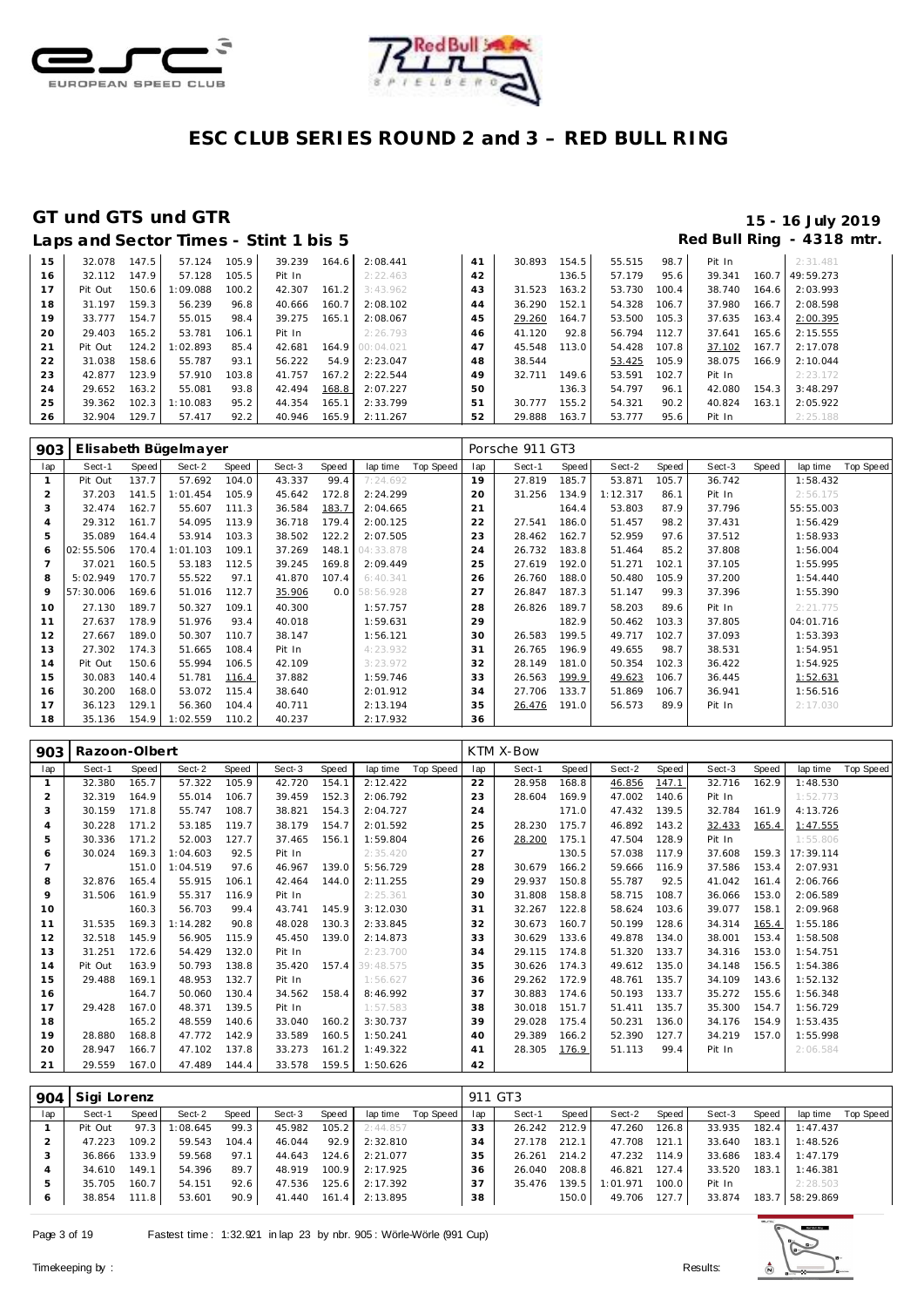



|                |         |       |          |       | Laps and Sector Times - Stint 1 bis 5 |       |           |    |        |       |          |       |        |       | Red Bull Ring - 4318 mtr. |
|----------------|---------|-------|----------|-------|---------------------------------------|-------|-----------|----|--------|-------|----------|-------|--------|-------|---------------------------|
| $\overline{7}$ | 31.327  | 148.1 | 51.588   | 116.1 | 37.716 134.8                          |       | 2:00.631  | 39 | 26.067 | 214.6 | 47.980   | 105.3 | 35.280 | 183.4 | 1:49.327                  |
| 8              | 37.561  | 122.1 | 51.199   | 121.6 | 36.960                                | 147.1 | 2:05.720  | 40 | 26.419 | 213.8 | 47.215   | 122.4 | 33.807 | 183.1 | 1:47.441                  |
| 9              | 30.305  | 159.3 | 51.926   | 115.9 | 38.172                                | 135.7 | 2:00.403  | 41 | 26.125 | 215.1 | 46.536   | 124.1 | 35.075 | 185.2 | 1:47.736                  |
| 10             | 39.816  | 115.3 | 1:03.114 | 100.0 | Pit In                                |       | 2:39.296  | 42 | 26.004 | 212.9 | 47.721   | 131.7 | 33.432 | 184.9 | 1:47.157                  |
| 11             | Pit Out | 185.4 | 47.689   | 137.4 | 33.827                                | 184.6 | 53:06.624 | 43 | 25.773 | 213.8 | 46.820   | 123.9 | 34.130 | 184.3 | 1:46.723                  |
| 12             | 26.354  | 211.7 | 46.577   | 116.9 | 36.794                                | 180.3 | 1:49.725  | 44 | 26.374 | 210.8 | 46.928   | 125.0 | 33.802 | 183.4 | 1:47.104                  |
| 13             | 26.583  | 214.6 | 47.654   | 106.1 | 37.386                                | 184.3 | 1:51.623  | 45 | 26.682 | 187.0 | 49.111   | 109.8 | Pit In |       | 2:21.779                  |
| 14             | 26.081  | 212.1 | 47.710   | 114.9 | 35.474                                | 181.8 | 1:49.265  | 46 |        | 203.7 | 47.113   | 126.5 | 33.642 | 185.2 | 2:11.120                  |
| 15             | 26.098  | 211.3 | 46.934   | 135.3 | 33.819                                | 184.6 | 1:46.851  | 47 | 26.080 | 208.4 | 47.042   | 126.5 | 33.683 | 184.3 | 1:46.805                  |
| 16             | 26.136  | 215.1 | 47.992   | 122.4 | 35.611                                | 182.4 | 1:49.739  | 48 | 26.175 | 214.2 | 46.926   | 127.7 | 34.290 | 184.0 | 1:47.391                  |
| 17             | 30.225  | 159.3 | 51.968   | 115.6 | 34.193                                | 185.6 | 1:56.386  | 49 | 26.009 | 210.0 | 46.657   | 134.3 | 33.454 | 181.8 | 1:46.120                  |
| 18             | 26.592  | 208.8 | 48.823   | 116.9 | 35.431                                | 184.9 | 1:50.846  | 50 | 25.959 | 215.1 | 46.866   | 126.5 | 33.496 | 185.9 | 1:46.321                  |
| 19             | 25.982  | 218.1 | 46.333   | 126.8 | 33.483                                | 184.9 | 1:45.798  | 51 | 31.396 | 151.7 | 47.817   | 128.6 | 33.865 | 184.3 | 1:53.078                  |
| 20             | 25.998  | 209.2 | 47.403   | 114.6 | 36.024                                | 181.8 | 1:49.425  | 52 | 34.775 | 108.6 | 1:00.309 | 118.4 | Pit In |       | 2:23.082                  |
| 21             | 26.656  | 217.2 | 46.427   | 125.9 | 33.250                                | 184.9 | 1:46.333  | 53 |        | 188.0 | 48.117   | 128.6 | 33.585 | 182.7 | 48:24.228                 |
| 22             | 26.586  | 213.8 | 47.336   | 126.2 | 33.212                                | 184.6 | 1:47.134  | 54 | 26.193 | 214.6 | 47.109   | 128.0 | 32.975 | 182.4 | 1:46.277                  |
| 23             | 25.858  | 219.0 | 46.278   | 125.0 | 33.108                                | 184.3 | 1:45.244  | 55 | 26.167 | 215.9 | 46.754   | 127.1 | 32.991 | 182.1 | 1:45.912                  |
| 24             | 33.857  | 135.6 | 55.036   | 114.4 | Pit In                                |       | 2:17.492  | 56 | 26.458 | 213.8 | 46.317   | 140.6 | 32.644 | 183.1 | 1:45.419                  |
| 25             | Pit Out | 161.0 | 49.188   | 125.0 | 34.167                                | 182.7 | 51:06.854 | 57 | 26.768 | 185.1 | 46.690   | 133.3 | 32.577 | 182.7 | 1:46.035                  |
| 26             | 26.837  | 203.3 | 47.648   | 120.3 | 35.416                                | 179.7 | 1:49.901  | 58 | 26.209 | 215.1 | 46.663   | 130.4 | 32.953 | 181.5 | 1:45.825                  |
| 27             | 26.254  | 215.5 | 47.243   | 128.3 | 33.438                                | 184.0 | 1:46.935  | 59 | 33.712 | 141.5 | 52.961   | 113.2 | Pit In |       | 3:05.648                  |
| 28             | 26.243  | 208.4 | 47.676   | 118.4 | 34.139                                | 183.1 | 1:48.058  | 60 |        | 155.2 | 48.921   | 145.2 | 38.983 | 182.4 | 2:31.984                  |
| 29             | 26.297  | 212.1 | 47.569   | 123.0 | 33.412                                | 184.3 | 1:47.278  | 61 | 25.617 | 217.7 | 45.398   | 127.7 | 32.044 | 185.9 | 1:43.059                  |
| 30             | 26.134  | 213.4 | 46.929   | 116.9 | 33.181                                | 182.4 | 1:46.244  | 62 | 25.449 | 217.7 | 44.859   | 144.8 | 32.465 | 184.3 | 1:42.773                  |
| 31             | 26.960  | 183.2 | 47.432   | 121.3 | 33.897                                | 182.7 | 1:48.289  | 63 | 25.662 | 216.4 | 45.056   | 142.9 | 31.799 | 184.0 | 1:42.517                  |
| 32             | 26.152  | 211.7 | 47.240   | 123.6 | 33.861                                | 183.1 | 1:47.253  | 64 | 25.847 | 182.9 | 55.175   | 100.0 | Pit In |       | 2:16.044                  |

| 904 | Razoon-Olbert |              |          |              |        |       |           |                  |     | KTM X-Bow |       |          |       |        |       |           |                  |
|-----|---------------|--------------|----------|--------------|--------|-------|-----------|------------------|-----|-----------|-------|----------|-------|--------|-------|-----------|------------------|
| lap | Sect-1        | <b>Speed</b> | Sect-2   | <b>Speed</b> | Sect-3 | Speed | lap time  | <b>Top Speed</b> | lap | Sect-1    | Speed | Sect-2   | Speed | Sect-3 | Speed | lap time  | <b>Top Speed</b> |
| -1  | Pit Out       | 144.7        | 4:02.371 | 107.1        | 42.760 | 141.4 | 5:28.614  |                  | 26  | 30.982    | 158.4 | 55.540   | 110.4 | Pit In |       | 2:25.348  |                  |
| 2   | 36.161        | 151.9        | 1:04.927 | 91.5         | Pit In |       | 2:36.466  |                  | 27  |           | 145.1 | 58.025   | 112.0 | 38.378 | 155.8 | 40:32.928 |                  |
| 3   |               |              |          | 144.4        | 34.702 | 160.7 | 09:50.778 |                  | 28  | 30.088    | 168.0 | 53.377   | 112.7 | 45.174 | 64.9  | 2:08.639  |                  |
| 4   | 29.227        | 174.6        | 49.144   | 144.8        | 34.985 | 160.2 | 1:53.356  |                  | 29  | 58.794    | 97.6  | 1:28.518 | 83.7  | Pit In |       | 3:35.711  |                  |
| 5   | 29.265        | 174.3        | 49.832   | 140.6        | Pit In |       | 2:11.008  |                  | 30  |           | 158.8 | 58.513   | 108.9 | 39.598 | 154.9 | 5:19.553  |                  |
| 6   | Pit Out       | 135.4        | 1:02.799 | 101.1        | 44.318 | 145.7 | 7:16.086  |                  | 31  | 29.905    | 164.4 | 53.535   | 113.7 | 38.947 | 154.9 | 2:02.387  |                  |
| 7   | 33.630        | 150.4        | 58.147   | 109.1        | Pit In |       | 2:28.469  |                  | 32  | 31.397    | 150.4 | 54.004   | 108.2 | Pit In |       | 2:20.693  |                  |
| 8   | Pit Out       | 140.9        | 58.662   | 109.5        | 39.862 | 158.1 | 3:15.379  |                  | 33  |           | 117.4 | 56.714   | 110.9 | 37.975 | 153.8 | 34:47.081 |                  |
| 9   | 31.171        | 167.0        | 1:06.565 | 107.8        | 42.300 | 159.1 | 2:20.036  |                  | 34  | 31.139    | 141.9 | 58.821   | 112.5 | 37.334 | 157.4 | 2:07.294  |                  |
| 10  | 31.336        | 161.9        | 59.405   | 113.7        | 39.924 | 159.8 | 2:10.665  |                  | 35  | 30.875    | 139.1 | 54.895   | 87.0  | 42.384 | 157.4 | 2:08.154  |                  |
| 11  | 30.590        | 162.9        | 58.011   | 109.3        | 37.795 | 162.2 | 2:06.396  |                  | 36  | 31.026    | 153.2 | 58.575   | 100.2 | 37.110 | 155.8 | 2:06.711  |                  |
| 12  | 30.354        | 168.0        | 52.252   | 111.1        | Pit In |       | 2:18.206  |                  | 37  | 31.530    | 132.6 | 58.154   | 89.6  | 38.510 | 150.6 | 2:08.194  |                  |
| 13  |               | 119.1        | 1:07.593 | 86.1         | 45.147 | 157.4 | 45:25.120 |                  | 38  | 30.839    | 153.6 | 50.736   | 124.7 | 35.014 | 157.4 | 1:56.589  |                  |
| 14  | 32.247        | 142.8        | 57.593   | 98.2         | 43.308 | 152.5 | 2:13.148  |                  | 39  | 30.923    | 128.9 | 51.121   | 123.9 | 35.780 | 156.7 | 1:57.824  |                  |
| 15  | 31.693        | 143.0        | 54.798   | 105.3        | 39.123 | 158.8 | 2:05.614  |                  | 40  | 29.957    | 156.3 | 50.992   | 132.7 | 34.872 | 160.0 | 1:55.821  |                  |
| 16  | 30.507        | 147.5        | 56.362   | 110.7        | 38.219 | 158.4 | 2:05.088  |                  | 41  | 29.680    | 161.0 | 49.167   | 134.3 | 33.982 | 161.2 | 1:52.829  |                  |
| 17  | 30.180        | 156.3        | 53.639   | 105.7        | 37.910 | 158.4 | 2:01.729  |                  | 42  | 29.968    | 160.7 | 49.932   | 131.1 | 34.327 | 160.5 | 1:54.227  |                  |
| 18  | 30.154        | 161.7        | 52.940   | 112.5        | 37.450 | 158.8 | 2:00.544  |                  | 43  | 29.610    | 160.0 | 50.823   | 130.4 | 34.527 | 161.0 | 1:54.960  |                  |
| 19  | 29.754        | 171.0        | 1:04.627 | 94.6         | Pit In |       | 2:35.759  |                  | 44  | 30.388    | 151.9 | 51.959   | 130.1 | 34.310 | 161.9 | 1:56.657  |                  |
| 20  |               | 136.8        | 1:04.093 | 95.4         | 46.425 | 150.8 | 5:55.014  |                  | 45  | 29.477    | 154.9 | 50.187   | 132.4 | 33.930 | 161.7 | 1:53.594  |                  |
| 21  | 32.521        | 157.7        | 56.737   | 103.6        | 41.623 | 154.7 | 2:10.881  |                  | 46  | 30.295    | 160.0 | 50.521   | 129.2 | 34.938 | 152.8 | 1:55.754  |                  |
| 22  | 31.173        | 154.9        | 55.507   | 112.3        | Pit In |       | 2:26.383  |                  | 47  | 30.358    | 142.6 | 50.702   | 133.7 | Pit In |       | 2:10.806  |                  |
| 23  |               | 147.3        | 56.067   | 103.4        | 42.255 | 151.9 | 3:09.267  |                  | 48  | Pit Out   | 123.5 | 51.412   | 131.7 | 34.037 | 161.2 | 17:57.630 |                  |
| 24  | 33.072        | 147.7        | 1:14.821 | 88.1         | 48.373 | 153.8 | 2:36.266  |                  | 49  | 30.029    | 120.1 | 49.290   | 133.0 | 33.463 | 162.4 | 1:52.782  |                  |
| 25  | 31.435        | 147.7        | 57.765   | 109.3        | 44.926 | 141.7 | 2:14.126  |                  | 50  | 28.703    | 175.4 | 48.420   | 134.7 | Pit In |       | 1:56.505  |                  |

| 905 | Wörle-Wörle |       |        |       |        |       |          |           |     | 991 C up |       |        |       |        |       |                 |           |
|-----|-------------|-------|--------|-------|--------|-------|----------|-----------|-----|----------|-------|--------|-------|--------|-------|-----------------|-----------|
| lap | Sect-1      | Speed | Sect-2 | Speed | Sect-3 | Speed | lap time | Top Speed | lap | Sect-1   | Speed | Sect-2 | Speed | Sect-3 | Speed | lap time        | Top Speed |
|     | Pit Out     | 194.5 | 47.142 | 136.4 | 30.791 | 191.8 | 1:42.786 |           | 34  | 23.526   | 233.8 | 42.179 | 139.2 | 30.057 | 195.3 | 1:35.762        |           |
|     | 24.090      | 233.3 | 42.812 | 145.9 | 29.966 | 200.7 | 1:36.868 |           | 35  | 24.568   | 186.7 | 46.508 | 110.7 | Pit In |       | 1:59.075        |           |
|     | 23.524      | 229.3 | 44.383 | 150.0 | 29.854 | 200.7 | 1:37.761 |           | 36  |          | 224.5 | 43.119 | 130.8 | 30.229 | 202.2 | 3:50.802        |           |
| 4   | 23.485      | 234.3 | 42.497 | 153.4 | 29.607 | 201.9 | 1:35.589 |           | 37  | 23.593   | 235.8 | 42.024 | 130.1 | 29.608 | 204.2 | 1:35.225        |           |
| 5   | 23.390      | 233.8 | 42.157 | 147.1 | Pit In |       | 1:40.970 |           | 38  | 26.100   | 188.3 | 46.794 | 109.8 | Pit In |       | 2:04.935        |           |
| 6   | Pit Out     | 231.8 | 42.189 | 147.5 | 29.544 | 203.0 | 2:33.203 |           | 39  |          | 192.4 | 44.838 | 135.7 | 30.678 |       | 204.9 50:34.509 |           |
|     | 23.613      | 234.8 | 42.099 | 149.2 | 29.433 | 201.9 | 1:35.145 |           | 40  | 24.052   | 235.3 | 42.534 | 145.9 | 29.811 | 205.7 | 1:36.397        |           |
| 8   | 23.336      | 235.8 | 41.687 | 153.8 | 29.400 | 202.6 | 1:34.423 |           | 41  | 23.401   | 235.8 | 53.891 | 115.1 | Pit In |       | 2:28.012        |           |
| 9   | 23.500      | 232.8 | 42.824 | 154.7 | 30.963 | 197.1 | 1:37.287 |           | 42  |          | 222.2 | 43.521 | 132.0 | 30.177 | 205.7 | 6:14.075        |           |
|     |             |       |        |       |        |       |          |           |     |          |       |        |       |        |       |                 |           |

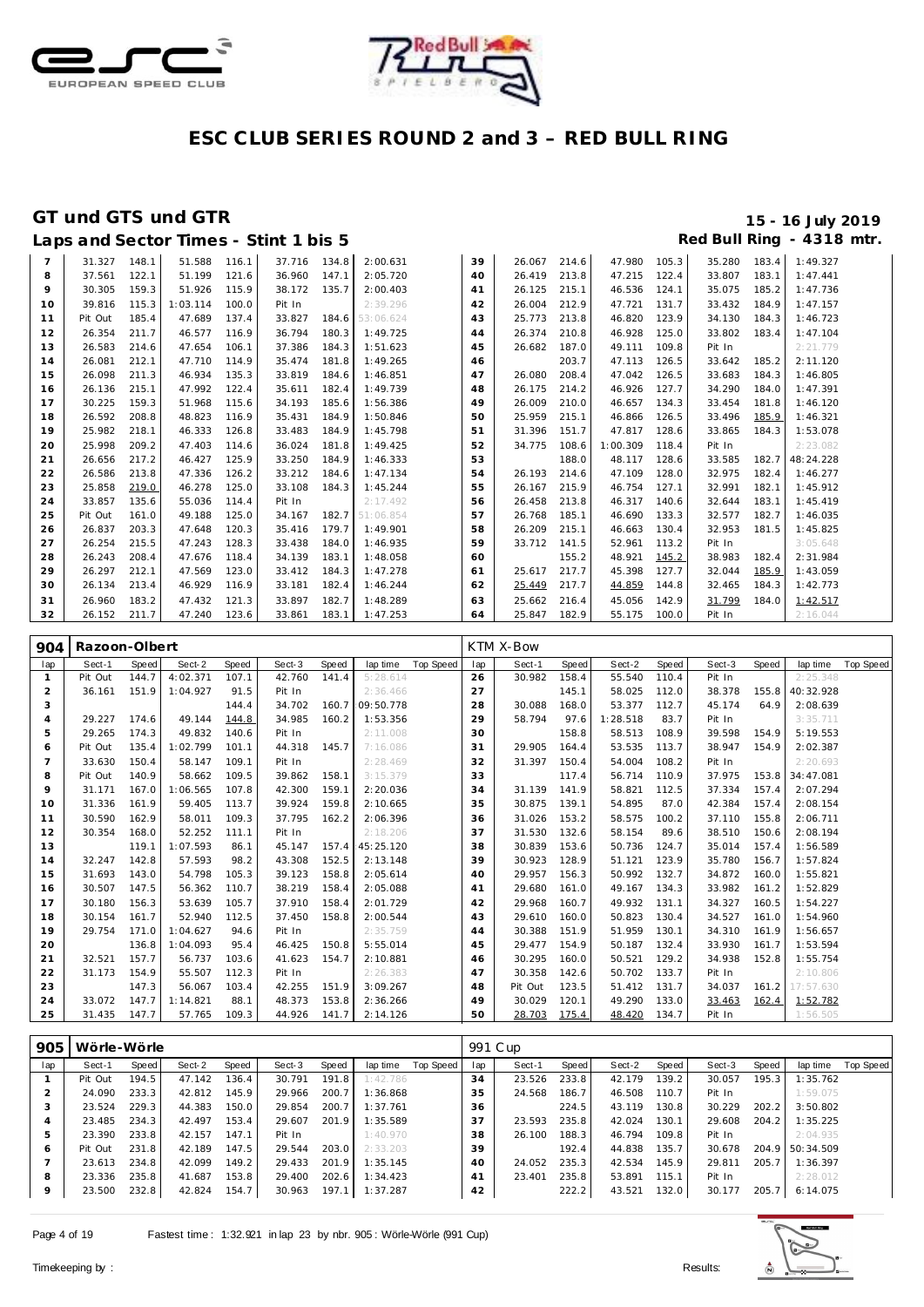



|    |         |       | Laps and Sector Times - Stint 1 bis 5 |       |        |       |           |    |         |       |        |       |        |       | Red Bull Ring - 4318 mtr. |
|----|---------|-------|---------------------------------------|-------|--------|-------|-----------|----|---------|-------|--------|-------|--------|-------|---------------------------|
| 10 | 23.818  | 235.8 | 42.152                                | 148.8 | 29.496 | 201.9 | 1:35.466  | 43 | 23.715  | 235.3 | 42.400 | 147.5 | 29.420 | 204.5 | 1:35.535                  |
| 11 | 26.981  | 172.9 | 45.105                                | 140.6 | Pit In |       | 1:51.507  | 44 | 23.655  | 234.3 | 41.831 | 148.4 | 29.367 | 206.9 | 1:34.853                  |
| 12 | Pit Out | 198.4 | 44.117                                | 139.2 | 30.909 | 197.1 | 52:13.828 | 45 | 23.415  | 234.3 | 41.387 | 141.4 | 29.174 | 203.4 | 1:33.976                  |
| 13 | 23.721  | 236.3 | 42.902                                | 149.2 | 29.780 | 202.6 | 1:36.403  | 46 | 27.141  | 185.1 | 45.844 | 140.6 | Pit In |       | 1:54.094                  |
| 14 | 23.509  | 234.8 | 47.678                                | 151.3 | 30.222 | 198.2 | 1:41.409  | 47 |         | 228.3 | 43.026 | 138.5 | 29.508 | 205.7 | 2:38.046                  |
| 15 | 23.540  | 235.8 | 42.356                                | 144.4 | 29.267 | 203.4 | 1:35.163  | 48 | 23.369  | 236.3 | 41.892 | 150.0 | 29.600 | 204.5 | 1:34.861                  |
| 16 | 23.399  | 232.3 | 42.247                                | 152.5 | 29.455 | 203.4 | 1:35.101  | 49 | 23.328  | 235.3 | 41.321 | 146.7 | 29.172 | 204.9 | 1:33.821                  |
| 17 | 23.475  | 236.9 | 41.960                                | 151.3 | 30.079 | 200.4 | 1:35.514  | 50 | 24.240  | 218.1 | 42.208 | 147.1 | Pit In |       | 1:49.919                  |
| 18 | 23.798  | 228.8 | 43.846                                | 146.3 | 30.536 | 197.8 | 1:38.180  | 51 |         | 210.0 | 43.661 | 140.3 | 30.687 |       | 201.5 53:40.848           |
| 19 | 24.282  | 224.5 | 43.408                                | 152.1 | Pit In |       | 1:43.185  | 52 | 23.451  | 235.8 | 41.537 | 153.0 | 28.839 | 202.2 | 1:33.827                  |
| 20 | Pit Out | 172.9 | 44.932                                | 143.2 | 29.714 | 203.4 | 3:37.485  | 53 | 23.186  | 237.9 | 41.121 | 161.2 | 28.841 | 203.0 | 1:33.148                  |
| 21 | 23.426  | 235.8 | 41.762                                | 150.0 | 28.843 | 204.9 | 1:34.031  | 54 | 23.116  | 236.9 | 41.221 | 159.3 | Pit In |       | 1:39.423                  |
| 22 | 24.300  | 235.3 | 41.208                                | 152.1 | 28.763 | 205.3 | 1:34.271  | 55 | Pit Out | 230.8 | 41.967 | 155.2 | 29.287 | 201.5 | 3:26.867                  |
| 23 | 23.315  | 237.4 | 41.027                                | 159.3 | 28.579 | 206.9 | 1:32.921  | 56 | 23.426  | 233.8 | 41.705 | 150.8 | 29.350 | 200.7 | 1:34.481                  |
| 24 | 25.270  | 181.9 | 45.410                                | 144.4 | Pit In |       | 1:55.848  | 57 | 23.412  | 233.8 | 41.751 | 152.5 | 29.090 | 200.4 | 1:34.253                  |
| 25 |         | 172.6 | 48.673                                | 125.3 | 32.083 | 198.2 | 58:34.399 | 58 | 23.573  | 233.8 | 41.755 | 155.6 | Pit In |       | 1:42.696                  |
| 26 | 24.605  | 217.2 | 43.867                                | 132.7 | 30.141 | 202.2 | 1:38.613  | 59 | Pit Out | 229.8 | 42.016 | 149.2 | 29.140 | 200.0 | 4:09.584                  |
| 27 | 23.799  | 225.0 | 42.999                                | 136.0 | 30.165 | 201.9 | 1:36.963  | 60 | 23.559  | 233.8 | 41.706 | 149.2 | 29.231 | 200.4 | 1:34.496                  |
| 28 | 24.170  | 229.8 | 42.550                                | 135.7 | 30.134 | 204.9 | 1:36.854  | 61 | 23.547  | 234.3 | 41.756 | 152.1 | Pit In |       | 1:42.063                  |
| 29 | 23.685  | 229.8 | 43.014                                | 141.4 | 29.932 | 203.0 | 1:36.631  | 62 | Pit Out | 230.3 | 42.070 | 155.2 | 29.267 | 200.0 | 3:59.592                  |
| 30 | 23.922  | 236.3 | 42.923                                | 137.8 | 29.956 | 202.6 | 1:36.801  | 63 | 23.554  | 234.3 | 41.807 | 152.5 | 29.611 | 196.4 | 1:34.972                  |
| 31 | 23.781  | 231.8 | 42.468                                | 137.4 | 30.272 | 191.8 | 1:36.521  | 64 | 23.595  | 233.8 | 41.991 | 149.6 | 29.418 | 200.4 | 1:35.004                  |
| 32 | 24.045  | 224.5 | 42.553                                | 134.3 | 29.968 | 203.8 | 1:36.566  | 65 | 23.610  | 234.3 | 41.965 | 150.8 | Pit In |       | 1:43.739                  |
| 33 | 23.716  | 234.3 | 43.547                                | 132.7 | 30.139 | 203.0 | 1:37.402  | 66 |         |       |        |       |        |       |                           |

| 906            | <b>Frank Mecvkes</b> |       |          |       |        |       |                 |           |     | Porsche GT3 RS |       |          |       |        |       |           |           |
|----------------|----------------------|-------|----------|-------|--------|-------|-----------------|-----------|-----|----------------|-------|----------|-------|--------|-------|-----------|-----------|
| lap            | Sect-1               | Speed | Sect-2   | Speed | Sect-3 | Speed | lap time        | Top Speed | lap | Sect-1         | Speed | Sect-2   | Speed | Sect-3 | Speed | lap time  | Top Speed |
| $\overline{1}$ | Pit Out              | 113.2 | 1:05.407 | 81.8  | 51.119 | 123.7 | 3:18.121        |           | 32  |                |       |          |       |        |       | 20:23.325 |           |
| 2              | 34.415               | 153.6 | 1:03.505 | 89.7  | 50.027 | 122.0 | 2:27.947        |           | 33  |                | 111.0 | 58.722   | 97.1  | 40.331 | 175.0 | 12:44.570 |           |
| 3              | 33.997               | 160.0 | 1:02.337 | 86.4  | 49.219 | 151.0 | 2:25.553        |           | 34  | 41.305         | 37.6  | 1:14.078 | 99.6  | 39.237 | 149.0 | 2:34.620  |           |
| $\overline{4}$ | 32.777               | 167.8 | 1:00.133 | 88.2  | 45.959 | 142.3 | 2:18.869        |           | 35  | 30.930         | 157.9 | 54.172   | 96.9  | 42.488 | 136.2 | 2:07.590  |           |
| 5              | 31.135               | 161.9 | 1:00.854 | 90.2  | Pit In |       | 2:34.647        |           | 36  | 34.024         | 153.2 | 52.876   | 105.1 | 39.852 | 150.8 | 2:06.752  |           |
| 6              | Pit Out              | 126.4 | 1:12.186 | 93.6  | 47.007 | 113.8 | 26:15.079       |           | 37  | 30.461         | 162.4 | 54.065   | 109.5 | 37.293 | 165.6 | 2:01.819  |           |
| $\overline{7}$ | 43.981               | 140.2 | 57.791   | 94.9  | 42.958 | 157.2 | 2:24.730        |           | 38  | 33.183         | 106.2 | 1:02.354 | 91.1  | Pit In |       | 2:44.784  |           |
| 8              | 32.751               | 137.7 | 58.048   | 105.7 | 39.546 | 168.8 | 2:10.345        |           | 39  |                | 157.4 | 54.751   | 108.7 | 39.341 | 150.6 | 4:24.035  |           |
| $\circ$        | 29.926               | 171.2 | 56.898   | 109.8 | Pit In |       | 2:31.883        |           | 40  | 30.231         | 167.2 | 52.854   | 113.9 | 37.556 | 171.7 | 2:00.641  |           |
| 10             |                      |       |          |       |        |       | 12:22.818       |           | 41  | 31.035         | 176.6 | 53.002   | 110.9 | 36.870 | 166.9 | 2:00.907  |           |
| 11             | Pit Out              | 149.6 | 59.675   | 100.9 | 42.246 |       | 175.6 43:49.449 |           | 42  | 30.457         | 158.4 | 52.646   | 107.1 | Pit In |       | 2:15.395  |           |
| 12             | 31.753               | 148.7 | 57.804   | 100.6 | 53.001 | 124.4 | 2:22.558        |           | 43  | Pit Out        | 199.9 | 46.953   | 125.6 | 33.382 | 184.9 | 31:21.747 |           |
| 13             | 35.994               | 152.3 | 56.622   | 100.7 | 39.591 | 181.5 | 2:12.207        |           | 44  | 25.842         | 219.5 | 46.195   | 127.7 | 32.872 | 185.9 | 1:44.909  |           |
| 14             | 29.745               | 170.7 | 55.129   | 103.3 | Pit In |       | 2:23.203        |           | 45  | 26.002         | 219.9 | 46.240   | 127.7 | 33.747 | 185.9 | 1:45.989  |           |
| 15             | Pit Out              | 163.2 | 57.641   | 109.5 | 39.815 | 152.1 | 3:52.674        |           | 46  | 25.692         | 218.6 | 46.125   | 132.7 | Pit In |       | 1:54.820  |           |
| 16             | 31.962               | 161.7 | 56.714   | 97.6  | 38.577 | 160.2 | 2:07.253        |           | 47  |                | 138.4 | 1:00.863 | 116.1 | 35.324 | 182.7 | 5:00.800  |           |
| 17             | 31.365               | 165.4 | 56.477   | 88.8  | 40.000 | 175.0 | 2:07.842        |           | 48  | 27.546         | 190.7 | 52.086   | 103.1 | 39.322 | 177.6 | 1:58.954  |           |
| 18             | 28.545               | 172.3 | 1:02.061 | 108.7 | 37.741 | 163.9 | 2:08.347        |           | 49  | 26.737         | 194.1 | 48.978   | 131.4 | 34.680 | 184.3 | 1:50.395  |           |
| 19             | 30.766               | 131.0 | 57.508   | 114.9 | 37.988 | 176.5 | 2:06.262        |           | 50  | 26.384         | 201.4 | 48.757   | 118.7 | 33.584 | 184.6 | 1:48.725  |           |
| 20             | 29.842               | 157.9 | 54.580   | 110.7 | Pit In |       | 2:29.954        |           | 51  | 26.166         | 205.2 | 54.351   | 90.5  | Pit In |       | 2:23.367  |           |
| 21             | Pit Out              | 118.6 | 1:04.859 | 97.3  | 43.406 | 155.4 | 56:50.266       |           | 52  |                | 176.6 | 54.611   | 99.4  | 40.513 | 147.9 | 3:44.189  |           |
| 22             | 32.125               | 139.5 | 56.597   | 112.0 | 43.520 | 136.5 | 2:12.242        |           | 53  | 30.018         | 143.0 | 56.380   | 105.7 | 39.387 | 156.1 | 2:05.785  |           |
| 23             | 31.191               | 164.4 | 58.294   | 91.1  | 42.426 | 160.7 | 2:11.911        |           | 54  | 30.720         | 177.4 | 54.688   | 109.1 | 38.538 | 143.4 | 2:03.946  |           |
| 24             | 31.352               | 138.8 | 56.628   | 100.4 | 41.213 | 153.0 | 2:09.193        |           | 55  | 30.204         | 185.1 | 53.642   | 108.4 | 39.968 | 150.6 | 2:03.814  |           |
| 25             | 29.858               | 166.5 | 55.628   | 103.8 | Pit In |       | 2:25.011        |           | 56  | 30.172         | 175.7 | 54.716   | 102.7 | 39.911 | 161.4 | 2:04.799  |           |
| 26             | Pit Out              | 143.2 | 55.371   | 98.7  | 40.057 | 148.4 | 4:24.663        |           | 57  | 36.118         | 126.8 | 55.490   | 101.9 | Pit In |       | 2:37.537  |           |
| 27             | 31.969               | 159.8 | 56.338   | 96.3  | 38.562 | 177.3 | 2:06.869        |           | 58  |                | 196.2 | 51.002   | 101.1 | 37.684 | 177.3 | 3:37.938  |           |
| 28             | 36.053               | 145.1 | 57.504   | 94.1  | 38.926 | 172.0 | 2:12.483        |           | 59  | 28.796         | 162.4 | 51.871   | 97.1  | 38.890 | 166.4 | 1:59.557  |           |
| 29             | 31.112               | 149.1 | 56.351   | 98.2  | 41.570 | 149.6 | 2:09.033        |           | 60  | 28.401         | 190.3 | 50.818   | 103.8 | 37.809 | 169.3 | 1:57.028  |           |
| 30             | 31.500               | 160.5 | 56.041   | 101.5 | Pit In |       | 2:43.973        |           | 61  | 28.232         | 183.8 | 51.024   | 105.7 | 38.116 | 173.4 | 1:57.372  |           |
| 31             |                      |       |          |       |        |       | 18:52.240       |           | 62  | 30.843         | 158.6 | 54.425   | 95.2  | Pit In |       | 2:19.066  |           |

|     | 912 Raik Brinkmann |       |               |       |        |       |          |                    |     | 718 Boxster GTS |       |        |       |        |       |                 |           |
|-----|--------------------|-------|---------------|-------|--------|-------|----------|--------------------|-----|-----------------|-------|--------|-------|--------|-------|-----------------|-----------|
| lap | Sect-1             | Speed | Sect-2        | Speed | Sect-3 | Speed |          | lap time Top Speed | lap | Sect-1          | Speed | Sect-2 | Speed | Sect-3 | Speed | lap time        | Top Speed |
|     | Pit Out            | 64.2  | 1:22.998      | 74.0  | 53.408 | 94.7  | 3:07.332 |                    | 27  | 32.155          | 136.5 | 56.625 | 95.4  | 38.992 | 182.1 | 2:07.772        |           |
|     | 47.214             |       | 99.5 1:06.538 | 85.7  | 44.483 | 141.4 | 2:38.235 |                    | 28  | 30.104          | 140.7 | 57.426 | 107.6 | 39.483 | 177.3 | 2:07.013        |           |
|     | 35.462             | 132.1 | 1:00.769      | 93.1  | 42.797 | 174.5 | 2:19.028 |                    | 29  | 31.915          | 146.5 | 56.184 | 97.1  | 41.237 | 170.1 | 2:09.336        |           |
|     | 38.837             | 133.6 | 1:03.353      | 81.6  | 49.980 | 153.8 | 2:32.170 |                    | 30  | 32.214          | 140.2 | 55.397 | 101.3 | Pit In |       | 2:38.662        |           |
|     | 35.943             | 130.3 | 1:00.605      | 90.0  | 44.408 | 136.9 | 2:20.956 |                    | 31  |                 | 130.8 | 58.622 | 103.4 | 42.319 |       | 173.4 52:03.085 |           |

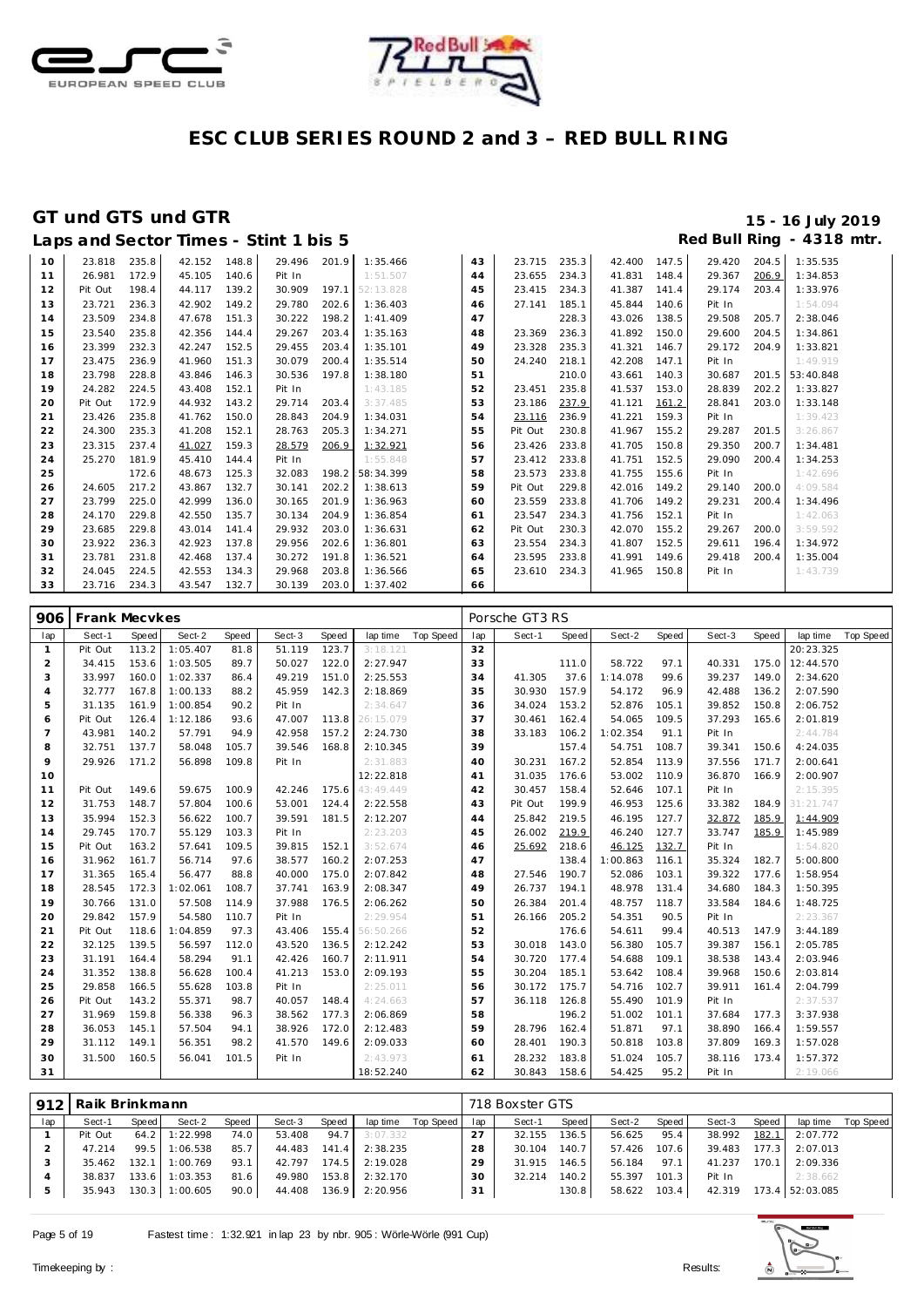



|    | Laps and Sector Times - Stint 1 bis 5 |       |          |       |        |       |           |    |        |       |          |       |        |       | Red Bull Ring - 4318 mtr. |
|----|---------------------------------------|-------|----------|-------|--------|-------|-----------|----|--------|-------|----------|-------|--------|-------|---------------------------|
| 6  | 33.886                                | 140.9 | 59.111   | 91.5  | 42.720 | 140.4 | 2:15.717  | 32 | 41.251 | 49.1  | 1:14.457 | 95.7  | 40.325 | 179.7 | 2:36.033                  |
|    | 37.376                                | 128.2 | 1:00.152 | 95.7  | 42.510 | 150.2 | 2:20.038  | 33 | 29.243 | 141.7 | 55.804   | 95.1  | 43.301 | 136.9 | 2:08.348                  |
| 8  | 31.951                                | 137.7 | 59.341   | 87.7  | 41.733 | 154.5 | 2:13.025  | 34 | 35.428 | 112.1 | 55.848   | 96.1  | 39.286 | 158.8 | 2:10.562                  |
| 9  | 30.774                                | 146.5 | 55.175   | 96.1  | 40.524 | 175.9 | 2:06.473  | 35 | 30.550 | 153.4 | 54.180   | 105.9 | 37.330 | 175.9 | 2:02.060                  |
| 10 | 31.684                                | 125.8 | 55.939   | 99.6  | Pit In |       | 2:39.294  | 36 | 33.881 | 110.0 | 1:01.505 | 88.1  | Pit In |       | 2:47.615                  |
| 11 | Pit Out                               | 118.3 | 1:02.206 | 95.1  | 42.321 | 170.3 | 54:22.515 | 37 |        | 156.5 | 54.934   | 108.7 | 39.046 | 148.6 | 4:20.770                  |
| 12 | 32.012                                | 157.9 | 57.448   | 98.2  | 53.102 | 109.2 | 2:22.562  | 38 | 32.562 | 140.9 | 52.721   | 114.4 | 38.271 | 180.6 | 2:03.554                  |
| 13 | 38.846                                | 91.7  | 58.425   | 98.7  | 39.806 | 175.9 | 2:17.077  | 39 | 31.388 | 164.9 | 52.490   | 100.9 | 37.014 | 178.8 | 2:00.892                  |
| 14 | 29.397                                | 161.7 | 54.999   | 103.6 | Pit In |       | 2:25.051  | 40 | 30.324 | 120.3 | 54.001   | 109.3 | Pit In |       | 2:27.868                  |
| 15 | Pit Out                               | 134.1 | 56.526   | 99.6  | 40.033 | 171.2 | 3:54.340  | 41 |        | 141.3 | 57.557   | 106.9 | 40.600 | 161.2 | 53:17.430                 |
| 16 | 31.533                                | 135.6 | 56.469   | 95.1  | 39.473 | 176.8 | 2:07.475  | 42 | 30.102 | 148.3 | 56.193   | 103.4 | 39.449 | 162.2 | 2:05.744                  |
| 17 | 30.307                                | 156.5 | 55.090   | 81.9  | 40.989 | 178.2 | 2:06.386  | 43 | 30.569 | 169.9 | 54.730   | 108.9 | 38.598 | 167.4 | 2:03.897                  |
| 18 | 28.661                                | 167.8 | 1:01.578 | 99.1  | 38.339 | 178.2 | 2:08.578  | 44 | 34.447 | 153.8 | 52.924   | 105.5 | 39.288 | 143.8 | 2:06.659                  |
| 19 | 28.564                                | 134.2 | 58.041   | 102.3 | 38.212 | 177.6 | 2:04.817  | 45 | 31.049 | 151.0 | 54.509   | 107.6 | 39.241 | 151.0 | 2:04.799                  |
| 20 | 29.186                                | 138.0 | 55.223   | 101.9 | Pit In |       | 2:36.839  | 46 | 32.579 | 113.4 | 55.819   | 101.1 | Pit In |       | 2:30.384                  |
| 21 | Pit Out                               | 135.4 | 1:09.174 | 94.9  | 42.634 | 144.2 | 56:33.658 | 47 |        | 164.2 | 52.259   | 105.7 | 38.102 | 180.3 | 3:42.385                  |
| 22 | 33.858                                | 169.9 | 57.074   | 105.7 | 42.724 | 170.6 | 2:13.656  | 48 | 28.438 | 163.4 | 52.194   | 98.4  | 38.743 | 180.6 | 1:59.375                  |
| 23 | 33.435                                | 149.6 | 55.854   | 108.2 | 44.492 | 139.4 | 2:13.781  | 49 | 28.137 | 184.4 | 51.213   | 108.4 | 37.870 | 177.3 | 1:57.220                  |
| 24 | 32.801                                | 152.7 | 55.252   | 104.2 | 40.817 | 155.4 | 2:08.870  | 50 | 27.738 | 189.0 | 51.477   | 105.7 | 37.882 | 180.0 | 1:57.097                  |
| 25 | 29.499                                | 192.0 | 56.068   | 109.5 | Pit In |       | 2:16.330  | 51 | 27.894 | 195.2 | 50.934   | 107.1 | Pit In |       | 2:16.491                  |
| 26 | Pit Out                               | 139.8 | 55.119   | 95.4  | 39.842 | 167.2 | 4:39.186  | 52 |        |       |          |       |        |       |                           |

| 913            | Ulrich Ziegler |       |        |       |        |       |           |           | BMW M2 |        |       |          |       |        |       |           |           |
|----------------|----------------|-------|--------|-------|--------|-------|-----------|-----------|--------|--------|-------|----------|-------|--------|-------|-----------|-----------|
| lap            | Sect-1         | Speed | Sect-2 | Speed | Sect-3 | Speed | lap time  | Top Speed | lap    | Sect-1 | Speed | Sect-2   | Speed | Sect-3 | Speed | lap time  | Top Speed |
| $\mathbf{1}$   | Pit Out        | 167.2 | 51.716 | 110.7 | 36.341 | 171.4 | 1:55.338  |           | 25     | 27.428 | 185.1 | 54.048   | 97.3  | 43.202 | 142.3 | 2:04.678  |           |
| 2              | 29.579         | 181.3 | 52.536 | 112.7 | 35.618 | 170.9 | 1:57.733  |           | 26     | 33.427 | 144.7 | 1:17.426 | 76.8  | Pit In |       | 3:07.449  |           |
| 3              | 28.437         | 190.0 | 51.282 | 109.1 | 35.782 | 170.6 | 1:55.501  |           | 27     |        | 159.8 | 55.977   | 96.4  | 40.153 | 175.3 | 59:27.428 |           |
| 4              | 28.255         | 194.8 | 56.232 | 97.6  | 42.375 | 146.7 | 2:06.862  |           | 28     | 29.224 | 177.4 | 54.821   | 108.7 | 37.799 | 176.2 | 2:01.844  |           |
| 5              | 33.270         | 147.7 | 57.531 | 104.2 | 38.320 | 173.1 | 2:09.121  |           | 29     | 28.762 | 169.1 | 51.659   | 115.1 | 37.177 | 175.0 | 1:57.598  |           |
| 6              | 27.991         | 196.9 | 49.732 | 111.1 | 36.186 | 173.6 | 1:53.909  |           | 30     | 28.362 | 197.7 | 51.173   | 104.9 | 36.289 | 173.6 | 1:55.824  |           |
| $\overline{7}$ | 32.758         | 141.3 | 54.355 | 107.1 | 37.014 | 164.6 | 2:04.127  |           | 31     | 28.261 | 202.5 | 50.579   | 115.6 | 36.120 | 173.1 | 1:54.960  |           |
| 8              | 30.493         | 169.6 | 51.398 | 111.1 | 37.298 | 177.0 | 1:59.189  |           | 32     | 28.255 | 197.3 | 50.439   | 110.4 | Pit In |       | 2:06.196  |           |
| 9              | 27.440         | 198.8 | 50.481 | 113.0 | 36.326 | 173.9 | 1:54.247  |           | 33     |        | 195.5 | 49.787   | 111.3 | 35.608 | 176.5 | 3:47.421  |           |
| 10             | 29.129         | 164.7 | 54.853 | 114.9 | 41.172 | 173.6 | 2:05.154  |           | 34     | 27.643 | 206.0 | 49.510   | 117.1 | 35.818 | 177.3 | 1:52.971  |           |
| 11             | 27.883         | 192.0 | 50.368 | 110.0 | 36.773 | 173.1 | 1:55.024  |           | 35     | 36.167 | 113.9 | 58.965   | 106.3 | Pit In |       | 2:26.246  |           |
| 12             | 33.446         | 132.3 | 57.445 | 99.3  | Pit In |       | 2:23.364  |           | 36     |        | 182.9 | 53.161   | 112.0 | 36.183 | 174.5 | 51:10.264 |           |
| 13             | Pit Out        | 153.6 | 52.560 | 104.0 | 36.553 | 177.3 | 52:32.766 |           | 37     | 27.794 | 192.4 | 50.487   | 117.1 | Pit In |       | 2:03.171  |           |
| 14             | 27.635         | 186.4 | 49.845 | 102.3 | 37.740 | 177.0 | 1:55.220  |           | 38     |        | 203.3 | 49.437   | 111.8 | 35.531 | 174.8 | 2:21.181  |           |
| 15             | 27.831         | 192.4 | 50.479 | 105.1 | 36.882 | 177.3 | 1:55.192  |           | 39     | 27.277 | 202.9 | 49.464   | 110.7 | 35.236 | 173.9 | 1:51.977  |           |
| 16             | 27.588         | 195.5 | 55.022 | 104.7 | 39.436 | 158.8 | 2:02.046  |           | 40     | 32.382 | 146.9 | 54.386   | 111.6 | Pit In |       | 2:37.268  |           |
| 17             | 30.911         | 164.4 | 53.105 | 113.0 | 36.601 | 180.0 | 2:00.617  |           | 41     |        | 159.8 | 52.586   | 110.4 | 37.174 | 177.3 | 2:17.307  |           |
| 18             | 26.968         | 201.0 | 49.544 | 110.9 | 35.915 | 177.3 | 1:52.427  |           | 42     | 26.848 | 206.8 | 49.038   | 119.2 | 35.488 | 174.2 | 1:51.374  |           |
| 19             | 27.131         | 194.8 | 50.013 | 116.1 | 35.149 | 176.8 | 1:52.293  |           | 43     | 27.395 | 190.0 | 55.590   | 100.2 | 41.024 | 177.6 | 2:04.009  |           |
| 20             | 31.584         | 150.0 | 53.491 | 112.0 | 38.181 | 150.8 | 2:03.256  |           | 44     | 27.049 | 204.0 | 49.177   | 118.9 | 35.561 | 176.2 | 1:51.787  |           |
| 21             | 30.622         | 172.3 | 52.960 | 107.8 | 37.753 | 177.9 | 2:01.335  |           | 45     | 34.794 | 125.2 | 59.651   | 101.7 | 39.558 | 177.9 | 2:14.003  |           |
| 22             | 27.009         | 204.4 | 49.752 | 119.2 | 35.598 | 177.9 | 1:52.359  |           | 46     | 26.812 | 207.2 | 48.520   | 123.0 | 34.997 | 175.9 | 1:50.329  |           |
| 23             | 27.728         | 201.0 | 49.634 | 112.3 | 35.548 | 173.1 | 1:52.910  |           | 47     | 34.254 | 121.0 | 1:03.452 | 101.5 | 41.492 | 127.2 | 2:19.198  |           |
| 24             | 31.185         | 142.8 | 57.734 | 109.1 | 38.410 | 178.2 | 2:07.329  |           | 48     | 35.291 | 128.3 | 53.357   | 114.6 | Pit In |       | 2:21.159  |           |

| 915            | Hangl-Hangl |       |          |       |        |       |           |           |     | ESC Porsche GT3 |       |          |       |        |       |           |           |
|----------------|-------------|-------|----------|-------|--------|-------|-----------|-----------|-----|-----------------|-------|----------|-------|--------|-------|-----------|-----------|
| lap            | Sect-1      | Speed | Sect-2   | Speed | Sect-3 | Speed | lap time  | Top Speed | lap | Sect-1          | Speed | Sect-2   | Speed | Sect-3 | Speed | lap time  | Top Speed |
|                | Pit Out     | 124.5 | 1:02.347 | 95.6  | 45.952 | 82.8  | 2:30.151  |           | 29  | 28.784          | 168.5 | 51.561   | 108.0 | 37.294 | 184.0 | 1:57.639  |           |
| $\overline{2}$ | 38.274      | 169.6 | 54.348   | 101.5 | 48.115 | 157.2 | 2:20.737  |           | 30  | 28.088          | 184.4 | 50.262   | 114.2 | 36.565 | 160.7 | 1:54.915  |           |
| 3              | 32.136      | 163.4 | 53.180   | 103.4 | 42.010 | 160.5 | 2:07.326  |           | 31  |                 |       |          | 114.9 | 38.788 | 106.8 | 1:58.655  |           |
| 4              | 31.260      | 165.7 | 54.847   | 109.8 | 40.999 | 150.2 | 2:07.106  |           | 32  | 35.217          | 196.6 | 48.436   | 96.3  | 42.504 | 171.4 | 2:06.157  |           |
| 5              | 29.040      | 191.0 | 54.282   | 118.9 | Pit In |       | 2:15.301  |           | 33  | 26.841          | 196.6 | 54.320   | 93.4  | Pit In |       | 2:27.052  |           |
| 6              | Pit Out     | 132.1 | 57.810   | 101.3 | 40.824 | 175.6 | 4:33.525  |           | 34  |                 | 150.6 | 58.688   | 116.9 | 39.123 | 146.7 | 52:34.914 |           |
|                | 31.178      | 161.7 | 53.668   | 116.9 | 38.567 | 166.2 | 2:03.413  |           | 35  | 27.830          | 149.1 | 54.096   | 106.9 | 39.635 | 188.5 | 2:01.561  |           |
| 8              | 30.232      | 171.2 | 53.844   | 111.8 | 41.759 | 93.8  | 2:05.835  |           | 36  | 27.005          | 163.2 | 54.422   | 122.2 | 36.395 | 172.2 | 1:57.822  |           |
| 9              | 39.063      | 166.5 | 53.470   | 110.7 | 39.338 | 144.0 | 2:11.871  |           | 37  | 36.280          | 156.8 | 47.089   | 108.9 | 36.719 | 155.2 | 2:00.088  |           |
| 10             | 29.610      | 169.9 | 55.853   | 88.8  | Pit In |       | 2:30.993  |           | 38  | 37.391          | 194.5 | 47.218   | 115.1 | 39.831 | 159.3 | 2:04.440  |           |
| 11             | Pit Out     | 147.3 | 56.290   | 119.2 | 40.217 | 160.5 | 51:58.324 |           | 39  | 35.645          | 147.9 | 1:00.006 | 90.2  | Pit In |       | 3:18.017  |           |
| 12             | 28.834      | 174.8 | 50.926   | 121.1 | 39.127 | 108.3 | 1:58.887  |           | 40  |                 | 185.1 | 50.094   | 117.4 | 39.984 | 181.8 | 2:27.630  |           |
| 13             | 42.301      | 156.1 | 51.756   | 118.2 | 38.060 | 185.9 | 2:12.117  |           | 41  | 27.131          | 185.7 | 53.610   | 127.7 | 38.900 | 186.5 | 1:59.641  |           |
| 14             | 27.159      | 187.3 | 50.003   | 107.6 | 44.965 | 172.8 | 2:02.127  |           | 42  | 28.882          | 181.9 | 50.518   | 131.4 | 42.322 | 175.6 | 2:01.722  |           |
| 15             | 27.725      | 205.6 | 49.638   | 118.9 | 41.490 | 168.8 | 1:58.853  |           | 43  | 28.248          | 178.6 | 50.875   | 119.7 | 39.742 | 187.5 | 1:58.865  |           |

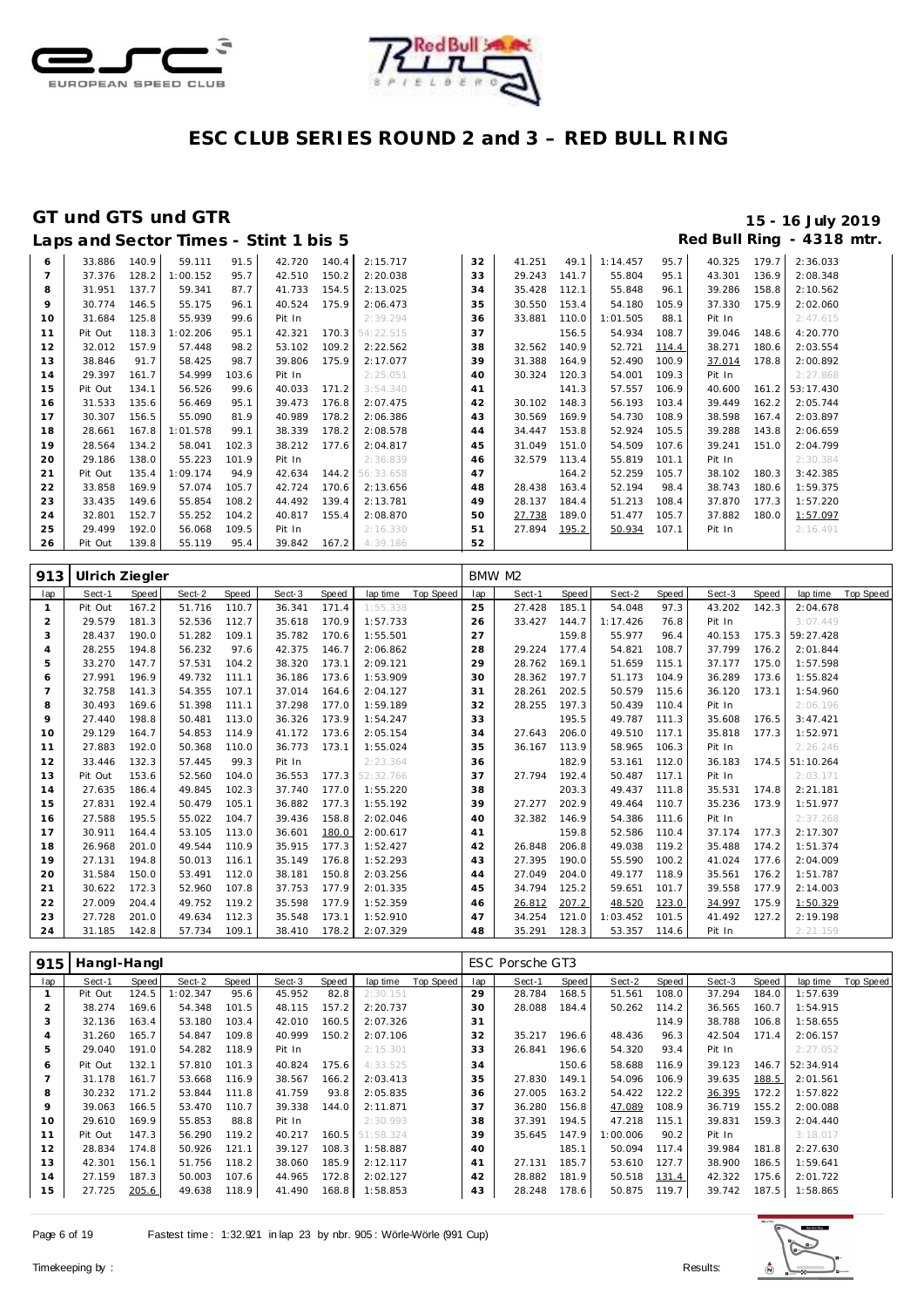



|    | Laps and Sector Times - Stint 1 bis 5 |       |        |       |        |       |           |    |        |       |        |       |        |       | Red Bull Ring - 4318 mtr. |
|----|---------------------------------------|-------|--------|-------|--------|-------|-----------|----|--------|-------|--------|-------|--------|-------|---------------------------|
| 16 | 26.412                                | 194.1 | 50.764 | 112.7 | Pit In |       | 2:58.289  | 44 | 26.184 | 196.6 | 56.897 | 72.6  | Pit In |       | 2:31.476                  |
| 17 | Pit Out                               | 144.7 | 51.942 | 118.4 | 37.304 | 178.2 | 2:29.550  | 45 |        | 134.2 | 53.784 | 105.5 | 40.556 |       | 146.3 52:33.045           |
| 18 | 28.096                                | 159.8 | 56.261 | 115.6 | 37.431 | 184.6 | 2:01.788  | 46 | 28.400 | 187.3 | 50.632 | 112.0 | 38.925 | 133.7 | 1:57.957                  |
| 19 | 27.699                                | 185.4 | 53.397 | 96.3  | 36.514 | 182.4 | 1:57.610  | 47 | 32.717 | 188.7 | 49.936 | 123.3 | 37.823 | 157.2 | 2:00.476                  |
| 20 | 28.792                                | 186.0 | 53.733 | 110.4 | 36.589 | 182.4 | 1:59.114  | 48 | 28.995 | 168.0 | 51.441 | 116.1 | 39.073 | 137.8 | 1:59.509                  |
| 21 | 31.706                                | 171.0 | 53.967 | 97.3  | 40.115 | 179.1 | 2:05.788  | 49 | 47.156 | 64.6  | 54.078 | 128.6 | 36.915 | 152.3 | 2:18.149                  |
| 22 | 27.939                                | 149.8 | 54.882 | 92.9  | Pit In |       | 2: 27.413 | 50 | 28.144 | 192.7 | 55.966 | 108.9 | Pit In |       | 2:17.967                  |
| 23 | Pit Out                               | 144.9 | 55.074 | 111.1 | 39.627 | 153.0 | 57:33.451 | 51 |        | 164.9 | 54.089 | 115.9 | 37.574 | 181.5 | 3:08.165                  |
| 24 | 28.815                                | 186.7 | 48.699 | 118.7 | 38.055 | 160.2 | 1:55.569  | 52 | 27.671 | 188.3 | 50.141 | 117.4 | 37.366 | 178.5 | 1:55.178                  |
| 25 | 27.652                                | 187.7 | 49.271 | 108.7 | 38.743 | 145.4 | 1:55.666  | 53 | 27.416 | 184.4 | 50.351 | 119.2 | 36.877 | 187.2 | 1:54.644                  |
| 26 | 29.049                                | 178.0 | 53.376 | 117.1 | 39.900 | 179.4 | 2:02.325  | 54 | 33.252 | 117.9 | 51.416 | 115.1 | 37.261 | 187.2 | 2:01.929                  |
| 27 | 45.836                                | 162.4 | 50.347 | 108.4 | Pit In |       | 2:32.538  | 55 |        |       | Pit In | 94.7  | Pit In |       | 2:25.947                  |
| 28 | Pit Out                               | 157.0 | 53.907 | 115.9 | 38.170 | 177.6 | 3:23.925  | 56 |        |       |        |       |        |       |                           |

| 916            | Hangl-Hangl |       |          |       |        |       |           |                  |     | ESC Porsche GT3 |       |          |       |        |       |                 |                  |
|----------------|-------------|-------|----------|-------|--------|-------|-----------|------------------|-----|-----------------|-------|----------|-------|--------|-------|-----------------|------------------|
| lap            | Sect-1      | Speed | Sect-2   | Speed | Sect-3 | Speed | lap time  | <b>Top Speed</b> | lap | Sect-1          | Speed | Sect-2   | Speed | Sect-3 | Speed | lap time        | <b>Top Speed</b> |
| 1              | Pit Out     | 135.6 | 1:02.845 | 97.6  | 45.012 | 117.0 | 2:27.779  |                  | 28  | 28.509          | 176.3 | 51.728   | 100.2 | 36.527 | 181.8 | 1:56.764        |                  |
| $\overline{2}$ | 32.369      | 153.8 | 55.755   | 97.5  | 47.064 | 187.8 | 2:15.188  |                  | 29  | 27.866          | 182.6 | 51.011   | 111.6 | 37.345 | 137.6 | 1:56.222        |                  |
| 3              | 31.808      | 169.6 | 54.386   | 99.8  | 41.498 | 175.6 | 2:07.692  |                  | 30  | 28.666          | 182.3 | 52.837   | 102.3 | 38.152 | 178.5 | 1:59.655        |                  |
| $\overline{4}$ | 28.852      | 170.1 | 57.691   | 101.1 | 39.094 | 161.4 | 2:05.637  |                  | 31  | 30.121          | 178.9 | 54.708   | 79.3  | Pit In |       | 2:27.102        |                  |
| 5              | 29.498      | 181.0 | 54.360   | 110.2 | Pit In |       | 2:12.919  |                  | 32  |                 | 135.1 | 1:04.045 | 109.5 | 38.318 |       | 177.3 52:37.737 |                  |
| 6              | Pit Out     | 136.1 | 58.418   | 99.1  | 43.169 | 109.5 | 4:40.336  |                  | 33  | 28.506          | 172.9 | 54.676   | 109.1 | 37.606 | 164.1 | 2:00.788        |                  |
| $\overline{7}$ | 33.895      | 150.2 | 53.672   | 106.1 | 39.395 | 190.8 | 2:06.962  |                  | 34  | 29.024          | 176.6 | 51.921   | 113.9 | 36.750 | 164.1 | 1:57.695        |                  |
| 8              | 28.817      | 161.9 | 54.292   | 101.9 | 41.873 | 90.8  | 2:04.982  |                  | 35  | 33.172          | 178.3 | 47.979   | 125.6 | 35.843 | 126.5 | 1:56.994        |                  |
| 9              | 39.204      | 165.7 | 53.542   | 103.6 | 38.676 | 139.2 | 2:11.422  |                  | 36  | 38.868          | 181.6 | 47.743   | 126.2 | 40.003 | 75.5  | 2:06.614        |                  |
| 10             | 30.483      | 182.9 | 55.079   | 82.8  | Pit In |       | 2:37.469  |                  | 37  | 41.865          | 145.1 | 1:00.295 | 85.7  | Pit In |       | 3:18.607        |                  |
| 11             | Pit Out     | 142.6 | 56.628   | 111.1 | 39.170 | 183.7 | 51:50.985 |                  | 38  |                 | 173.2 | 51.552   | 106.5 | 37.835 | 169.8 | 2:28.681        |                  |
| 12             | 29.023      | 170.7 | 51.653   | 114.6 | 36.707 | 181.5 | 1:57.383  |                  | 39  | 28.063          | 176.0 | 54.260   | 105.1 | 36.968 | 175.3 | 1:59.291        |                  |
| 13             | 37.174      | 160.0 | 51.603   | 100.2 | 38.038 | 170.9 | 2:06.815  |                  | 40  | 30.120          | 182.3 | 50.511   | 107.8 | 42.925 | 164.6 | 2:03.556        |                  |
| 14             | 27.498      | 181.6 | 52.195   | 102.1 | 43.158 | 184.6 | 2:02.851  |                  | 41  | 28.485          | 192.7 | 50.337   | 104.0 | 37.662 | 170.6 | 1:56.484        |                  |
| 15             | 27.283      | 192.4 | 52.630   | 108.7 | 37.789 | 169.5 | 1:57.702  |                  | 42  | 28.034          | 187.7 | 56.111   | 92.8  | Pit In |       | 2:25.167        |                  |
| 16             | 27.672      | 195.5 | 51.102   | 98.9  | Pit In |       | 2:12.814  |                  | 43  |                 | 134.4 | 53.519   | 102.9 | 40.579 | 145.2 | 52:44.063       |                  |
| 17             | Pit Out     | 166.5 | 53.502   | 101.7 | 37.164 | 176.2 | 3:17.439  |                  | 44  | 28.432          | 182.3 | 50.565   | 113.7 | 38.880 | 129.2 | 1:57.877        |                  |
| 18             | 28.410      | 151.7 | 55.725   | 125.0 | 37.469 | 109.9 | 2:01.604  |                  | 45  | 32.960          | 180.1 | 50.336   | 118.7 | 37.343 | 154.3 | 2:00.639        |                  |
| 19             | 32.371      | 178.0 | 53.012   | 93.8  | 36.583 | 176.2 | 2:01.966  |                  | 46  | 29.017          | 162.4 | 51.639   | 108.9 | 38.961 | 134.7 | 1:59.617        |                  |
| 20             | 29.481      | 182.6 | 53.395   | 104.9 | Pit In |       | 2:19.406  |                  | 47  | 47.401          | 63.3  | 53.926   | 121.1 | 36.693 | 154.9 | 2:18.020        |                  |
| 21             | Pit Out     | 136.5 | 58.371   | 94.7  | 37.985 | 152.8 | 01:42.407 |                  | 48  | 28.188          | 188.0 | 56.191   | 97.5  | Pit In |       | 2:20.217        |                  |
| 22             | 28.418      | 186.7 | 47.680   | 123.9 | 40.525 | 177.6 | 1:56.623  |                  | 49  |                 | 181.3 | 52.930   | 110.7 | 37.468 | 181.5 | 3:05.860        |                  |
| 23             | 26.581      | 201.0 | 48.724   | 87.9  | 41.615 | 99.8  | 1:56.920  |                  | 50  | 27.776          | 185.7 | 50.240   | 114.9 | 37.162 | 177.0 | 1:55.178        |                  |
| 24             | 32.736      | 177.2 | 52.566   | 101.3 | 39.838 | 173.4 | 2:05.140  |                  | 51  | 27.460          | 181.0 | 50.440   | 117.4 | 36.691 | 185.9 | 1:54.591        |                  |
| 25             | 47.670      | 148.9 | 49.251   | 105.7 | Pit In |       | 2:36.798  |                  | 52  | 33.264          | 115.4 | 51.726   | 111.8 | 36.971 | 184.3 | 2:01.961        |                  |
| 26             | Pit Out     | 165.7 | 54.248   | 101.9 | 37.596 | 170.1 | 3:19.416  |                  | 53  | 27.558          | 183.2 | 57.238   | 90.0  | Pit In |       | 2:28.500        |                  |
| 27             | 28.815      | 165.4 | 52.119   | 105.9 | 36.393 | 180.6 | 1:57.327  |                  | 54  |                 |       |          |       |        |       |                 |                  |

| 923            | Martin Herzog |       |          |       |        |       |            |           |     | Porsche GT3 |       |        |       |        |       |                 |           |
|----------------|---------------|-------|----------|-------|--------|-------|------------|-----------|-----|-------------|-------|--------|-------|--------|-------|-----------------|-----------|
| lap            | Sect-1        | Speed | Sect-2   | Speed | Sect-3 | Speed | lap time   | Top Speed | lap | Sect-1      | Speed | Sect-2 | Speed | Sect-3 | Speed | lap time        | Top Speed |
| $\mathbf{1}$   | Pit Out       | 161.5 | 57.053   | 104.4 | 43.544 | 112.5 | 9:57.951   |           | 27  | 26.488      | 194.8 | 49.629 | 107.4 | 37.789 | 186.5 | 1:53.906        |           |
| $\overline{2}$ | 35.856        | 143.8 | 55.335   | 88.5  | Pit In |       | 2:31.852   |           | 28  | 26.992      | 189.0 | 52.246 | 98.9  | 36.143 | 181.8 | 1:55.381        |           |
| 3              | Pit Out       | 142.8 | 52.100   | 99.8  | 37.552 | 160.7 | 3:49.262   |           | 29  | 27.075      | 210.0 | 47.328 | 115.6 | 34.566 | 188.5 | 1:48.969        |           |
| $\overline{4}$ | 29.533        | 133.6 | 56.902   | 87.5  | 40.350 | 145.2 | 2:06.785   |           | 30  | 26.056      | 198.4 | 48.606 | 115.9 | 34.568 | 188.8 | 1:49.230        |           |
| 5              | 57:04.102     | 171.0 | 53.955   | 97.6  | 36.657 | 184.9 | 58: 34.714 |           | 31  | 26.405      | 198.0 | 48.474 | 116.9 | 34.365 | 188.2 | 1:49.244        |           |
| 6              | 4:16.063      | 187.3 | 49.340   | 106.7 | 35.289 | 185.9 | 5:40.692   |           | 32  | 25.951      | 198.8 | 48.414 | 108.7 | 34.366 | 186.9 | 1:48.731        |           |
|                | 26.751        | 187.7 | 49.188   | 105.1 | 37.311 | 180.3 | 1:53.250   |           | 33  | 25.936      | 204.0 | 48.376 | 125.6 | 33.760 | 189.8 | 1:48.072        |           |
| 8              | 30.082        | 184.4 | 48.606   | 105.1 | 35.436 | 184.3 | 1:54.124   |           | 34  | 25.747      | 201.0 | 46.913 | 128.3 | 33.746 | 188.8 | 1:46.406        |           |
| $\circ$        | 26.428        | 193.4 | 48.445   | 112.0 | 34.301 | 185.6 | 1:49.174   |           | 35  | 26.825      | 195.2 | 48.205 | 118.9 | 34.176 | 187.8 | 1:49.206        |           |
| 10             | 26.428        | 186.4 | 49.514   | 100.0 | 34.881 | 185.9 | 1:50.823   |           | 36  | 27.302      | 189.3 | 47.347 | 117.4 | 37.528 | 184.0 | 1:52.177        |           |
| 11             | 58:33.470     | 182.6 | 48.296   | 124.4 | 34.441 | 189.5 | 59:56.207  |           | 37  | 25.987      | 202.1 | 46.715 | 124.1 | 35.652 | 162.9 | 1:48.354        |           |
| 12             | 26.207        | 190.0 | 48.633   | 98.0  | 34.847 | 191.2 | 1:49.687   |           | 38  | 29.008      | 159.8 | 57.637 | 114.6 | Pit In |       | 2:19.969        |           |
| 13             | 25.535        | 198.0 | 48.002   | 111.1 | 34.949 | 192.2 | 1:48.486   |           | 39  |             | 183.8 | 48.766 | 121.1 | 33.379 |       | 189.8 52:08.904 |           |
| 14             | 25.394        | 203.7 | 47.975   | 107.4 | 34.720 | 190.1 | 1:48.089   |           | 40  | 25.752      | 213.8 | 46.604 | 123.9 | 34.206 | 190.1 | 1:46.562        |           |
| 15             | 26.175        | 197.7 | 47.331   | 123.6 | 33.623 | 191.2 | 1:47.129   |           | 41  | 26.030      | 212.9 | 46.395 | 126.5 | 33.778 | 190.8 | 1:46.203        |           |
| 16             | 25.546        | 214.6 | 50.424   | 96.6  | 37.024 | 189.5 | 1:52.994   |           | 42  | 25.606      | 215.5 | 45.884 | 123.3 | 33.156 | 190.8 | 1:44.646        |           |
| 17             | 27.732        | 181.0 | 50.153   | 111.1 | Pit In |       | 2:10.662   |           | 43  | 25.385      | 212.9 | 47.070 | 132.7 | 33.874 | 190.1 | 1:46.329        |           |
| 18             | Pit Out       | 204.8 | 1:03.242 | 111.8 | 35.252 | 190.1 | 2:55.032   |           | 44  | 25.728      | 221.3 | 47.098 | 117.4 | 33.242 | 190.8 | 1:46.068        |           |
| 19             | 25.761        | 213.8 | 46.024   | 125.9 | 34.001 | 190.8 | 1:45.786   |           | 45  | 25.690      | 194.5 | 47.033 | 116.4 | 33.308 | 190.1 | 1:46.031        |           |
| 20             | 25.733        | 182.3 | 50.230   | 116.4 | 33.758 | 192.5 | 1:49.721   |           | 46  | 25.290      | 219.9 | 45.637 | 125.3 | 32.733 | 191.5 | 1:43.660        |           |

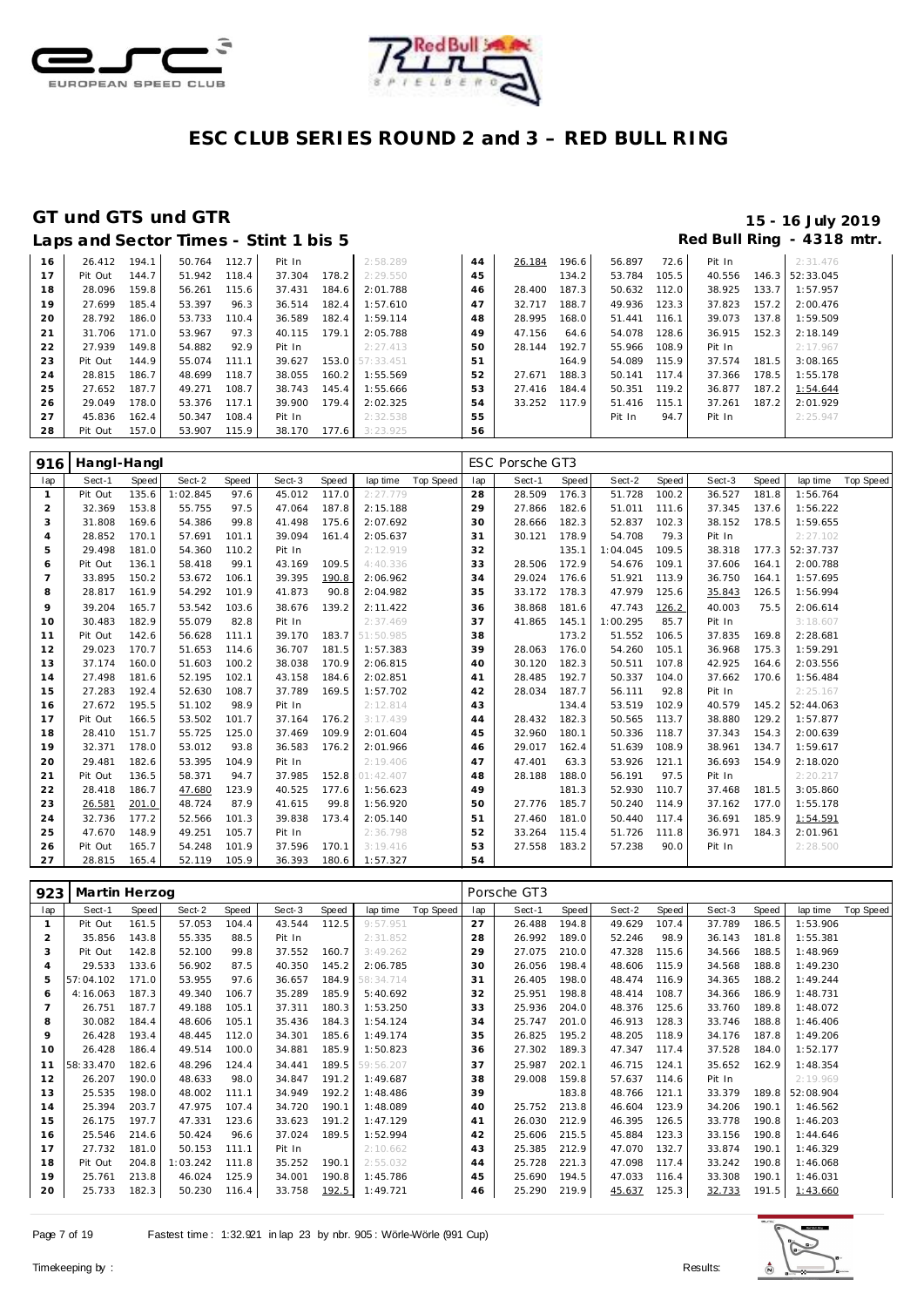



### **GT und GTS und GTR 15 - 16 July 2019**

### Laps and Sector Times - Stint 1 bis 5 **Red Bull Ring - 4318 mtr.**

| 21 | 25.573 217.7 |         | 47.604 131.7 Pit In        |       |        | 1:58.037              | 47 | 25.277       | 225.0 | 46.930 112.5 Pit In  |                                    | 1:55.157              |
|----|--------------|---------|----------------------------|-------|--------|-----------------------|----|--------------|-------|----------------------|------------------------------------|-----------------------|
| 22 | Pit Out      | $186.4$ | 47.488                     | 113.4 | 35.167 | 187.8 2:43.287        | 48 |              | 198.4 | 47.900 120.5         |                                    | 35.868 189.8 2:51.772 |
| 23 | 26.031       | 202.5   | 47.137                     | 121.1 |        | 33.362 189.5 1:46.530 | 49 | 26.557       | 219.5 | 46.245 126.8         |                                    | 34.228 190.8 1:47.030 |
| 24 |              |         | 25.687 202.9 1:04.855 81.3 |       | Pit In | 2:45.576              | 50 | 25.754 218.1 |       |                      | 46.560 135.7 33.473 189.8 1:45.787 |                       |
| 25 |              |         |                            |       |        | 50:43.478             | 51 | 25.827       | 212.1 | 46.666 128.9         |                                    | 33.546 190.8 1:46.039 |
| 26 |              | 174.6   | 52.404                     | 104.2 |        | 36.490 184.9 2:55.144 | 52 | 42.006       |       | 123.3 1:06.286 105.1 | Pit In                             | 2:37.439              |

|     | 926   Karlheinz Mohnlein |       |          |       |        |       |          |           |     | Porsche Cup |       |        |       |        |       |          |           |
|-----|--------------------------|-------|----------|-------|--------|-------|----------|-----------|-----|-------------|-------|--------|-------|--------|-------|----------|-----------|
| lap | Sect-1                   | Speed | Sect-2   | Speed | Sect-3 | Speed | lap time | Top Speed | lap | Sect-1      | Speed | Sect-2 | Speed | Sect-3 | Speed | lap time | Top Speed |
|     | Pit Out                  | 107.0 | 1:01.657 | 91.8  | 42.467 | 188.2 | 2:21.887 |           |     | 24.414      | 222.6 | 43.767 | 139.9 | 31.804 | 199.6 | 1:39.985 |           |
|     | 28.472                   | 170.7 | 49.453   | 111.6 | 38.360 | 191.2 | 1:56.285 |           |     | 24.553      | 190.3 | 44.418 | 141.7 | 31.044 | 200.4 | 1:40.015 |           |
|     | 26.310                   | 176.9 | 51.571   | 121.1 | 32.342 | 199.3 | 1:50.223 |           |     | 23.678      | 225.0 | 43.049 | 142.9 | 30.590 | 201.5 | 1:37.317 |           |
|     | 24.239                   | 206.0 | 44.224   | 124.4 | 31.570 | 200.4 | 1:40.033 |           | 10  | 23.900      | 231.3 | 43.063 | 141.0 | 31.210 | 198.9 | 1:38.173 |           |
|     | 24.177                   | 216.8 | 44.399   | 130.8 | Pit In |       | 1:50.355 |           |     | 23.928      | 232.3 | 43.052 | 136.4 | Pit In |       | 1:50.523 |           |
|     | Pit Out                  | 179.5 | 46.148   | 132.0 | 32.029 | 198.2 | 5:43.257 |           | 12  |             |       |        |       |        |       |          |           |

| 927 | Harald Grohmann |       |          |       |        |       |                 |           |     | Corvette |       |          |       |        |       |                 |           |
|-----|-----------------|-------|----------|-------|--------|-------|-----------------|-----------|-----|----------|-------|----------|-------|--------|-------|-----------------|-----------|
| lap | Sect-1          | Speed | Sect-2   | Speed | Sect-3 | Speed | lap time        | Top Speed | lap | Sect-1   | Speed | Sect-2   | Speed | Sect-3 | Speed | lap time        | Top Speed |
| -1  | Pit Out         | 98.0  | 1:04.642 | 87.2  | 42.248 | 161.9 | 2:28.680        |           | 14  | 27.168   | 189.3 | 49.365   | 125.6 | 34.836 | 180.3 | 1:51.369        |           |
|     | 29.626          | 167.0 | 56.123   | 112.0 | 37.962 | 166.7 | 2:03.711        |           | 15  | 27.353   | 183.5 | 56.746   | 131.4 | 35.159 | 178.8 | 1:59.258        |           |
| 3   | 28.758          | 184.4 | 53.102   | 119.5 | Pit In |       | 2:11.695        |           | 16  | 27.235   | 183.8 | 52.427   | 134.7 | 35.273 | 177.3 | 1:54.935        |           |
| 4   | Pit Out         | 140.0 | 53.602   | 111.8 | 37.356 | 169.3 | 55:49.373       |           | 17  | 26.990   | 191.0 | 48.241   | 130.8 | 34.775 | 180.9 | 1:50.006        |           |
| 5   | 28.320          | 165.4 | 51.596   | 124.4 | 37.030 | 164.1 | 1:56.946        |           | 18  | 27.128   | 178.6 | 49.576   | 106.7 | Pit In |       | 2:05.199        |           |
| 6   | 27.706          | 184.8 | 51.316   | 97.8  | 37.548 | 170.3 | 1:56.570        |           | 19  |          | 135.4 | 52.019   | 121.1 | 35.939 |       | 177.0 01:55.225 |           |
|     | 29.660          | 166.7 | 54.851   | 122.7 | Pit In |       | 2:10.499        |           | 20  | 27.377   | 189.3 | 49.033   | 127.1 | 34.503 | 177.3 | 1:50.913        |           |
| 8   | Pit Out         | 152.7 | 51.736   | 116.1 | 36.674 | 170.1 | 5:19.819        |           | 21  | 26.783   | 191.0 | 1:01.385 | 87.5  | Pit In |       | 2:27.729        |           |
| 9   | 28.138          | 189.7 | 50.381   | 124.1 | 35.954 | 171.7 | 1:54.473        |           | 22  |          | 167.0 | 52.372   | 108.7 | 37.729 | 173.6 | 6:59.249        |           |
| 10  | 27.348          | 187.0 | 49.324   | 117.6 | 34.950 | 174.8 | 1:51.622        |           | 23  | 27.388   | 181.6 | 49.409   | 126.2 | 35.020 | 177.6 | 1:51.817        |           |
| 11  | 27.311          | 185.7 | 49.562   | 124.1 | Pit In |       | 2:02.958        |           | 24  | 28.072   | 171.8 | 49.294   | 121.1 | 34.928 | 177.6 | 1:52.294        |           |
| 12  |                 | 152.7 | 54.687   | 108.7 | 37.586 |       | 172.0 01:31.974 |           | 25  | 27.025   | 188.7 | 58.706   | 112.0 | 36.460 | 178.8 | 2:02.191        |           |
| 13  | 28.155          | 180.1 | 51.510   | 98.9  | 37.750 | 175.6 | 1:57.415        |           | 26  | 28.103   | 172.1 | 1:04.184 | 88.7  | Pit In |       | 2:24.516        |           |

| 928            | Michael Berndt |       |          |       |        |       |           |           |     | Porsche 991.2 Turbo S |       |          |       |        |       |           |                  |
|----------------|----------------|-------|----------|-------|--------|-------|-----------|-----------|-----|-----------------------|-------|----------|-------|--------|-------|-----------|------------------|
| lap            | Sect-1         | Speed | Sect-2   | Speed | Sect-3 | Speed | lap time  | Top Speed | lap | Sect-1                | Speed | Sect-2   | Speed | Sect-3 | Speed | lap time  | <b>Top Speed</b> |
| $\mathbf{1}$   | Pit Out        | 106.7 | 1:11.240 | 82.1  | 46.404 | 164.9 | 2:48.997  |           | 27  | 33.669                | 144.0 | 57.077   | 94.2  | Pit In |       | 2:36.765  |                  |
| $\overline{2}$ | 36.165         | 133.7 | 58.638   | 90.2  | 41.772 | 188.2 | 2:16.575  |           | 28  | Pit Out               | 139.7 | 58.264   | 98.0  | 42.267 | 147.1 | 3:12.465  |                  |
| 3              | 31.682         | 132.9 | 56.841   | 95.7  | 39.839 | 180.0 | 2:08.362  |           | 29  | 31.920                | 160.3 | 57.412   | 102.3 | 41.694 | 174.8 | 2:11.026  |                  |
| 4              | 34.149         | 139.7 | 56.486   | 94.1  | 40.729 | 159.3 | 2:11.364  |           | 30  | 31.379                | 153.0 | 56.109   | 87.4  | Pit In |       | 2:23.927  |                  |
| 5              | 34.510         | 128.8 | 1:04.388 | 84.4  | 45.726 | 156.3 | 2:24.624  |           | 31  | Pit Out               | 122.6 | 58.804   | 98.2  | 43.365 | 188.2 | 52:41.597 |                  |
| 6              | 34.125         | 144.7 | 59.028   | 90.2  | 47.744 | 91.2  | 2:20.897  |           | 32  | 30.484                | 134.9 | 59.326   | 87.4  | 42.232 | 190.1 | 2:12.042  |                  |
| $\overline{7}$ | 37.068         | 140.2 | 1:01.404 | 88.8  | 46.303 | 132.7 | 2:24.775  |           | 33  | 30.690                | 139.1 | 56.914   | 101.1 | 42.241 | 190.5 | 2:09.845  |                  |
| 8              | 36.025         | 142.1 | 57.544   | 98.4  | 43.335 | 153.6 | 2:16.904  |           | 34  | 46.475                | 67.6  | 1:00.716 | 93.1  | 42.632 | 172.8 | 2:29.823  |                  |
| 9              | 36.330         | 151.9 | 58.070   | 101.7 | 38.170 | 193.2 | 2:12.570  |           | 35  | 50.453                | 120.6 | 59.921   | 87.2  | 43.298 | 127.1 | 2:33.672  |                  |
| 10             | 30.226         | 165.9 | 57.950   | 100.6 | Pit In |       | 2:30.897  |           | 36  | 31.540                | 164.7 | 57.252   | 95.1  | Pit In |       | 2:54.362  |                  |
| 11             | Pit Out        | 105.8 | 1:07.204 | 85.3  | 43.300 | 142.5 | 53:15.695 |           | 37  |                       | 124.5 | 58.871   | 95.7  | 41.300 | 190.1 | 2:53.121  |                  |
| 12             | 36.460         | 125.0 | 1:00.136 | 93.3  | 39.821 | 150.0 | 2:16.417  |           | 38  | 34.908                | 148.7 | 56.240   | 91.8  | 42.011 | 190.8 | 2:13.159  |                  |
| 13             | 34.494         | 138.0 | 1:02.044 | 95.7  | 41.289 | 156.1 | 2:17.827  |           | 39  | 29.495                | 144.7 | 56.567   | 90.5  | 40.656 | 190.8 | 2:06.718  |                  |
| 14             | 32.489         | 138.8 | 58.039   | 90.2  | 39.169 | 153.6 | 2:09.697  |           | 40  | 30.571                | 149.8 | 55.934   | 97.8  | 41.053 | 174.8 | 2:07.558  |                  |
| 15             | 35.297         | 146.9 | 56.927   | 109.1 | 38.427 | 167.7 | 2:10.651  |           | 41  | 31.673                | 142.4 | 56.406   | 95.2  | Pit In |       | 2:30.201  |                  |
| 16             | 32.990         | 152.7 | 57.104   | 103.1 | Pit In |       | 2:22.381  |           | 42  |                       | 130.2 | 58.528   | 86.8  | 40.037 | 192.5 | 50:06.522 |                  |
| 17             | Pit Out        | 149.6 | 1:09.188 | 96.9  | 42.054 | 177.9 | 3:44.101  |           | 43  | 28.739                | 146.5 | 55.881   | 95.9  | 39.881 | 192.9 | 2:04.501  |                  |
| 18             | 31.210         | 144.5 | 56.924   | 92.9  | 40.117 | 185.9 | 2:08.251  |           | 44  | 35.785                | 146.3 | 55.996   | 100.9 | 39.673 | 192.5 | 2:11.454  |                  |
| 19             | 30.507         | 158.4 | 54.585   | 97.3  | 40.341 | 186.2 | 2:05.433  |           | 45  | 27.153                | 158.6 | 53.839   | 95.9  | 40.014 | 191.5 | 2:01.006  |                  |
| 20             | 28.550         | 158.8 | 54.557   | 94.7  | Pit In |       | 2:16.322  |           | 46  | 37.276                | 88.5  | 1:00.567 | 99.1  | 43.229 | 138.1 | 2:21.072  |                  |
| 21             | Pit Out        | 121.5 | 1:01.829 | 82.9  | 42.958 | 179.1 | 00:20.660 |           | 47  | 34.838                | 118.2 | 57.547   | 93.1  | 40.769 | 191.8 | 2:13.154  |                  |
| 22             | 30.608         | 150.0 | 57.908   | 96.9  | 54.488 | 53.0  | 2:23.004  |           | 48  | 31.412                | 146.1 | 55.375   | 102.9 | 39.952 | 192.9 | 2:06.739  |                  |
| 23             | 39.759         | 131.0 | 58.200   | 102.3 | 40.751 | 195.3 | 2:18.710  |           | 49  | 29.540                | 139.7 | 56.315   | 94.6  | Pit In |       | 2:22.344  |                  |
| 24             | 29.324         | 156.5 | 56.351   | 95.1  | 41.658 | 189.8 | 2:07.333  |           | 50  |                       | 129.7 | 55.010   | 91.8  | 39.367 | 193.2 | 3:39.897  |                  |
| 25             | 39.530         | 107.6 | 1:10.773 | 93.4  | 43.126 | 184.0 | 2:33.429  |           | 51  | 31.657                | 134.2 | 56.146   | 91.4  | 40.203 | 191.2 | 2:08.006  |                  |
| 26             | 33.976         | 138.9 | 57.200   | 102.9 | 40.517 | 189.5 | 2:11.693  |           | 52  | 28.455                | 160.0 | 55.923   | 96.6  | Pit In |       | 2:24.205  |                  |
|                |                |       |          |       |        |       |           |           |     |                       |       |          |       |        |       |           |                  |

|     | l 935   Bernhard Bügelmayer |       |                |        |                       |       |                       |                    |     | Porsche 991 Turbo |       |              |       |        |       |          |           |
|-----|-----------------------------|-------|----------------|--------|-----------------------|-------|-----------------------|--------------------|-----|-------------------|-------|--------------|-------|--------|-------|----------|-----------|
| lap | Sect-1                      | Speed | Sect-2         | Speed  | Sect-3                | Speed |                       | lap time Top Speed | lap | Sect-1            | Speed | Sect-2       | Speed | Sect-3 | Speed | lap time | Top Speed |
|     | Pit Out                     |       | 118.4 1:08.975 | 82.6   |                       |       | 50.978 118.8 2:45.746 |                    | 26  | Pit Out           | 204.4 | 47.946 111.6 |       | 35.038 |       | 5:25.128 |           |
|     | 38.952                      |       | 136.6 1:01.933 | $95.2$ | 44.154 144.6 2:25.039 |       |                       |                    | 27  | 26.231            | 210.8 | 49.588 110.2 |       | 34.314 |       | 1:50.133 |           |

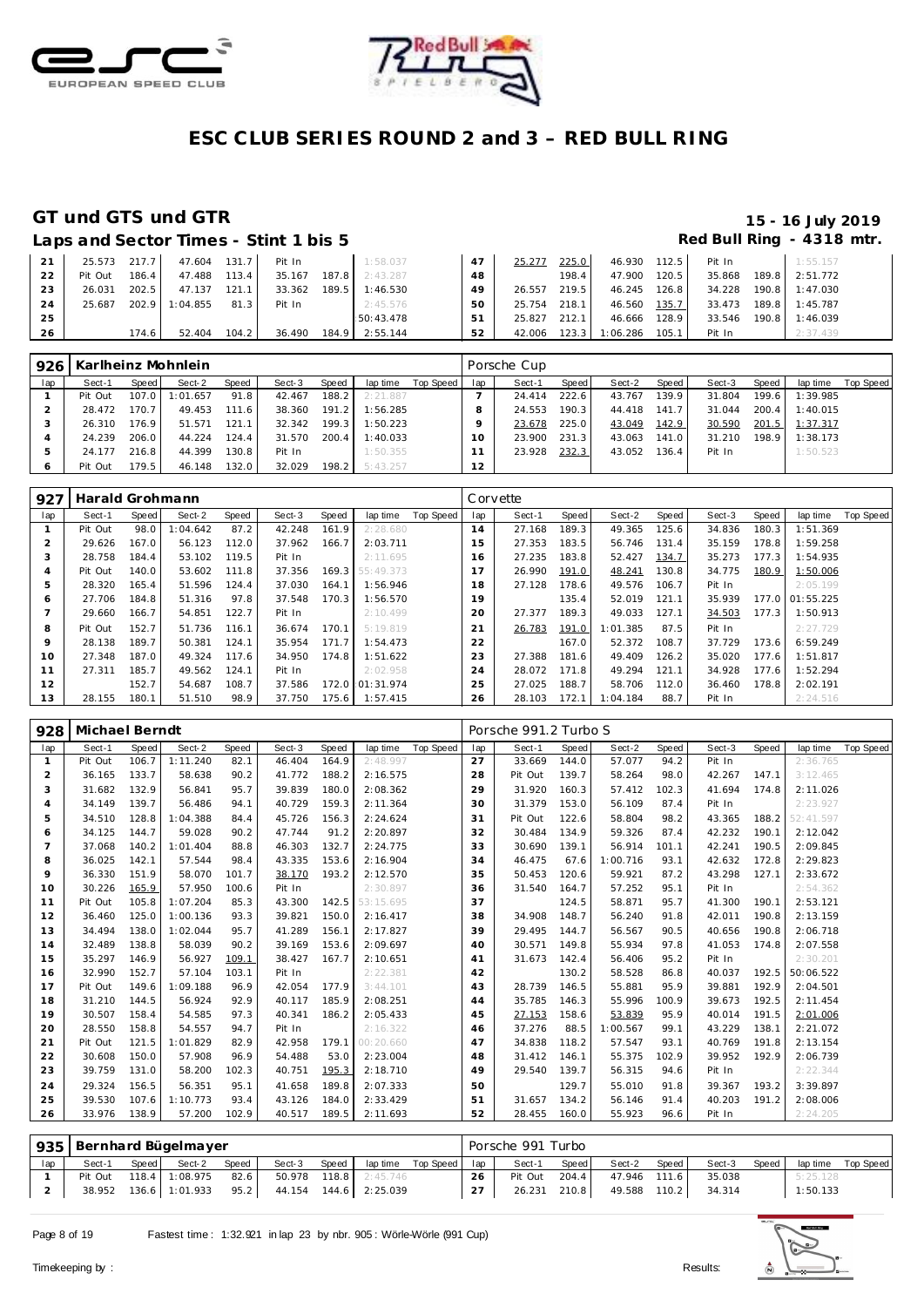



|                | Laps and Sector Times - Stint 1 bis 5 |       |          |       |              |       |           |    |        |       |          |       |        | Red Bull Ring - 4318 mtr. |
|----------------|---------------------------------------|-------|----------|-------|--------------|-------|-----------|----|--------|-------|----------|-------|--------|---------------------------|
| 3              | 34.106                                | 138.4 | 57.194   | 109.5 | 43.313 111.2 |       | 2:14.613  | 28 | 35.067 | 111.0 | 1:22.958 | 78.8  | Pit In | 3:10.196                  |
| $\overline{4}$ | 36.232                                | 140.0 | 59.800   | 111.3 | 47.098       | 131.7 | 2:23.130  | 29 |        | 154.9 | 49.824   | 123.6 | 34.762 | 53:58.256                 |
| 5              | 33.460                                | 163.4 | 54.636   | 120.0 | 36.649       | 161.2 | 2:04.745  | 30 | 26.097 | 208.0 | 46.696   | 127.7 | 33.432 | 1:46.225                  |
| 6              | 30.263                                | 156.3 | 52.580   | 121.3 | 35.884       | 173.9 | 1:58.727  | 31 | 27.022 | 211.7 | 46.298   | 124.7 | 32.297 | 1:45.617                  |
|                | 37.832                                | 159.3 | 53.671   | 109.3 | 36.975       | 148.4 | 2:08.478  | 32 | 25.642 | 215.9 | 48.188   | 116.1 | 34.641 | 1:48.471                  |
| 8              | 32.762                                | 144.7 | 54.220   | 116.6 | 37.953       | 151.7 | 2:04.935  | 33 | 25.737 | 210.8 | 48.357   | 122.7 | 33.540 | 1:47.634                  |
| 9              | 31.859                                | 157.2 | 54.495   | 113.4 | Pit In       |       | 2:26.773  | 34 | 25.829 | 212.5 | 45.832   | 134.0 | 32.075 | 1:43.736                  |
| 10             | Pit Out                               | 128.5 | 1:01.581 | 106.5 | 39.683       | 164.9 | 55:49.638 | 35 | 28.972 | 125.3 | 1:02.395 | 98.0  | Pit In | 2:38.876                  |
| 11             | 30.714                                | 156.5 | 53.951   | 109.3 | 42.479       | 76.7  | 2:07.144  | 36 |        | 155.2 | 48.779   | 112.7 | 35.432 | 4:46.460                  |
| 12             | 36.760                                | 169.9 | 57.925   | 112.3 | 37.693       | 168.5 | 2:12.378  | 37 | 26.728 | 208.8 | 51.181   | 113.0 | 34.726 | 1:52.635                  |
| 13             | 37.232                                | 166.7 | 52.859   | 109.8 | 38.396       | 176.8 | 2:08.487  | 38 | 26.523 | 212.5 | 47.622   | 117.6 | 34.224 | 1:48.369                  |
| 14             | 5:03.047                              | 152.3 | 53.794   | 106.3 | 44.102       | 127.2 | 6:40.943  | 39 | 26.465 | 206.4 | 1:03.150 | 101.9 | Pit In | 2:31.941                  |
| 15             | 35.437                                | 171.8 | 55.761   | 112.0 | 41.913       | 184.3 | 2:13.111  | 40 |        | 161.5 | 53.308   | 111.1 | 35.339 | 52:39.386                 |
| 16             | 27.055                                | 185.1 | 50.857   | 105.9 | 37.163       | 180.6 | 1:55.075  | 41 | 26.819 | 193.4 | 48.821   | 110.9 | 33.806 | 1:49.446                  |
| 17             | 28.111                                | 184.8 | 54.782   | 94.7  | Pit In       |       | 2:22.189  | 42 | 26.278 | 203.3 | 48.218   | 122.7 | 34.043 | 1:48.539                  |
| 18             | Pit Out                               | 164.7 | 50.724   | 118.2 | 36.351       |       | 53:56.490 | 43 | 26.440 | 204.0 | 48.519   | 114.9 | 35.468 | 1:50.427                  |
| 19             | 27.777                                | 198.0 | 53.783   | 106.9 | 36.844       |       | 1:58.404  | 44 | 26.635 | 201.0 | 48.489   | 113.2 | 34.554 | 1:49.678                  |
| 20             | 26.964                                | 203.7 | 48.699   | 110.7 | 35.228       |       | 1:50.891  | 45 | 26.066 | 210.4 | 48.492   | 110.9 | 34.985 | 1:49.543                  |
| 21             | 26.800                                | 195.2 | 48.407   | 115.1 | 37.130       |       | 1:52.337  | 46 | 26.638 | 209.6 | 47.669   | 114.4 | 33.950 | 1:48.257                  |
| 22             | 28.898                                | 187.0 | 1:00.056 | 93.4  | 36.896       |       | 2:05.850  | 47 | 26.626 | 158.8 | 50.507   | 111.6 | 34.531 | 1:51.664                  |
| 23             | 27.770                                | 185.1 | 50.425   | 109.5 | 36.288       |       | 1:54.483  | 48 | 26.934 | 201.0 | 1:06.517 | 92.2  | 51.153 | 2:24.604                  |
| 24             | 28.403                                | 196.2 | 48.776   | 108.7 | Pit In       |       | 2:04.521  | 49 | 29.226 | 172.9 | 1:05.367 | 98.7  | Pit In | 2:34.570                  |
| 25             | Pit Out                               | 174.8 | 58.996   | 89.1  | Pit In       |       | 3:58.497  | 50 |        |       |          |       |        |                           |

| 946 |         |       | Niemuth-Buttmann |       |        |       |           |           |     | 991 GT3 |       |          |       |        |       |           |           |
|-----|---------|-------|------------------|-------|--------|-------|-----------|-----------|-----|---------|-------|----------|-------|--------|-------|-----------|-----------|
| lap | Sect-1  | Speed | Sect-2           | Speed | Sect-3 | Speed | lap time  | Top Speed | lap | Sect-1  | Speed | Sect-2   | Speed | Sect-3 | Speed | lap time  | Top Speed |
|     | Pit Out | 96.4  | 1:08.827         | 98.9  | 45.599 | 110.1 | 2:45.916  |           | 19  | 35.925  | 139.3 | 1:03.203 | 94.7  | Pit In |       | 2:33.210  |           |
|     | 43.042  | 114.4 | 1:00.144         | 99.1  | 45.715 | 104.4 | 2:28.901  |           | 20  | Pit Out | 158.1 | 49.994   | 123.9 | 33.840 | 184.3 | 54:17.046 |           |
| 3   | 38.301  | 125.9 | 1:00.371         | 97.1  | 43.880 | 116.9 | 2:22.552  |           | 21  | 26.768  | 197.7 | 46.459   | 130.4 | 33.346 | 188.5 | 1:46.573  |           |
| 4   | 36.294  | 159.1 | 54.930           | 92.9  | 48.298 | 101.0 | 2:19.522  |           | 22  | 27.019  | 190.0 | 47.346   | 132.0 | 36.630 | 185.6 | 1:50.995  |           |
| 5   | 37.010  | 163.7 | 54.173           | 94.6  | 47.263 | 128.3 | 2:18.446  |           | 23  | 26.474  | 195.2 | 46.562   | 132.0 | 33.415 | 186.2 | 1:46.451  |           |
| 6   | 33.596  | 155.6 | 56.047           | 105.9 | 41.319 | 142.1 | 2:10.962  |           | 24  | 26.324  | 178.9 | 46.739   | 129.2 | 33.768 | 186.2 | 1:46.831  |           |
|     | 31.620  | 178.0 | 52.209           | 123.3 | 38.474 | 135.3 | 2:02.303  |           | 25  | 28.258  | 155.4 | 57.922   | 106.3 | Pit In |       | 3:05.116  |           |
| 8   | 36.525  | 132.1 | 52.886           | 132.0 | 37.029 | 149.2 | 2:06.440  |           | 26  | Pit Out | 154.3 | 50.893   | 131.4 | 33.152 | 186.5 | 2:15.973  |           |
| 9   | 31.195  | 162.9 | 51.832           | 116.9 | 38.175 | 139.9 | 2:01.202  |           | 27  | 25.802  | 216.8 | 46.348   | 130.4 | 32.700 | 188.5 | 1:44.850  |           |
| 10  | 38.473  | 122.6 | 1:04.152         | 100.2 | Pit In |       | 2:37.501  |           | 28  | 25.803  | 220.8 | 46.986   | 124.4 | 32.900 | 188.5 | 1:45.689  |           |
| 11  | Pit Out | 142.1 | 51.696           | 104.2 | 35.373 | 189.5 | 53:44.599 |           | 29  | 30.118  | 135.8 | 1:01.217 | 108.0 | Pit In |       | 2:24.012  |           |
| 12  | 28.670  | 144.5 | 51.279           | 121.9 | 33.902 | 189.5 | 1:53.851  |           | 30  | Pit Out | 140.0 | 56.424   | 122.7 | 33.530 | 189.1 | 19:45.813 |           |
| 13  | 26.619  | 182.6 | 46.585           | 131.4 | 33.911 | 190.1 | 1:47.115  |           | 31  | 26.470  | 199.9 | 47.380   | 127.7 | 33.792 | 187.8 | 1:47.642  |           |
| 14  | 28.475  | 213.8 | 46.152           | 136.7 | 32.597 | 188.8 | 1:47.224  |           | 32  | 25.607  | 213.8 | 46.122   | 133.7 | 33.843 | 187.2 | 1:45.572  |           |
| 15  | 25.696  | 190.0 | 1:01.436         | 93.9  | Pit In |       | 2:22.191  |           | 33  | 25.368  | 222.2 | 45.923   | 135.0 | 32.275 | 185.2 | 1:43.566  |           |
| 16  | Pit Out | 128.2 | 1:00.621         | 100.4 | 41.712 | 181.8 | 6:10.626  |           | 34  | 25.542  | 217.7 | 45.561   | 133.7 | 34.185 | 186.9 | 1:45.288  |           |
| 17  | 26.576  | 186.0 | 49.734           | 118.4 | 36.204 | 185.2 | 1:52.514  |           | 35  | 25.485  | 216.4 | 46.128   | 126.8 | 32.475 | 189.5 | 1:44.088  |           |
| 18  | 25.720  | 218.1 | 45.707           | 125.3 | 34.558 | 132.2 | 1:45.985  |           | 36  | 30.844  | 134.9 | 1:03.970 | 97.3  | Pit In |       | 2:28.469  |           |

| 947            | Thomas Dotzer |       |          |       |        |       |           |           | 911 GTS |         |       |          |       |        |       |           |           |
|----------------|---------------|-------|----------|-------|--------|-------|-----------|-----------|---------|---------|-------|----------|-------|--------|-------|-----------|-----------|
| lap            | Sect-1        | Speed | Sect-2   | Speed | Sect-3 | Speed | lap time  | Top Speed | lap     | Sect-1  | Speed | Sect-2   | Speed | Sect-3 | Speed | lap time  | Top Speed |
|                | Pit Out       | 71.0  | 1:23.585 | 73.8  | 53.067 | 97.7  | 3:07.633  |           | 27      | 31.764  | 173.4 | 56.268   | 105.3 | 38.319 | 151.9 | 2:06.351  |           |
| $\overline{c}$ | 47.283        | 107.2 | 1:06.783 | 89.1  | 44.314 | 135.2 | 2:38.380  |           | 28      | 32.384  | 137.7 | 56.582   | 108.9 | 39.836 | 179.4 | 2:08.802  |           |
| 3              | 35.605        | 145.3 | 1:00.494 | 95.1  | 42.322 | 153.0 | 2:18.421  |           | 29      | 32.251  | 156.5 | 55.984   | 104.0 | 41.382 | 148.1 | 2:09.617  |           |
| $\overline{4}$ | 39.738        | 140.9 | 1:03.417 | 84.5  | 49.610 | 170.3 | 2:32.765  |           | 30      | 32.193  | 155.2 | 55.205   | 106.3 | Pit In |       | 2:31.621  |           |
| 5              | 40.007        | 90.9  | 1:01.614 | 94.7  | 44.535 | 149.8 | 2:26.156  |           | 31      |         | 113.1 | 56.637   | 99.4  | 41.732 | 190.8 | 52:13.474 |           |
| 6              | 33.438        | 125.6 | 1:00.552 | 97.6  | 41.813 | 175.6 | 2:15.803  |           | 32      | 41.441  | 44.9  | 1:13.391 | 97.3  | 40.403 | 186.9 | 2:35.235  |           |
|                | 32.201        | 127.9 | : 00.239 | 103.6 | 42.598 | 154.7 | 2:15.038  |           | 33      | 29.791  | 116.9 | 55.441   | 97.1  | 43.228 | 138.3 | 2:08.460  |           |
| 8              | 31.857        | 128.9 | 59.359   | 92.9  | 41.695 | 149.8 | 2:12.911  |           | 34      | 33.082  | 142.4 | 51.832   | 113.2 | 37.595 | 161.7 | 2:02.509  |           |
| 9              | 30.609        | 146.7 | 55.531   | 103.6 | 40.019 | 160.2 | 2:06.159  |           | 35      | 33.448  | 159.5 | 54.248   | 112.3 | 37.443 | 141.0 | 2:05.139  |           |
| 10             | 31.865        | 144.9 | 56.197   | 98.7  | Pit In |       | 2:36.765  |           | 36      | 34.482  | 110.0 | 59.607   | 103.4 | Pit In |       | 2:32.243  |           |
| 11             | Pit Out       | 115.6 | :01.958  | 98.2  | 41.910 | 159.1 | 54:27.242 |           | 37      | Pit Out | 142.2 | 51.566   | 109.3 | 37.520 | 188.8 | 4:41.682  |           |
| 12             | 32.465        | 139.7 | 57.211   | 105.9 | 53.353 | 113.1 | 2:23.029  |           | 38      | 30.318  | 163.7 | 52.655   | 112.3 | 37.821 | 191.8 | 2:00.794  |           |
| 13             | 36.224        | 148.1 | 56.302   | 105.1 | 39.611 | 151.5 | 2:12.137  |           | 39      | 31.203  | 171.5 | 52.968   | 104.7 | 36.619 | 194.6 | 2:00.790  |           |
| 14             | 30.363        | 167.2 | 54.586   | 113.9 | Pit In |       | 2:19.302  |           | 40      | 30.866  | 127.6 | 52.991   | 114.9 | Pit In |       | 2:24.228  |           |
| 15             | Pit Out       | 138.4 | 57.076   | 106.5 | 40.357 | 155.2 | 4:02.010  |           | 41      |         | 172.9 | 51.928   | 101.1 | 39.845 | 183.7 | 53:24.967 |           |
| 16             | 31.623        | 149.1 | 56.074   | 102.3 | 39.442 | 169.5 | 2:07.139  |           | 42      | 29.923  | 128.5 | 56.859   | 107.6 | 38.304 | 173.6 | 2:05.086  |           |
| 17             | 29.549        | 168.0 | 56.324   | 86.8  | 39.735 | 173.1 | 2:05.608  |           | 43      | 32.347  | 151.5 | 53.814   | 108.2 | 37.870 | 176.5 | 2:04.031  |           |
| 18             | 28.714        | 168.5 | :02.012  | 108.0 | 37.485 | 164.9 | 2:08.211  |           | 44      | 31.384  | 160.7 | 53.241   | 105.1 | 39.121 | 132.2 | 2:03.746  |           |
| 19             | 34.238        | 121.5 | 58.003   | 107.4 | 39.213 | 151.5 | 2:11.454  |           | 45      | 31.055  | 146.5 | 54.722   | 106.9 | 39.137 | 141.0 | 2:04.914  |           |

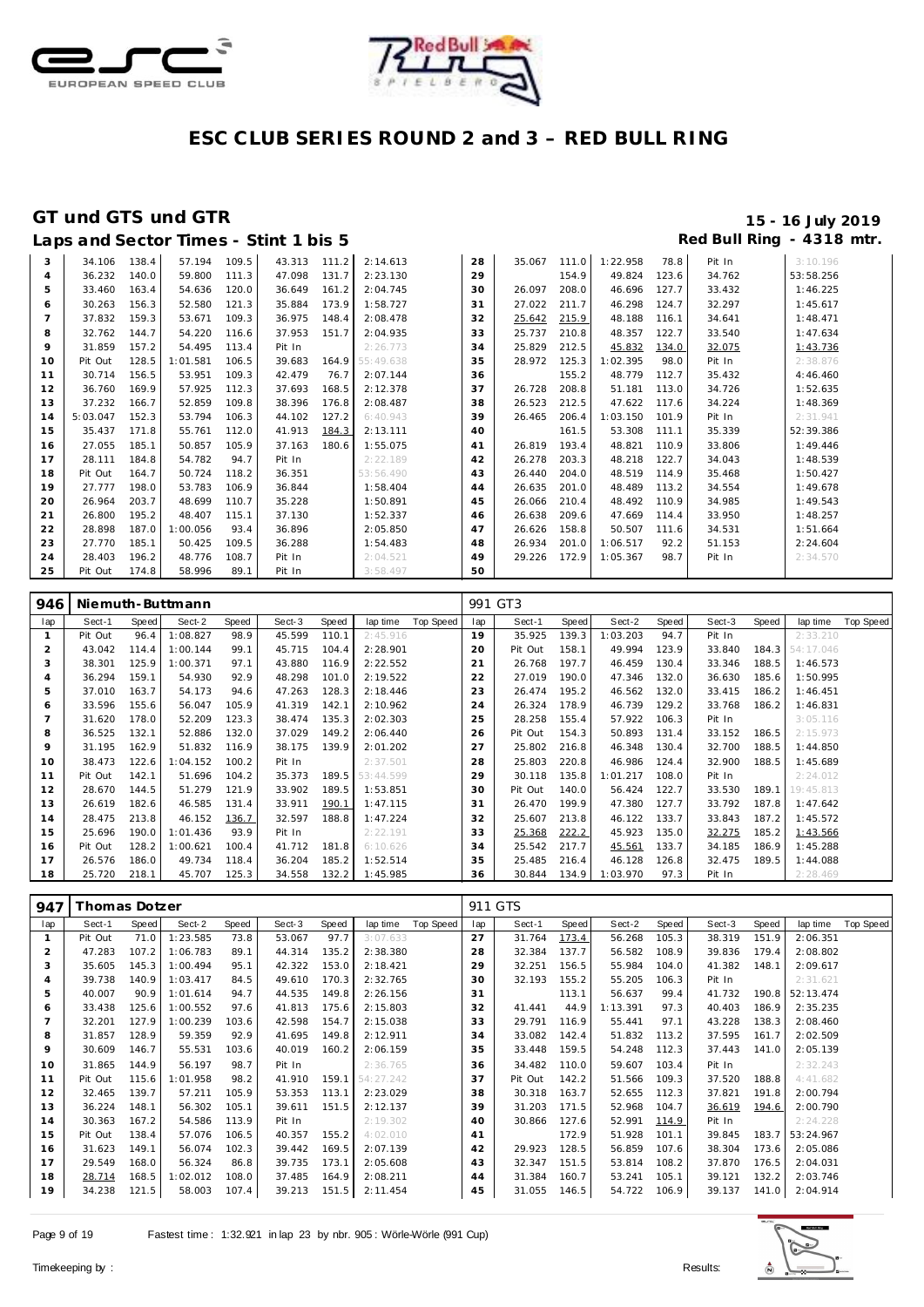



### **GT und GTS und GTR 15 - 16 July 2019**

# Red Bull Ring - 4318 mtr.

| Laps and Sector Times - Stint 1 bis 5 |  |
|---------------------------------------|--|

| 20           | 30.754  | 157.2 | 52.534 114.9   |       | Pit In       | 2:47.982              | 46 | 32.609 | 120.7   | 55.745 103.3 |       | Pit In | 2:28.395              |
|--------------|---------|-------|----------------|-------|--------------|-----------------------|----|--------|---------|--------------|-------|--------|-----------------------|
| 21           | Pit Out |       | 105.1 1:04.948 | 94.4  | 43.968       | 159.8 56:25.686       | 47 |        | $162.2$ | 52.349       | 103.4 |        | 37.615 191.2 3:44.027 |
| $22^{\circ}$ | 32.319  | 131.0 | 56.520         | 107.1 |              | 43.485 149.0 2:12.324 | 48 | 28.882 | 170.1   | 52.226       | 95.9  |        | 38.107 175.3 1:59.215 |
| 23           | 31.060  | 161.5 | 57.066         | 90.0  |              | 43.644 153.6 2:11.770 | 49 | 30.924 | 122.2   | 50.969       | 102.9 |        | 37.675 174.5 1:59.568 |
| 24           | 31.671  | 136.1 | 56.045         | 110.4 | 41.438 155.4 | 2:09.154              | 50 | 28.923 | 159.8   | 50.506       | 104.9 |        | 38.144 179.7 1:57.573 |
| 25           | 29.358  | 167.2 | 56.024         | 108.9 | Pit In       | 2:22.624              | 51 | 31.877 | 165.4   | 53.348       | 95.4  | Pit In | 2:23.842              |
| 26           | Pit Out | 150.6 | 55.430         | 105.5 |              | 39.779 145.9 4:27.012 | 52 |        |         |              |       |        |                       |

| 950            | Fischlein-Hanauer |       |          |       |        |       |           |           | 911 |        |       |          |       |        |              |           |           |
|----------------|-------------------|-------|----------|-------|--------|-------|-----------|-----------|-----|--------|-------|----------|-------|--------|--------------|-----------|-----------|
| lap            | Sect-1            | Speed | Sect-2   | Speed | Sect-3 | Speed | lap time  | Top Speed | lap | Sect-1 | Speed | Sect-2   | Speed | Sect-3 | <b>Speed</b> | lap time  | Top Speed |
| $\mathbf{1}$   | Pit Out           | 56.3  | 1:23.310 | 77.7  | 52.294 | 106.8 | 3:05.610  |           | 27  | 32.122 | 145.1 | 56.775   | 94.2  | 38.570 | 186.5        | 2:07.467  |           |
| $\overline{2}$ | 48.217            | 113.9 | 1:05.997 | 84.2  | 45.083 | 155.8 | 2:39.297  |           | 28  | 30.471 | 137.9 | 57.152   | 106.7 | 39.226 | 181.5        | 2:06.849  |           |
| 3              | 34.440            | 124.9 | 1:01.175 | 87.9  | 44.624 | 156.7 | 2:20.239  |           | 29  | 32.418 | 139.8 | 56.118   | 99.6  | 41.135 | 159.1        | 2:09.671  |           |
| $\overline{A}$ | 36.020            | 131.6 | 1:03.936 | 81.8  | 50.160 | 144.6 | 2:30.116  |           | 30  | 32.168 | 147.1 | 55.496   | 104.9 | Pit In |              | 2:35.455  |           |
| 5              | 35.528            | 130.0 | 1:01.033 | 93.6  | 44.466 | 147.5 | 2:21.027  |           | 31  |        | 135.1 | 58.776   | 102.3 | 42.023 | 149.2        | 52:06.105 |           |
| 6              | 33.516            | 128.2 | 1:00.444 | 95.9  | 41.990 | 168.0 | 2:15.950  |           | 32  | 40.527 | 56.8  | 1:15.511 | 93.3  | 39.666 | 184.0        | 2:35.704  |           |
| $\overline{7}$ | 32.352            | 133.2 | 59.886   | 98.4  | 42.644 | 157.7 | 2:14.882  |           | 33  | 29.688 | 151.9 | 56.002   | 94.2  | 43.264 | 151.3        | 2:08.954  |           |
| 8              | 31.839            | 129.2 | 59.332   | 89.6  | 41.799 | 160.0 | 2:12.970  |           | 34  | 33.057 | 148.3 | 51.761   | 92.2  | 38.359 | 150.0        | 2:03.177  |           |
| 9              | 30.633            | 147.7 | 55.387   | 100.4 | 40.224 | 165.6 | 2:06.244  |           | 35  | 33.020 | 182.9 | 54.655   | 108.7 | 37.317 | 145.7        | 2:04.992  |           |
| 10             | 31.566            | 145.5 | 56.282   | 100.7 | Pit In |       | 2:27.778  |           | 36  | 33.983 | 116.8 | 1:00.409 | 102.3 | Pit In |              | 2:25.285  |           |
| 11             | Pit Out           | 116.6 | :02.099  | 98.2  | 41.990 | 162.9 | 54:38.429 |           | 37  |        | 165.2 | 51.661   | 106.7 | 38.589 | 160.5        | 4:48.818  |           |
| 12             | 32.507            | 150.2 | 56.874   | 103.6 | 53.290 | 116.4 | 2:22.671  |           | 38  | 29.875 | 168.5 | 53.166   | 112.5 | 38.111 | 184.3        | 2:01.152  |           |
| 13             | 36.118            | 139.7 | 56.519   | 102.5 | 39.787 | 164.6 | 2:12.424  |           | 39  | 30.214 | 167.8 | 53.835   | 101.5 | 36.563 | 186.2        | 2:00.612  |           |
| 14             | 30.036            | 153.0 | 54.982   | 105.5 | Pit In |       | 2:22.003  |           | 40  | 30.004 | 145.9 | 52.860   | 101.7 | Pit In |              | 2:19.020  |           |
| 15             | Pit Out           | 136.8 | 56.606   | 95.4  | 40.124 | 163.6 | 3:58.986  |           | 41  |        | 156.1 | 54.688   | 100.0 | 39.813 | 140.6        | 53:29.677 |           |
| 16             | 31.616            | 142.8 | 56.456   | 94.2  | 39.078 | 173.9 | 2:07.150  |           | 42  | 30.179 | 136.6 | 56.820   | 102.5 | 38.742 | 160.7        | 2:05.741  |           |
| 17             | 30.312            | 160.7 | 55.455   | 80.0  | 40.750 | 183.1 | 2:06.517  |           | 43  | 31.105 | 154.3 | 54.830   | 106.7 | 38.230 | 158.8        | 2:04.165  |           |
| 18             | 28.557            | 163.4 | 1:01.846 | 103.1 | 37.822 | 183.7 | 2:08.225  |           | 44  | 30.249 | 166.5 | 54.103   | 110.4 | 39.245 | 141.7        | 2:03.597  |           |
| 19             | 29.098            | 129.4 | 58.127   | 105.7 | 37.703 | 182.7 | 2:04.928  |           | 45  | 30.363 | 158.4 | 55.261   | 103.6 | 39.310 | 150.4        | 2:04.934  |           |
| 20             | 29.640            | 137.9 | 55.111   | 105.7 | Pit In |       | 2:34.447  |           | 46  | 31.909 | 132.4 | 56.319   | 106.9 | Pit In |              | 2:25.644  |           |
| 21             | Pit Out           | 125.6 | 1:09.190 | 89.9  | 42.156 | 160.0 | 56:38.249 |           | 47  |        | 164.9 | 52.752   | 107.8 | 37.451 | 183.7        | 3:46.456  |           |
| 22             | 34.428            | 164.4 | 56.501   | 104.7 | 42.604 | 177.3 | 2:13.533  |           | 48  | 28.315 | 169.9 | 52.911   | 95.2  | 38.545 | 185.2        | 1:59.771  |           |
| 23             | 37.809            | 113.7 | 57.948   | 97.6  | 42.007 | 162.4 | 2:17.764  |           | 49  | 28.431 | 162.7 | 51.921   | 105.9 | 37.638 | 183.4        | 1:57.990  |           |
| 24             | 31.466            | 138.9 | 56.776   | 100.2 | 40.726 | 150.6 | 2:08.968  |           | 50  | 27.522 | 177.7 | 51.991   | 104.9 | 37.645 | 185.6        | 1:57.158  |           |
| 25             | 30.492            | 143.8 | 56.016   | 100.7 | Pit In |       | 2:29.449  |           | 51  | 27.616 | 183.8 | 51.470   | 103.3 | Pit In |              | 2:14.855  |           |
| 26             | Pit Out           | 143.0 | 55.055   | 95.2  | 39.777 | 149.4 | 4:20.497  |           | 52  |        |       |          |       |        |              |           |           |

| 951 | Wolfgang Fritz |       |          |       |        |       |           |           |     | Porsche 991 Turbo S |       |        |       |        |       |          |           |
|-----|----------------|-------|----------|-------|--------|-------|-----------|-----------|-----|---------------------|-------|--------|-------|--------|-------|----------|-----------|
| lap | Sect-1         | Speed | Sect-2   | Speed | Sect-3 | Speed | lap time  | Top Speed | lap | Sect-1              | Speed | Sect-2 | Speed | Sect-3 | Speed | lap time | Top Speed |
|     | 26.268         | 182.6 | 52.322   | 109.3 | 35.336 |       | 1:53.926  |           | 10  | 24.649              | 196.9 | 47.372 | 127.1 | 34.057 |       | 1:46.078 |           |
|     | 25.122         | 207.6 | 1:08.395 | 66.0  | Pit In |       | 2:59.514  |           |     | 26.265              | 208.8 | 46.889 | 127.7 | 33.228 |       | 1:46.382 |           |
|     |                | 186.0 | 52.392   | 99.6  | 41.655 |       | 12:34.070 |           |     | 24.448              | 223.1 | 45.757 | 123.9 | 34.294 |       | 1:44.499 |           |
|     | 25.792         | 187.0 | 48.581   | 105.9 | 35.458 |       | 1:49.831  |           | 3   | 24.636              | 213.8 | 46.133 | 125.9 | 32.425 |       | 1:43.194 |           |
|     | 25.934         | 169.1 | 52.652   | 112.5 | 34.403 |       | 1:52.989  |           | l 4 | 25.175              | 208.4 | 46.076 | 133.0 | 33.397 |       | 1:44.648 |           |
| O   | 26.478         | 155.2 | 53.794   | 91.8  | Pit In |       | 2:38.374  |           | 15  | 24.266              | 216.8 | 45.593 | 131.4 | 32.893 |       | 1:42.752 |           |
|     |                | 164.2 | 50.571   | 114.4 | 36.116 |       | 50:16.070 |           | 6   | 24.547              | 209.2 | 46.269 | 103.8 | 40.461 |       | 1:51.277 |           |
| 8   | 25.858         | 190.3 | 48.322   | 130.8 | 34.795 |       | 1:48.975  |           |     | 34.423              | 147.9 | 57.950 | 105.3 | Pit In |       | 2:25.063 |           |
|     | 26.131         | 188.3 | 48.774   | 121.6 | 34.911 |       | 1:49.816  |           | 18  |                     |       |        |       |        |       |          |           |

| 953 |         |       | Christian Kindsmüller |       |        |       |           |           | GT <sub>3</sub> |        |              |          |       |        |       |                 |           |
|-----|---------|-------|-----------------------|-------|--------|-------|-----------|-----------|-----------------|--------|--------------|----------|-------|--------|-------|-----------------|-----------|
| lap | Sect-1  | Speed | Sect-2                | Speed | Sect-3 | Speed | lap time  | Top Speed | lap             | Sect-1 | <b>Speed</b> | Sect-2   | Speed | Sect-3 | Speed | lap time        | Top Speed |
|     | Pit Out | 92.9  | 1:14.285              | 88.5  | 49.281 | 114.9 | 2:53.270  |           | 30              | 25.073 | 225.0        | 53.636   | 111.1 | 36.423 | 192.9 | 1:55.132        |           |
|     | 40.377  | 112.6 | 1:05.197              | 92.8  | 46.021 | 129.8 | 2:31.595  |           | 31              | 25.807 | 214.2        | 45.748   | 126.8 | 33.679 | 189.8 | 1:45.234        |           |
| 3   | 35.296  | 148.1 | 58.460                | 93.3  | 43.393 | 130.6 | 2:17.149  |           | 32              | 25.907 | 181.6        | 48.254   | 128.9 | 33.036 | 193.9 | 1:47.197        |           |
| 4   | 32.650  | 145.9 | 57.430                | 103.8 | 39.322 | 124.0 | 2:09.402  |           | 33              | 25.457 | 222.6        | 45.252   | 136.0 | 33.463 | 191.5 | 1:44.172        |           |
| 5   | 35.566  | 152.5 | 52.711                | 117.4 | 44.181 | 120.4 | 2:12.458  |           | 34              | 35.985 | 102.9        | 1:21.982 | 74.4  | Pit In |       | 3:11.895        |           |
| 6   | 37.534  | 145.1 | 52.226                | 120.3 | 42.726 | 118.0 | 2:12.486  |           | 35              |        | 157.0        | 49.180   | 130.1 | 33.901 |       | 193.9 53:42.001 |           |
|     | 36.196  | 158.4 | 55.918                | 99.3  | Pit In |       | 2:29.453  |           | 36              | 25.872 | 219.0        | 45.196   | 136.4 | 34.264 | 196.7 | 1:45.332        |           |
| 8   | Pit Out | 158.6 | 48.929                | 114.9 | 34.633 | 186.5 | 00:50.183 |           | 37              | 26.067 | 224.0        | 44.947   | 136.0 | 32.580 | 194.2 | 1:43.594        |           |
| 9   | 38.232  | 123.0 | 1:09.125              | 105.3 | 40.630 | 139.4 | 2:27.987  |           | 38              | 24.965 | 227.3        | 44.892   | 122.2 | 33.280 | 195.3 | 1:43.137        |           |
| 10  | 31.572  | 179.8 | 52.533                | 111.6 | 36.433 | 181.8 | 2:00.538  |           | 39              | 25.042 | 224.5        | 44.582   | 137.4 | 32.750 | 190.8 | 1:42.374        |           |
| 11  | 25.523  | 193.4 | 46.854                | 118.9 | 36.362 | 184.9 | 1:48.739  |           | 40              | 27.599 | 142.1        | 57.389   | 106.7 | Pit In |       | 2:19.374        |           |
| 12  | 26.693  | 225.0 | 47.249                | 117.1 | Pit In |       | 1:58.834  |           | 41              |        | 198.8        | 45.851   | 132.7 | 34.865 | 191.8 | 3:27.152        |           |
| 13  | Pit Out | 195.5 | 46.850                | 118.9 | 33.339 | 190.5 | 3:01.736  |           | 42              | 25.767 | 219.9        | 45.223   | 136.0 | 32.422 | 194.2 | 1:43.412        |           |
| 14  | 25.067  | 226.9 | 45.430                | 134.7 | 33.167 | 190.5 | 1:43.664  |           | 43              | 25.256 | 222.6        | 44.921   | 128.0 | 32.324 | 194.2 | 1:42.501        |           |
| 15  | 26.631  | 225.4 | 45.371                | 133.7 | 32.551 | 190.5 | 1:44.553  |           | 44              | 25.815 | 222.6        | 45.360   | 126.5 | 33.146 | 190.8 | 1:44.321        |           |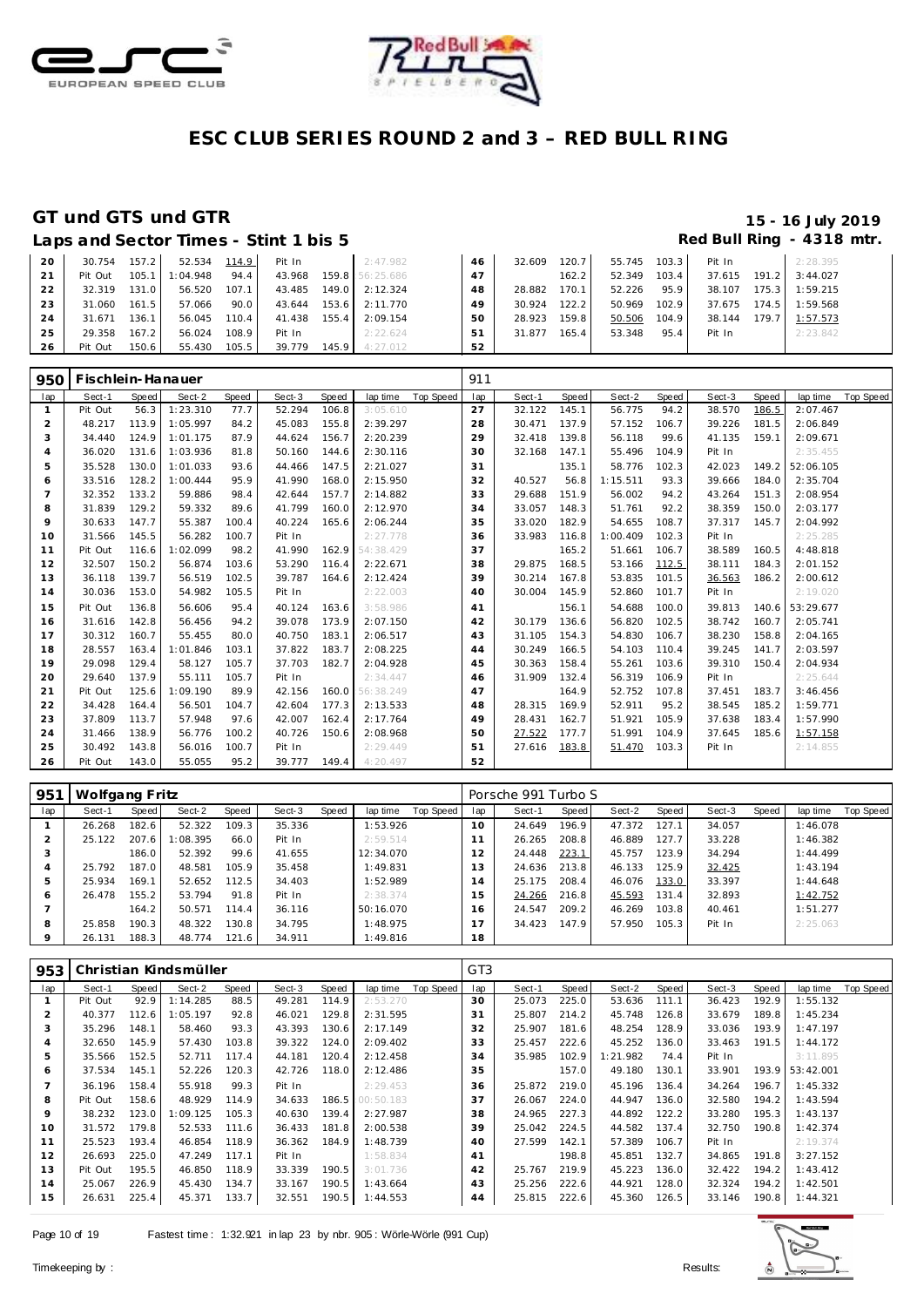



|    |         |       |          |       | Laps and Sector Times - Stint 1 bis 5 |       |                 |    |        |       |          |       |        |       | Red Bull Ring - 4318 mtr. |
|----|---------|-------|----------|-------|---------------------------------------|-------|-----------------|----|--------|-------|----------|-------|--------|-------|---------------------------|
| 16 | 25.224  | 214.2 | 45.942   | 137.1 | 32.903                                | 188.8 | 1:44.069        | 45 | 25.359 | 223.1 | 55.314   | 112.0 | 48.862 | 122.9 | 2:09.535                  |
| 17 | 26.318  | 193.8 | 48.624   | 137.4 | 32.957                                | 191.2 | 1:47.899        | 46 | 42.564 | 80.9  | 1:14.395 | 76.3  | Pit In |       | 3:06.325                  |
| 18 | 25.027  | 226.9 | 47.070   | 124.1 | 32.722                                | 191.2 | 1:44.819        | 47 |        | 176.0 | 55.977   | 137.1 | 41.401 | 190.1 | 56:04.364                 |
| 19 | 25.380  | 211.7 | 47.984   | 126.5 | 34.283                                | 182.1 | 1:47.647        | 48 | 25.439 | 223.1 | 45.721   | 135.0 | 32.143 | 193.2 | 1:43.303                  |
| 20 | 35.068  | 109.8 | : 05.801 | 95.7  | Pit In                                |       | 2:48.892        | 49 | 25.385 | 224.0 | 44.615   | 143.6 | 31.645 | 192.9 | 1:41.645                  |
| 21 | Pit Out | 180.4 | 48.228   | 130.1 | 33.713                                |       | 195.7 50:50.360 | 50 | 25.319 | 224.0 | 44.494   | 146.7 | 31.822 | 192.5 | 1:41.635                  |
| 22 | 25.374  | 224.0 | 45.303   | 130.1 | 33.735                                | 195.3 | 1:44.412        | 51 | 28.947 | 163.7 | 51.353   | 117.6 | Pit In |       | 2:06.983                  |
| 23 | 24.945  | 229.3 | 45.057   | 130.1 | 33.767                                | 197.4 | 1:43.769        | 52 |        | 192.4 | 46.747   | 135.3 | 33.316 | 186.5 | 4:36.077                  |
| 24 | 24.916  | 227.3 | 44.927   | 142.5 | 32.918                                | 194.9 | 1:42.761        | 53 | 25.626 | 221.3 | 45.089   | 140.6 | 32.845 | 196.4 | 1:43.560                  |
| 25 | 24.896  | 228.3 | 44.654   | 140.6 | 32.368                                | 191.8 | 1:41.918        | 54 | 25.320 | 218.1 | 45.041   | 136.4 | 33.799 | 163.6 | 1:44.160                  |
| 26 | 25.810  | 224.5 | 45.864   | 141.0 | 32.277                                | 195.7 | 1:43.951        | 55 | 26.818 | 213.4 | 45.512   | 147.5 | 32.693 | 191.8 | 1:45.023                  |
| 27 | 25.821  | 222.6 | 44.568   | 141.4 | Pit In                                |       | 1:51.911        | 56 | 34.212 | 112.2 | 53.255   | 123.0 | 33.143 | 191.2 | 2:00.610                  |
| 28 | Pit Out | 214.6 | 45.683   | 138.8 | 32.213                                | 196.7 | 3:56.301        | 57 | 33.098 | 110.4 | 1:03.732 | 95.4  | Pit In |       | 2:30.451                  |
| 29 | 25.150  | 225.0 | 44.689   | 132.7 | 32.811                                | 196.7 | 1:42.650        | 58 |        |       |          |       |        |       |                           |

| 954            | Michal Kubat |       |          |       |        |       |           |           | 911 GT3 |         |       |          |       |        |       |           |           |
|----------------|--------------|-------|----------|-------|--------|-------|-----------|-----------|---------|---------|-------|----------|-------|--------|-------|-----------|-----------|
| lap            | Sect-1       | Speed | Sect-2   | Speed | Sect-3 | Speed | lap time  | Top Speed | lap     | Sect-1  | Speed | Sect-2   | Speed | Sect-3 | Speed | lap time  | Top Speed |
| $\mathbf{1}$   | Pit Out      | 89.2  | 1:08.957 | 101.5 | 46.033 | 120.8 | 2:40.196  |           | 27      | 26.937  | 204.4 | 48.653   | 113.2 | 38.221 | 185.6 | 1:53.811  |           |
| 2              | 40.154       | 102.4 | 1:00.773 | 104.0 | 45.494 | 112.4 | 2:26.421  |           | 28      | 26.484  | 201.4 | 50.279   | 120.8 | 35.710 | 184.6 | 1:52.473  |           |
| 3              | 37.218       | 137.0 | 59.795   | 99.3  | 44.481 | 133.3 | 2:21.494  |           | 29      | 26.307  | 222.2 | 47.876   | 123.3 | 34.391 | 184.0 | 1:48.574  |           |
| $\overline{4}$ | 40.005       | 128.6 | 55.127   | 97.3  | 47.682 | 110.5 | 2:22.814  |           | 30      | 25.689  | 218.6 | 46.502   | 131.4 | 34.557 | 182.1 | 1:46.748  |           |
| 5              | 36.992       | 146.3 | 53.020   | 102.1 | 46.622 | 112.4 | 2:16.634  |           | 31      | 25.740  | 220.4 | 46.490   | 130.4 | 33.789 | 188.5 | 1:46.019  |           |
| 6              | 33.164       | 147.3 | 55.562   | 100.4 | 41.063 | 143.6 | 2:09.789  |           | 32      | 27.248  | 162.7 | 1:02.410 | 95.9  | Pit In |       | 2:26.120  |           |
| $\overline{7}$ | 31.221       | 158.4 | 51.854   | 119.2 | 38.100 | 138.6 | 2:01.175  |           | 33      | Pit Out | 144.0 | 45.619   | 134.0 | 32.074 | 189.5 | 4:11.174  |           |
| 8              | 37.987       | 86.6  | 56.290   | 115.1 | 37.169 | 167.2 | 2:11.446  |           | 34      | 25.013  | 225.0 | 47.525   | 86.7  | Pit In |       | 2:25.219  |           |
| 9              | 30.906       | 162.4 | 50.525   | 125.9 | 38.389 | 153.0 | 1:59.820  |           | 35      |         | 159.1 | 51.116   | 110.4 | 36.597 | 179.7 | 54:23.717 |           |
| 10             | 38.659       | 98.0  | 1:04.074 | 99.4  | Pit In |       | 2:41.303  |           | 36      | 27.973  | 174.3 | 48.216   | 125.6 | 35.037 | 191.2 | 1:51.226  |           |
| 11             | Pit Out      | 159.5 | 51.744   | 122.7 | 35.795 | 187.2 | 53:42.554 |           | 37      | 27.614  | 140.6 | 55.853   | 106.3 | Pit In |       | 2:16.240  |           |
| 12             | 27.156       | 162.9 | 53.313   | 120.0 | 37.366 | 184.9 | 1:57.835  |           | 38      |         | 198.4 | 47.072   | 125.0 | 34.815 | 186.2 | 2:58.464  |           |
| 13             | 28.329       | 181.9 | 49.215   | 122.7 | 36.823 | 139.0 | 1:54.367  |           | 39      | 28.167  | 173.7 | 50.256   | 124.7 | 35.889 | 186.5 | 1:54.312  |           |
| 14             | 30.179       | 170.4 | 56.972   | 99.1  | 41.002 | 177.6 | 2:08.153  |           | 40      | 26.029  | 205.2 | 49.117   | 123.9 | 35.264 | 187.2 | 1:50.410  |           |
| 15             | 34.428       | 133.2 | 58.064   | 103.8 | 41.159 | 189.5 | 2:13.651  |           | 41      | 26.758  | 217.2 | 48.318   | 124.4 | 37.960 | 186.5 | 1:53.036  |           |
| 16             | 26.727       | 181.0 | 51.077   | 125.9 | 36.144 | 178.8 | 1:53.948  |           | 42      | 26.335  | 212.9 | 47.461   | 121.3 | 34.992 | 186.5 | 1:48.788  |           |
| 17             | 27.702       | 177.7 | 49.455   | 122.7 | 36.227 | 188.8 | 1:53.384  |           | 43      | 25.555  | 213.8 | 47.449   | 129.5 | 35.224 | 184.6 | 1:48.228  |           |
| 18             | 27.865       | 190.0 | 48.055   | 118.9 | 36.350 | 187.8 | 1:52.270  |           | 44      | 29.352  | 118.6 | 1:05.814 | 103.8 | Pit In |       | 2:33.185  |           |
| 19             | 26.415       | 178.6 | 54.858   | 123.9 | 37.988 | 175.9 | 1:59.261  |           | 45      |         | 177.4 | 48.328   | 120.5 | 35.213 | 185.6 | 58:01.598 |           |
| 20             | 27.447       | 188.0 | 47.184   | 129.8 | 36.400 | 187.5 | 1:51.031  |           | 46      | 25.808  | 216.8 | 47.180   | 123.9 | 34.921 | 187.5 | 1:47.909  |           |
| 21             | 27.418       | 165.2 | 1:02.620 | 98.7  | Pit In |       | 2:32.252  |           | 47      | 26.523  | 218.6 | 47.533   | 119.2 | 34.660 | 184.6 | 1:48.716  |           |
| 22             | Pit Out      | 132.4 | 54.505   | 103.1 | 42.147 | 171.7 | 55:02.967 |           | 48      | 26.950  | 180.7 | 48.771   | 123.6 | 35.090 | 186.9 | 1:50.811  |           |
| 23             | 29.503       | 182.6 | 50.437   | 119.5 | 36.813 | 181.5 | 1:56.753  |           | 49      | 26.728  | 182.6 | 49.412   | 101.5 | 35.805 | 184.6 | 1:51.945  |           |
| 24             | 26.513       | 192.0 | 49.430   | 119.7 | 36.208 | 185.2 | 1:52.151  |           | 50      | 27.730  | 185.4 | 49.812   | 122.2 | 34.648 | 185.9 | 1:52.190  |           |
| 25             | 26.349       | 210.4 | 47.633   | 108.2 | 36.276 | 185.2 | 1:50.258  |           | 51      | 25.779  | 199.5 | 47.633   | 127.4 | 33.833 | 186.5 | 1:47.245  |           |
| 26             | 26.417       | 176.6 | 49.077   | 117.6 | 35.119 | 186.2 | 1:50.613  |           | 52      | 35.768  | 94.0  | 1:10.041 | 90.3  | Pit In |       | 2:40.336  |           |

| 955            | Ludger Hinsken |       |         |       |        |       |           |           |     | ESC McLaren 540 s |       |          |       |        |       |           |           |
|----------------|----------------|-------|---------|-------|--------|-------|-----------|-----------|-----|-------------------|-------|----------|-------|--------|-------|-----------|-----------|
| lap            | Sect-1         | Speed | Sect-2  | Speed | Sect-3 | Speed | lap time  | Top Speed | lap | Sect-1            | Speed | Sect-2   | Speed | Sect-3 | Speed | lap time  | Top Speed |
| $\mathbf{1}$   | Pit Out        | 128.6 | :02.407 | 95.1  | 45.223 | 139.0 | 2:24.892  |           | 29  | 28.951            | 173.4 | 51.522   | 110.0 | 37.317 | 178.5 | 1:57.790  |           |
| 2              | 31.936         | 151.9 | 55.657  | 98.4  | 47.410 | 175.3 | 2:15.003  |           | 30  | 31.275            | 158.1 | 52.107   | 118.9 | 37.611 | 177.9 | 2:00.993  |           |
| 3              | 31.879         | 155.4 | 53.920  | 105.5 | 41.748 | 177.6 | 2:07.547  |           | 31  | 27.722            | 184.4 | 50.736   | 125.3 | 37.254 | 178.8 | 1:55.712  |           |
| 4              | 28.913         | 169.9 | 57.327  | 104.9 | 39.056 | 177.9 | 2:05.296  |           | 32  | 27.980            | 182.9 | 52.109   | 113.0 | 39.142 | 179.1 | 1:59.231  |           |
| 5              | 29.280         | 183.2 | 55.108  | 116.1 | Pit In |       | 2:14.196  |           | 33  | 29.355            | 170.7 | 54.411   | 74.9  | Pit In |       | 2:28.039  |           |
| 6              | Pit Out        | 149.4 | 57.716  | 95.1  | 43.369 | 106.8 | 4:39.132  |           | 34  |                   | 147.5 | 1:03.310 | 110.2 | 38.757 | 177.6 | 52:36.680 |           |
| $\overline{7}$ | 34.277         | 138.8 | 53.668  | 107.6 | 40.218 | 176.2 | 2:08.163  |           | 35  | 28.480            | 165.2 | 54.391   | 109.8 | 38.025 | 178.8 | 2:00.896  |           |
| 8              | 30.582         | 177.7 | 51.541  | 105.7 | 41.650 | 94.2  | 2:03.773  |           | 36  | 28.547            | 165.7 | 52.185   | 116.9 | 37.289 | 179.1 | 1:58.021  |           |
| 9              | 40.315         | 172.1 | 52.529  | 109.1 | 38.190 | 164.9 | 2:11.034  |           | 37  | 32.073            | 170.1 | 50.927   | 118.2 | 36.499 | 179.4 | 1:59.499  |           |
| 10             | 31.218         | 183.5 | 55.367  | 91.2  | Pit In |       | 2:40.963  |           | 38  | 35.194            | 176.0 | 50.118   | 116.1 | 37.081 | 169.0 | 2:02.393  |           |
| 11             | Pit Out        | 139.8 | 55.366  | 116.6 | 40.290 | 176.2 | 51:48.878 |           | 39  | 34.743            | 131.6 | 59.190   | 99.6  | Pit In |       | 3:05.666  |           |
| 12             | 28.280         | 172.9 | 51.857  | 115.4 | 37.621 | 177.3 | 1:57.758  |           | 40  |                   | 168.8 | 51.787   | 124.1 | 38.113 | 177.9 | 2:39.082  |           |
| 13             | 35.709         | 151.9 | 52.208  | 115.4 | 38.170 | 178.2 | 2:06.087  |           | 41  | 28.107            | 186.7 | 53.379   | 118.4 | 37.316 | 141.5 | 1:58.802  |           |
| 14             | 27.701         | 189.7 | 51.262  | 103.4 | 43.515 | 174.5 | 2:02.478  |           | 42  | 34.255            | 176.0 | 50.068   | 119.5 | 42.727 | 175.3 | 2:07.050  |           |
| 15             | 27.825         | 197.7 | 51.489  | 114.2 | 38.613 | 179.1 | 1:57.927  |           | 43  | 28.593            | 181.3 | 50.391   | 117.1 | 37.812 | 178.8 | 1:56.796  |           |
| 16             | 27.424         | 195.9 | 50.884  | 111.1 | Pit In |       | 2:15.060  |           | 44  | 27.993            | 188.7 | 56.217   | 88.1  | Pit In |       | 2:28.301  |           |
| 17             | Pit Out        | 163.4 | 53.039  | 100.9 | 38.005 | 177.3 | 3:15.246  |           | 45  |                   | 126.8 | 54.548   | 101.9 | 39.718 | 176.8 | 52:37.661 |           |
| 18             | 28.158         | 156.1 | 55.749  | 122.2 | 37.387 | 177.0 | 2:01.294  |           | 46  | 28.505            | 165.2 | 51.681   | 112.5 | 38.250 | 143.4 | 1:58.436  |           |
| 19             | 27.670         | 183.8 | 51.491  | 133.3 | 39.174 | 158.8 | 1:58.335  |           | 47  | 31.183            | 172.6 | 52.060   | 117.9 | 37.255 | 177.3 | 2:00.498  |           |
| 20             | 27.940         | 189.7 | 52.915  | 123.9 | 38.623 | 122.3 | 1:59.478  |           | 48  | 29.044            | 161.9 | 51.784   | 110.0 | 38.690 | 137.2 | 1:59.518  |           |

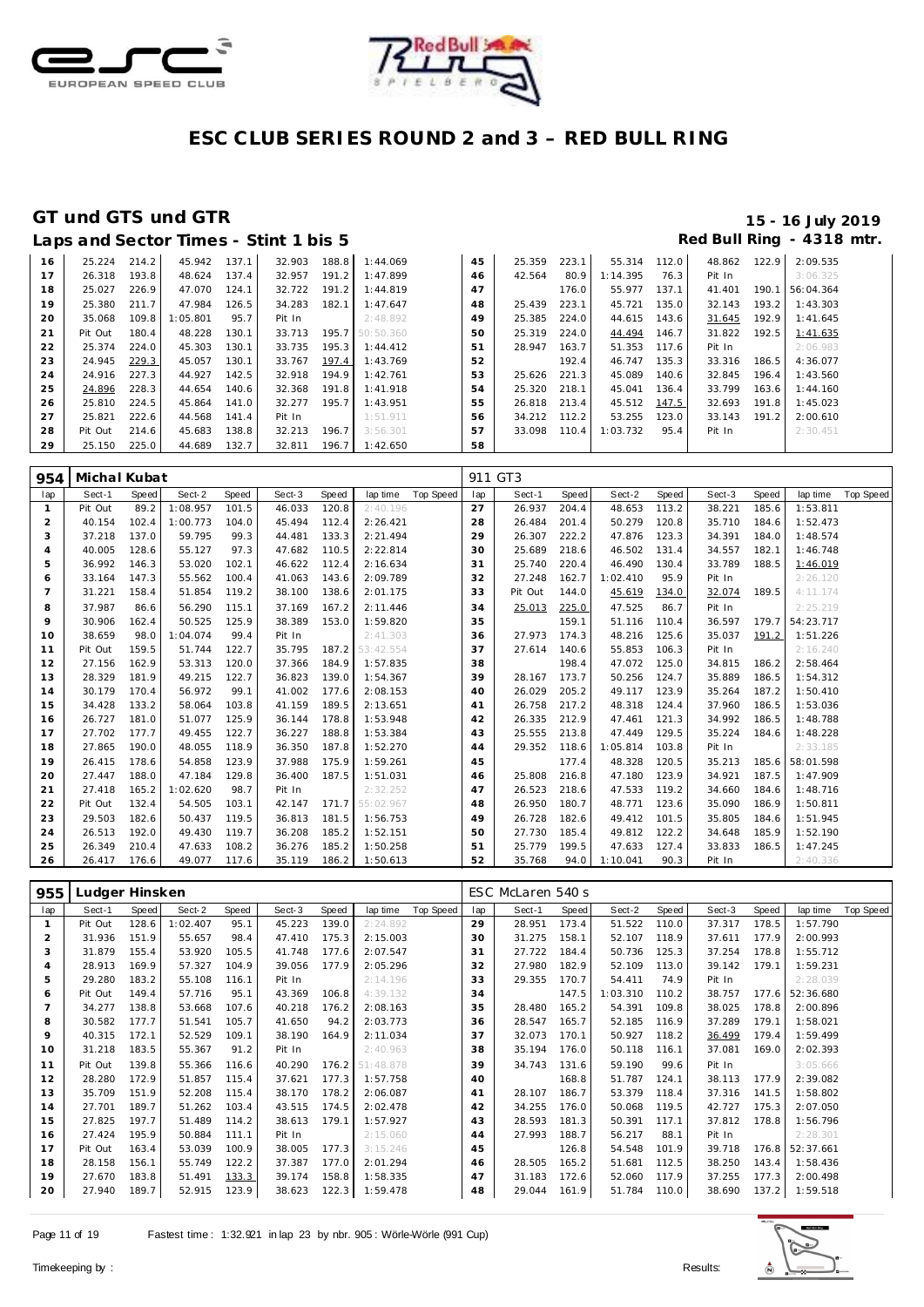



|    |         |       |        |       | Laps and Sector Times - Stint 1 bis 5 |                  |                 |    |        |       |              |       |        |       | Red Bull Ring - 4318 mtr |  |
|----|---------|-------|--------|-------|---------------------------------------|------------------|-----------------|----|--------|-------|--------------|-------|--------|-------|--------------------------|--|
| 21 | 35.105  | 189.0 | 53.186 | 101.7 | 40.479                                | $175.3 \text{ }$ | 2:08.770        | 49 | 45.786 | 65.3  | 55.408       | 112.3 | 37.189 | 177.3 | 2:18.383                 |  |
| 22 | 27.759  | 176.3 | 54.632 | 105.1 | Pit In                                |                  | 2:32.128        | 50 | 27.603 | 184.8 | 55.502 117.4 |       | Pit In |       | 2:16.022                 |  |
| 23 | Pit Out | 132.8 | 57.433 | 107.1 | 38.915                                |                  | 174.8 57:26.062 | 51 |        | 161.7 | 54.254       | 114.6 | 37.459 | 177.6 | 3:10.308                 |  |
| 24 | 28.489  | 192.0 | 49.803 | 122.4 | 38.063                                | 178.8            | 1:56.355        | 52 | 27.716 | 187.0 | 50.288       | 120.8 | 37.196 | 178.5 | 1:55.200                 |  |
| 25 | 27.652  | 201.7 | 49.474 | 106.1 | 37.918                                | 146.3            | 1:55.044        | 53 | 27.498 | 194.1 | 50.058       | 118.4 | 37.004 | 179.7 | 1:54.560                 |  |
| 26 | 29.582  | 188.0 | 53.265 | 117.1 | 40.224                                | 178.2            | 2:03.071        | 54 | 37.081 | 120.4 | 54.355       | 116.6 | 36.869 | 179.1 | 2:08.305                 |  |
| 27 | 43.040  | 140.6 | 52.464 | 111.3 | Pit In                                |                  | 2:28.156        | 55 | 27.236 | 196.6 | 55.504       | 99.3  | Pit In |       | 2:32.468                 |  |
| 28 | Pit Out | 159.5 | 54.104 | 112.5 | 38.077                                | 174.8            | 3:28.164        | 56 |        |       |              |       |        |       |                          |  |

| 956            | Erich Hoch |              |          |       |        |       |           |           |     | Porsche GT3 991.2 |       |          |       |        |       |           |           |
|----------------|------------|--------------|----------|-------|--------|-------|-----------|-----------|-----|-------------------|-------|----------|-------|--------|-------|-----------|-----------|
| lap            | Sect-1     | <b>Speed</b> | Sect-2   | Speed | Sect-3 | Speed | lap time  | Top Speed | lap | Sect-1            | Speed | Sect-2   | Speed | Sect-3 | Speed | lap time  | Top Speed |
| -1             | Pit Out    | 97.1         | 1:14.920 | 87.9  | 49.701 | 115.0 | 2:55.109  |           | 31  | 27.199            | 194.8 | 48.978   | 117.9 | 35.676 | 183.7 | 1:51.853  |           |
| $\overline{2}$ | 40.076     | 122.3        | 1:05.443 | 89.3  | 46.215 | 120.5 | 2:31.734  |           | 32  | 32.934            | 164.4 | 57.945   | 101.5 | 39.029 | 185.2 | 2:09.908  |           |
| 3              | 37.866     | 135.3        | 59.344   | 95.7  | 42.314 | 147.1 | 2:19.524  |           | 33  | 27.492            | 194.8 | 48.019   | 127.1 | 34.627 | 186.2 | 1:50.138  |           |
| 4              | 32.759     | 141.1        | 58.153   | 94.6  | 40.301 | 173.1 | 2:11.213  |           | 34  | 29.390            | 188.3 | 1:11.453 | 76.3  | Pit In |       | 2:56.777  |           |
| 5              | 33.876     | 145.7        | 54.713   | 110.4 | 41.910 | 131.7 | 2:10.499  |           | 35  |                   | 155.2 | 59.868   | 62.6  | 39.023 | 183.1 | 53:54.343 |           |
| 6              | 37.481     | 142.1        | 55.167   | 104.9 | 40.780 | 147.5 | 2:13.428  |           | 36  | 26.305            | 204.4 | 50.742   | 106.5 | 36.945 | 185.6 | 1:53.992  |           |
| $\overline{7}$ | 32.735     | 158.4        | 56.183   | 101.7 | 40.752 | 150.6 | 2:09.670  |           | 37  | 26.798            | 192.4 | 58.370   | 110.7 | 37.703 | 186.5 | 2:02.871  |           |
| 8              | 31.802     | 150.6        | 56.313   | 105.5 | 39.777 | 166.9 | 2:07.892  |           | 38  | 26.499            | 205.6 | 48.775   | 116.1 | 35.756 | 188.2 | 1:51.030  |           |
| 9              | 33.384     | 164.2        | 53.395   | 111.1 | 38.348 | 172.0 | 2:05.127  |           | 39  | 25.621            | 202.1 | 50.012   | 119.5 | 35.525 | 188.2 | 1:51.158  |           |
| 10             | 29.034     | 161.5        | 53.102   | 112.3 | 38.122 | 166.4 | 2:00.258  |           | 40  | 27.865            | 169.6 | 51.741   | 113.7 | Pit In |       | 2:06.685  |           |
| 11             | 34.206     | 128.5        | 1:03.031 | 96.1  | Pit In |       | 2:35.501  |           | 41  |                   | 180.7 | 49.124   | 117.1 | 35.506 | 187.5 | 2:45.511  |           |
| 12             | Pit Out    | 113.6        | 1:10.628 | 110.7 | 39.339 | 168.8 | 54:49.344 |           | 42  | 26.330            | 194.1 | 50.455   | 100.4 | 38.472 | 186.5 | 1:55.257  |           |
| 13             | 31.585     | 152.7        | 53.401   | 105.3 | 37.442 | 182.7 | 2:02.428  |           | 43  | 26.814            | 192.4 | 50.385   | 110.7 | 35.900 | 188.8 | 1:53.099  |           |
| 14             | 27.385     | 175.4        | 51.994   | 112.7 | 37.284 | 169.8 | 1:56.663  |           | 44  | 26.617            | 209.6 | 49.923   | 115.1 | 35.175 | 189.5 | 1:51.715  |           |
| 15             | 30.636     | 159.8        | 56.136   | 97.3  | 41.381 | 161.7 | 2:08.153  |           | 45  | 26.268            | 213.4 | 48.185   | 120.0 | 34.830 | 188.8 | 1:49.283  |           |
| 16             | 28.823     | 180.1        | 50.596   | 112.5 | 36.849 | 177.3 | 1:56.268  |           | 46  | 26.513            | 214.2 | 48.070   | 113.2 | 36.753 | 156.7 | 1:51.336  |           |
| 17             | 30.989     | 157.2        | 51.219   | 110.2 | 39.646 | 185.9 | 2:01.854  |           | 47  | 33.298            | 140.6 | 1:02.068 | 99.1  | Pit In |       | 2:32.958  |           |
| 18             | 32.606     | 122.8        | 57.237   | 114.9 | 37.144 | 180.9 | 2:06.987  |           | 48  |                   | 153.8 | 57.868   | 111.1 | 37.661 | 185.2 | 51:17.043 |           |
| 19             | 27.919     | 179.8        | 52.529   | 116.9 | 36.311 | 185.9 | 1:56.759  |           | 49  | 26.218            | 198.8 | 49.006   | 109.8 | 35.400 | 187.5 | 1:50.624  |           |
| 20             | 27.395     | 185.7        | 49.964   | 114.4 | 35.903 | 185.2 | 1:53.262  |           | 50  | 25.825            | 205.6 | 48.400   | 118.4 | 35.195 | 189.8 | 1:49.420  |           |
| 21             | 27.996     | 187.0        | 49.078   | 110.4 | 36.143 | 171.4 | 1:53.217  |           | 51  | 26.186            | 193.4 | 48.629   | 125.3 | 37.062 | 189.5 | 1:51.877  |           |
| 22             | 33.516     | 116.8        | 58.838   | 103.3 | Pit In |       | 2:27.660  |           | 52  | 26.727            | 198.0 | 48.834   | 118.4 | 35.242 | 181.5 | 1:50.803  |           |
| 23             | Pit Out    | 134.2        | 1:01.433 | 112.0 | 38.484 | 159.1 | 53:21.821 |           | 53  | 26.139            | 206.4 | 47.968   | 121.1 | 37.820 | 183.7 | 1:51.927  |           |
| 24             | 30.800     | 174.0        | 52.066   | 122.2 | 40.390 | 134.0 | 2:03.256  |           | 54  | 26.020            | 208.4 | 47.252   | 122.7 | 35.309 | 185.6 | 1:48.581  |           |
| 25             | 31.070     | 181.6        | 54.001   | 132.4 | 37.050 | 155.6 | 2:02.121  |           | 55  | 27.164            | 205.2 | 47.796   | 123.9 | 35.768 | 186.5 | 1:50.728  |           |
| 26             | 30.383     | 176.9        | 49.153   | 129.8 | 36.000 | 166.7 | 1:55.536  |           | 56  | 26.753            | 211.3 | 48.095   | 118.4 | 36.005 | 184.6 | 1:50.853  |           |
| 27             | 27.961     | 194.1        | 1:03.524 | 120.3 | 37.453 | 160.0 | 2:08.938  |           | 57  | 26.948            | 207.2 | 48.976   | 121.9 | 35.454 | 184.6 | 1:51.378  |           |
| 28             | 27.699     | 204.0        | 49.002   | 116.6 | Pit In |       | 2:03.868  |           | 58  | 26.107            | 213.8 | 48.340   | 117.6 | 35.500 | 185.2 | 1:49.947  |           |
| 29             | Pit Out    | 128.6        | 56.865   | 113.9 | 35.852 | 183.7 | 4:42.885  |           | 59  | 33.780            | 111.9 | 1:12.575 | 95.1  | Pit In |       | 2:47.313  |           |
| 30             | 28.765     | 184.4        | 59.220   | 115.4 | 35.606 | 186.9 | 2:03.591  |           | 60  |                   |       |          |       |        |       |           |           |

| 959            | Clemens Huck |       |          |       |        |       |           |           |     | 991 GT3 RS |       |        |       |        |       |           |           |
|----------------|--------------|-------|----------|-------|--------|-------|-----------|-----------|-----|------------|-------|--------|-------|--------|-------|-----------|-----------|
| lap            | Sect-1       | Speed | Sect-2   | Speed | Sect-3 | Speed | lap time  | Top Speed | lap | Sect-1     | Speed | Sect-2 | Speed | Sect-3 | Speed | lap time  | Top Speed |
|                | Pit Out      | 81.9  | 1:13.724 | 88.1  | 48.977 | 124.6 | 2:51.215  |           | 26  | 25.691     | 213.4 | 47.165 | 113.9 | 33.623 |       | 1:46.479  |           |
| 2              | 59.934       | 102.2 | 1:05.127 | 81.0  | 51.220 | 119.7 | 2:56.281  |           | 27  | 25.684     | 214.2 | 47.454 | 117.9 | 35.148 |       | 1:48.286  |           |
| 3              | 34.256       | 158.8 | 57.718   | 91.7  | 51.705 | 104.0 | 2:23.679  |           | 28  | 26.060     | 183.8 | 55.007 | 107.6 | Pit In |       | 2:12.765  |           |
| $\overline{4}$ | 29.962       | 161.7 | 1:02.016 | 103.1 | 50.454 | 111.6 | 2:22.432  |           | 29  | Pit Out    | 203.3 | 49.688 | 110.9 | 33.488 |       | 2:57.760  |           |
| 5              | 32.870       | 164.9 | 57.083   | 106.7 | 43.766 | 118.7 | 2:13.719  |           | 30  | 25.439     | 214.6 | 46.910 | 116.4 | 33.459 |       | 1:45.808  |           |
| 6              | 35.704       | 150.8 | 55.612   | 100.4 | Pit In |       | 2:29.801  |           | 31  | 25.544     | 215.1 | 47.095 | 121.9 | 33.410 |       | 1:46.049  |           |
|                | Pit Out      | 150.6 | 52.510   | 109.8 | 37.573 | 167.2 | 3:51.054  |           | 32  | 25.643     | 219.5 | 46.392 | 118.4 | 33.585 |       | 1:45.620  |           |
| 8              | 29.435       | 153.0 | 56.539   | 102.5 | 40.718 | 162.9 | 2:06.692  |           | 33  | 25.914     | 212.9 | 46.677 | 120.8 | 33.300 | 190.1 | 1:45.891  |           |
| 9              | 30.505       | 153.6 | 58.111   | 100.7 | 36.446 | 172.2 | 2:05.062  |           | 34  | 25.887     | 180.7 | 48.759 | 114.2 | 33.283 |       | 1:47.929  |           |
| 10             | 27.903       | 190.7 | 51.394   | 107.8 | 36.085 | 174.5 | 1:55.382  |           | 35  | 25.743     | 215.5 | 47.259 | 118.4 | 33.835 |       | 1:46.837  |           |
| 11             | 29.254       | 142.8 | 59.223   | 109.8 | Pit In |       | 2:27.605  |           | 36  | 25.665     | 210.4 | 48.087 | 115.4 | 34.596 |       | 1:48.348  |           |
| 12             | Pit Out      | 172.6 | 49.169   | 110.9 | 34.382 | 188.5 | 49:26.199 |           | 37  | 28.705     | 138.4 | 57.190 | 100.2 | Pit In |       | 2:20.807  |           |
| 13             | 25.764       | 209.2 | 47.065   | 109.8 | 35.415 | 184.9 | 1:48.244  |           | 38  |            | 154.5 | 51.647 | 108.7 | 34.379 |       | 56:47.258 |           |
| 14             | 25.696       | 212.1 | 49.021   | 104.2 | 38.086 | 187.8 | 1:52.803  |           | 39  | 25.737     | 210.0 | 46.939 | 112.5 | 33.833 |       | 1:46.509  |           |
| 15             | 25.848       | 201.0 | 48.775   | 113.4 | 36.558 | 188.2 | 1:51.181  |           | 40  | 25.760     | 200.2 | 48.458 | 112.3 | 34.051 | 190.1 | 1:48.269  |           |
| 16             | 26.409       | 194.1 | 49.456   | 104.9 | Pit In |       | 2:09.002  |           | 41  | 26.011     | 210.0 | 47.333 | 118.2 | 34.397 |       | 1:47.741  |           |
| 17             | Pit Out      | 197.3 | 48.395   | 109.5 | 35.476 | 189.5 | 3:07.728  |           | 42  | 25.838     | 214.6 | 47.460 | 114.2 | 34.147 |       | 1:47.445  |           |
| 18             | 26.392       | 215.1 | 47.299   | 110.0 | 34.580 | 189.1 | 1:48.271  |           | 43  | 25.817     | 214.2 | 46.805 | 118.9 | 37.644 |       | 1:50.266  |           |
| 19             | 25.667       | 214.2 | 47.320   | 115.1 | 34.796 | 187.8 | 1:47.783  |           | 44  | 26.172     | 210.4 | 48.009 | 114.6 | 35.212 |       | 1:49.393  |           |
| 20             | 26.287       | 166.5 | 49.049   | 105.9 | 34.668 | 189.8 | 1:50.004  |           | 45  | 28.419     | 155.4 | 57.469 | 102.3 | Pit In |       | 4:44.975  |           |
| 21             | 25.806       | 206.4 | 47.300   | 120.0 | 33.804 | 188.8 | 1:46.910  |           | 46  |            | 166.2 | 47.438 | 118.2 | 34.479 |       | 2:17.162  |           |
| 22             | 25.659       | 215.9 | 46.796   | 118.9 | 33.676 | 188.8 | 1:46.131  |           | 47  | 25.725     | 215.5 | 47.200 | 118.7 | 36.264 |       | 1:49.189  |           |

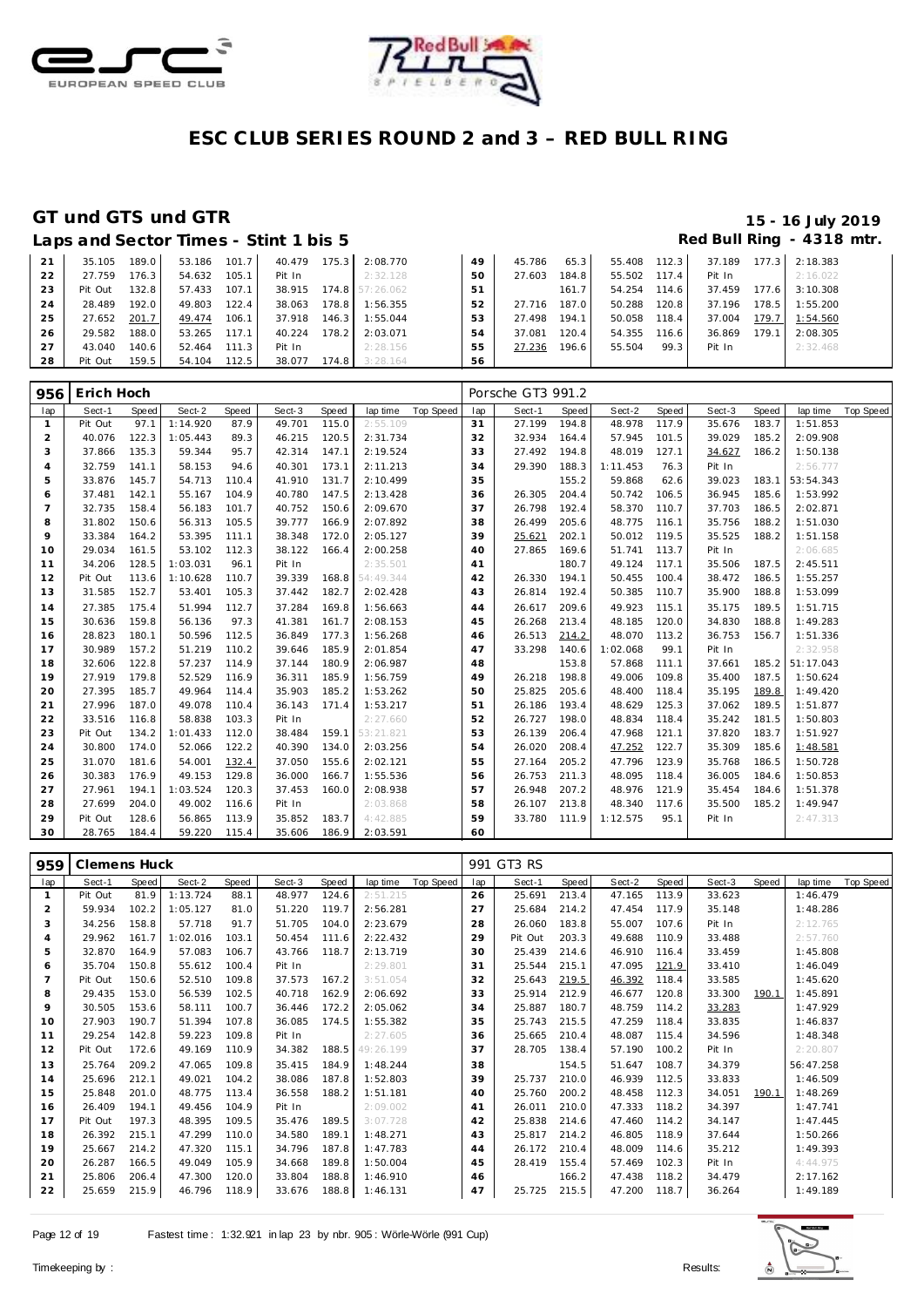



### **GT und GTS und GTR 15 - 16 July 2019**

| Laps and Sector Times - Stint 1 bis 5 | Red Bull Ring - 4318 mtr. |  |
|---------------------------------------|---------------------------|--|

| 23 | 25.355 215.9 46.600 119.2 33.480 189.5 1:45.435 |  |  |           | 48 |  | 25.654 212.9 47.124 113.7 34.219 |        | 1:46.997 |
|----|-------------------------------------------------|--|--|-----------|----|--|----------------------------------|--------|----------|
| 24 | 27.764 162.9 57.999 96.6 Pit In                 |  |  | 2:22.074  | 49 |  | 28.841 123.2 58.509 112.3        | Pit In | 2:19.302 |
| 25 | Pit Out 162.2 48.659 117.1 34.646               |  |  | 52:00.249 | 50 |  |                                  |        |          |

| 960            | Ingo Kett |       |          |       |        |       |           |           |     | Porsche 911 GT3 RS |       |          |       |        |       |           |           |
|----------------|-----------|-------|----------|-------|--------|-------|-----------|-----------|-----|--------------------|-------|----------|-------|--------|-------|-----------|-----------|
| lap            | Sect-1    | Speed | Sect-2   | Speed | Sect-3 | Speed | lap time  | Top Speed | lap | Sect-1             | Speed | Sect-2   | Speed | Sect-3 | Speed | lap time  | Top Speed |
| $\mathbf{1}$   | Pit Out   | 96.1  | 1:10.733 | 94.9  | 46.380 | 123.6 | 2:51.452  |           | 30  | 25.659             | 213.8 | 46.131   | 126.5 | 32.808 |       | 1:44.598  |           |
| 2              | 37.393    | 137.9 | 56.780   | 107.1 | 40.787 | 140.4 | 2:14.960  |           | 31  | 27.232             | 207.2 | 47.468   | 137.8 | 34.636 |       | 1:49.336  |           |
| 3              | 37.629    | 134.4 | 56.611   | 98.5  | 40.114 | 173.1 | 2:14.354  |           | 32  | 26.370             | 197.7 | 47.657   | 121.6 | 34.658 |       | 1:48.685  |           |
| $\overline{4}$ | 34.027    | 148.1 | 56.444   | 98.0  | 40.754 | 162.2 | 2:11.225  |           | 33  | 26.470             | 183.8 | 49.469   | 119.5 | 36.572 |       | 1:52.511  |           |
| 5              | 34.420    | 128.9 | 1:04.562 | 88.2  | 45.616 | 165.4 | 2:24.598  |           | 34  | 37.129             | 114.6 | 1:06.165 | 110.9 | Pit In |       | 2:42.820  |           |
| 6              | 34.133    | 149.1 | 59.070   | 90.5  | 47.877 | 88.7  | 2:21.080  |           | 35  |                    | 184.4 | 50.028   | 125.0 | 34.361 |       | 56:25.851 |           |
| 7              | 37.006    | 143.6 | 1:01.305 | 89.6  | 46.309 | 131.9 | 2:24.620  |           | 36  | 26.472             | 215.9 | 47.703   | 126.8 | 33.416 |       | 1:47.591  |           |
| 8              | 35.964    | 148.1 | 57.513   | 102.1 | 43.335 | 157.0 | 2:16.812  |           | 37  | 25.787             | 224.0 | 49.581   | 127.4 | 33.637 |       | 1:49.005  |           |
| 9              | 32.921    | 171.5 | 56.521   | 113.0 | 37.866 | 133.5 | 2:07.308  |           | 38  | 26.211             | 202.5 | 47.656   | 123.6 | Pit In |       | 2:09.454  |           |
| 10             | 29:41.039 | 176.9 | 49.583   | 122.2 | 36.105 | 181.2 | 31:06.727 |           | 39  |                    | 155.4 | 49.063   | 112.0 | 34.707 |       | 8:41.465  |           |
| 11             | 27.072    | 190.7 | 48.011   | 118.9 | 34.952 | 185.9 | 1:50.035  |           | 40  | 26.830             | 204.4 | 47.258   | 129.2 | 33.714 |       | 1:47.802  |           |
| 12             | 26.283    | 188.0 | 47.753   | 130.1 | 35.969 | 184.9 | 1:50.005  |           | 41  | 26.014             | 210.8 | 49.335   | 116.4 | 34.331 |       | 1:49.680  |           |
| 13             | 26.533    | 146.1 | 50.878   | 117.4 | 36.268 | 160.0 | 1:53.679  |           | 42  | 26.096             | 217.2 | 47.336   | 119.7 | 34.445 |       | 1:47.877  |           |
| 14             | 27.409    | 187.0 | 47.796   | 128.6 | 34.902 | 185.2 | 1:50.107  |           | 43  | 26.282             | 203.3 | 47.716   | 124.1 | 35.820 |       | 1:49.818  |           |
| 15             | 27.175    | 206.0 | 46.910   | 130.8 | 34.242 | 186.2 | 1:48.327  |           | 44  | 27.670             | 216.8 | 50.905   | 117.9 | Pit In |       | 2:04.434  |           |
| 16             | 26.248    | 202.9 | 46.580   | 126.5 | 37.567 | 180.6 | 1:50.395  |           | 45  |                    | 165.9 | 48.951   | 128.9 | 35.076 |       | 2:23.650  |           |
| 17             | 27.402    | 186.7 | 47.799   | 130.4 | 34.105 | 185.9 | 1:49.306  |           | 46  | 26.092             | 196.2 | 48.706   | 128.3 | 34.386 |       | 1:49.184  |           |
| 18             | 27.350    | 176.3 | 49.263   | 118.2 | 34.136 | 185.2 | 1:50.749  |           | 47  | 26.193             | 201.4 | 48.476   | 121.9 | 36.771 |       | 1:51.440  |           |
| 19             | 26.760    | 208.4 | 46.626   | 131.7 | 40.007 | 123.3 | 1:53.393  |           | 48  | 27.622             | 186.0 | 48.689   | 115.9 | 34.356 |       | 1:50.667  |           |
| 20             | 37.162    | 132.4 | 1:05.120 | 93.4  | Pit In |       | 2:41.867  |           | 49  | 26.389             | 205.2 | 48.982   | 103.3 | 43.487 |       | 1:58.858  |           |
| 21             | Pit Out   | 164.2 | 49.644   | 112.5 | 36.985 |       | 56:05.074 |           | 50  | 36.670             | 113.4 | 1:02.967 | 104.0 | Pit In |       | 2:44.177  |           |
| 22             | 26.782    | 201.7 | 46.590   | 121.9 | 36.201 |       | 1:49.573  |           | 51  |                    | 163.9 | 50.685   | 120.0 | 34.946 |       | 41:09.053 |           |
| 23             | 27.256    | 204.8 | 47.924   | 129.8 | 32.833 |       | 1:48.013  |           | 52  | 26.738             | 204.8 | 48.595   | 117.9 | 35.404 |       | 1:50.737  |           |
| 24             | 25.769    | 195.2 | 46.454   | 137.1 | 32.936 |       | 1:45.159  |           | 53  | 27.404             | 193.1 | 49.768   | 126.8 | 35.701 |       | 1:52.873  |           |
| 25             | 25.874    | 221.7 | 46.143   | 132.7 | 34.472 |       | 1:46.489  |           | 54  | 26.821             | 202.9 | 48.175   | 127.1 | 34.344 |       | 1:49.340  |           |
| 26             | 26.502    | 219.0 | 47.769   | 134.0 | 34.058 |       | 1:48.329  |           | 55  | 26.239             | 203.7 | 47.995   | 125.6 | 34.364 |       | 1:48.598  |           |
| 27             | 25.939    | 204.0 | 46.935   | 126.2 | 33.558 |       | 1:46.432  |           | 56  | 26.062             | 210.4 | 47.837   | 130.8 | 33.929 |       | 1:47.828  |           |
| 28             | 26.620    | 215.1 | 46.941   | 124.7 | 33.869 |       | 1:47.430  |           | 57  | 26.311             | 217.2 | 47.406   | 129.8 | 36.999 |       | 1:50.716  |           |
| 29             | 25.909    | 215.1 | 47.526   | 133.3 | 33.304 |       | 1:46.739  |           | 58  | 38.195             | 116.4 | 1:04.855 | 101.3 | Pit In |       | 2:36.227  |           |

| 961            | Ralph Medele |       |          |       |        |       |           |                  |     | Porsche 991 Turbo |       |          |       |        |       |           |           |
|----------------|--------------|-------|----------|-------|--------|-------|-----------|------------------|-----|-------------------|-------|----------|-------|--------|-------|-----------|-----------|
| lap            | Sect-1       | Speed | Sect-2   | Speed | Sect-3 | Speed | lap time  | <b>Top Speed</b> | lap | Sect-1            | Speed | Sect-2   | Speed | Sect-3 | Speed | lap time  | Top Speed |
| $\mathbf{1}$   | Pit Out      | 103.9 | 1:11.199 | 84.9  | 46.367 | 145.7 | 2:49.354  |                  | 27  | 32.783            | 147.7 | 57.292   | 90.8  | Pit In |       | 2:40.222  |           |
| $\overline{2}$ | 36.884       | 138.8 | 58.116   | 94.1  | 39.568 | 171.4 | 2:14.568  |                  | 28  | Pit Out           | 122.5 | 58.110   | 92.9  | 42.193 | 154.1 | 3:08.257  |           |
| 3              | 34.234       | 141.3 | 56.769   | 100.9 | 39.822 | 166.9 | 2:10.825  |                  | 29  | 31.688            | 153.6 | 57.441   | 91.8  | 42.183 | 164.9 | 2:11.312  |           |
| $\overline{4}$ | 34.087       | 157.0 | 56.407   | 98.2  | 40.752 | 140.1 | 2:11.246  |                  | 30  | 30.867            | 158.6 | 56.422   | 93.8  | Pit In |       | 2:27.365  |           |
| 5              | 34.977       | 128.5 | 1:04.219 | 79.9  | 45.198 | 123.0 | 2:24.394  |                  | 31  |                   | 149.4 | 56.218   | 103.8 | 39.124 | 165.6 | 52:23.700 |           |
| 6              | 34.447       | 156.8 | 58.891   | 93.1  | 48.013 | 92.7  | 2:21.351  |                  | 32  | 37.435            | 129.7 | 58.819   | 95.1  | 38.809 | 172.5 | 2:15.063  |           |
| $\overline{7}$ | 40.603       | 134.6 | 1:01.487 | 88.8  | 46.234 | 133.0 | 2:28.324  |                  | 33  | 37.895            | 137.0 | 55.037   | 91.5  | 39.204 | 160.2 | 2:12.136  |           |
| 8              | 35.655       | 143.2 | 58.533   | 104.2 | 42.814 | 157.4 | 2:17.002  |                  | 34  | 50.834            | 69.8  | 58.503   | 94.6  | 42.751 | 105.7 | 2:32.088  |           |
| 9              | 32.374       | 149.6 | 58.131   | 105.7 | 36.885 | 196.7 | 2:07.390  |                  | 35  | 53.989            | 125.2 | 59.248   | 90.9  | 44.198 | 113.6 | 2:37.435  |           |
| 10             | 31.492       | 162.9 | 57.917   | 100.7 | Pit In |       | 2:30.691  |                  | 36  | 31.340            | 179.2 | 56.179   | 93.9  | Pit In |       | 2:50.596  |           |
| 11             | Pit Out      | 101.6 | 1:06.812 | 85.9  | 43.342 | 136.9 | 53:19.140 |                  | 37  |                   | 130.3 | 56.582   | 115.6 | 42.396 | 130.4 | 2:55.331  |           |
| 12             | 36.377       | 123.2 | 1:00.133 | 96.6  | 39.851 | 148.1 | 2:16.361  |                  | 38  | 34.368            | 168.5 | 53.607   | 111.8 | 39.611 | 155.4 | 2:07.586  |           |
| 13             | 36.097       | 141.9 | 1:02.272 | 99.6  | 41.490 | 161.4 | 2:19.859  |                  | 39  | 33.852            | 168.0 | 54.681   | 112.3 | 39.029 | 147.5 | 2:07.562  |           |
| 14             | 31.701       | 133.4 | 58.678   | 95.1  | 41.150 | 154.1 | 2:11.529  |                  | 40  | 35.644            | 171.0 | 53.103   | 119.7 | 43.759 | 134.0 | 2:12.506  |           |
| 15             | 32.194       | 141.3 | 57.224   | 103.3 | 39.098 | 162.2 | 2:08.516  |                  | 41  | 31.904            | 175.4 | 54.381   | 110.2 | Pit In |       | 2:23.427  |           |
| 16             | 32.054       | 150.4 | 57.341   | 103.4 | Pit In |       | 2:27.871  |                  | 42  |                   | 117.9 | 58.708   | 106.7 | 39.876 | 189.8 | 50:17.985 |           |
| 17             | Pit Out      | 153.6 | 1:09.255 | 95.7  | 42.637 | 147.3 | 3:38.916  |                  | 43  | 28.352            | 149.4 | 56.455   | 100.6 | 39.918 | 188.5 | 2:04.725  |           |
| 18             | 30.867       | 166.5 | 56.190   | 98.9  | 40.560 | 155.2 | 2:07.617  |                  | 44  | 32.226            | 153.4 | 55.432   | 96.4  | 38.209 | 194.6 | 2:05.867  |           |
| 19             | 29.140       | 168.5 | 54.646   | 96.8  | 40.290 | 180.6 | 2:04.076  |                  | 45  | 28.545            | 165.7 | 54.275   | 95.2  | 38.749 | 194.6 | 2:01.569  |           |
| 20             | 28.488       | 154.9 | 54.536   | 96.4  | Pit In |       | 2:20.876  |                  | 46  | 38.399            | 101.8 | 1:00.612 | 94.9  | 39.079 | 190.5 | 2:18.090  |           |
| 21             | Pit Out      | 120.4 | 1:02.313 | 86.7  | 42.818 | 157.0 | 00:14.121 |                  | 47  | 39.105            | 112.4 | 56.781   | 95.1  | 38.570 | 192.9 | 2:14.456  |           |
| 22             | 30.648       | 159.5 | 56.391   | 93.8  | 56.221 | 54.2  | 2:23.260  |                  | 48  | 34.528            | 151.2 | 55.005   | 100.9 | 38.533 | 192.2 | 2:08.066  |           |
| 23             | 39.809       | 131.8 | 57.258   | 96.6  | 39.220 | 163.6 | 2:16.287  |                  | 49  | 30.791            | 139.7 | 55.836   | 98.9  | Pit In |       | 2:22.942  |           |
| 24             | 29.900       | 148.1 | 56.287   | 96.6  | 39.232 | 170.6 | 2:05.419  |                  | 50  |                   | 136.8 | 56.160   | 98.4  | 40.696 | 130.4 | 3:46.704  |           |
| 25             | 43.189       | 120.3 | 1:10.324 | 96.1  | 43.995 | 165.4 | 2:37.508  |                  | 51  | 30.914            | 155.2 | 55.546   | 94.2  | 39.453 | 183.7 | 2:05.913  |           |
| 26             | 37.104       | 125.5 | 57.451   | 97.5  | 40.793 | 152.1 | 2:15.348  |                  | 52  | 30.043            | 161.2 | 54.463   | 96.9  | Pit In |       | 2:27.649  |           |

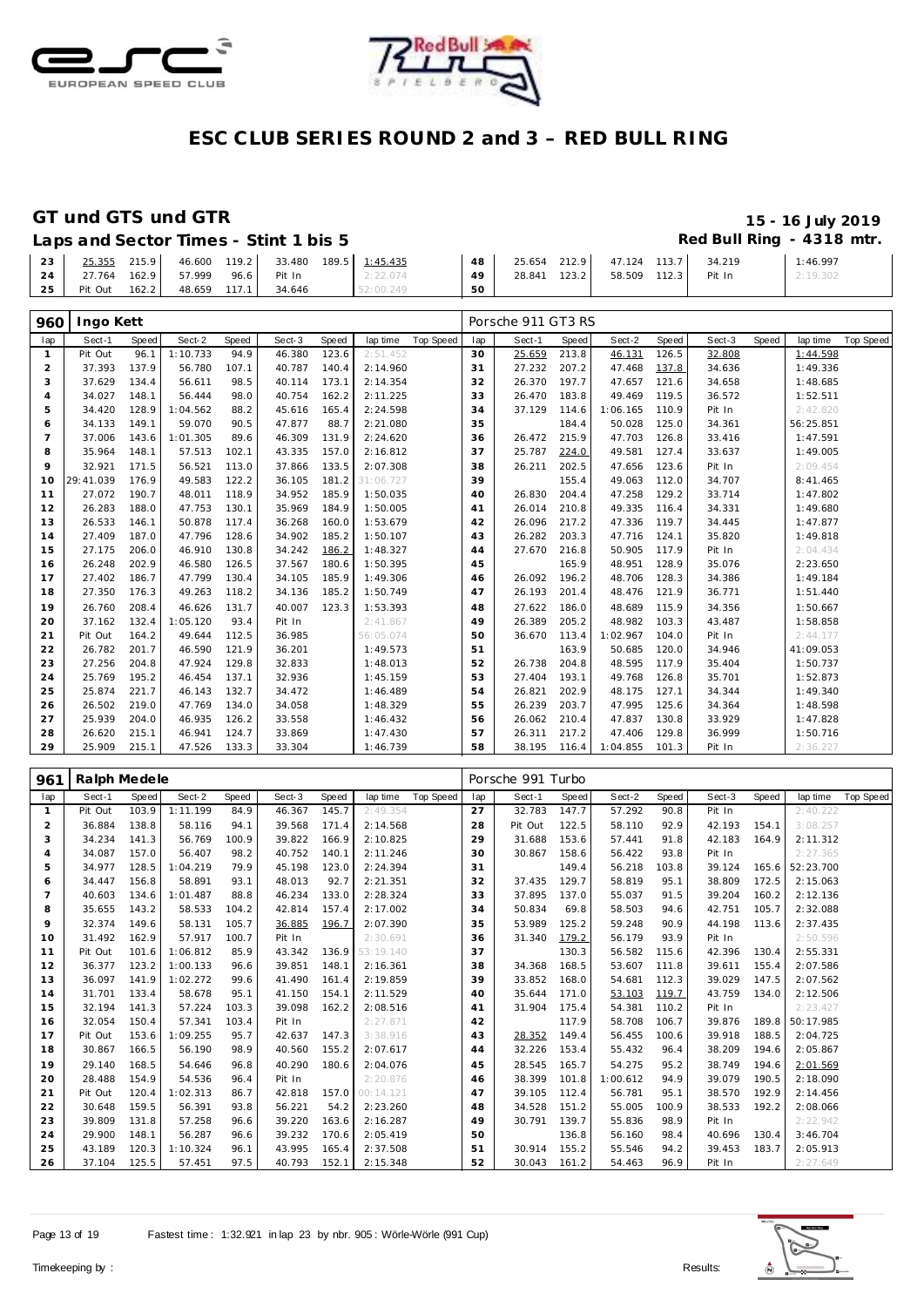



### **GT und GTS und GTR 15 - 16 July 2019** Laps and Sector Times - Stint 1 bis 5

| 962            |            |              | Alexander Muacevic |       |        |       |           |                  |        | Porsche 991 GT3 |       |          |       |        |       |           |                  |
|----------------|------------|--------------|--------------------|-------|--------|-------|-----------|------------------|--------|-----------------|-------|----------|-------|--------|-------|-----------|------------------|
| lap            | Sect-1     | <b>Speed</b> | Sect-2             | Speed | Sect-3 | Speed | lap time  | Top Speed        | lap    | Sect-1          | Speed | Sect-2   | Speed | Sect-3 | Speed | lap time  | <b>Top Speed</b> |
| $\mathbf{1}$   | Pit Out    | 99.4         | 1:11.242           | 85.7  | 46.172 | 147.1 | 2:50.742  |                  | 27     | 35.827          | 146.9 | 54.440   | 104.7 | Pit In |       | 2:37.516  |                  |
| $\sqrt{2}$     | 37.089     | 133.4        | 57.539             | 99.6  | 40.180 | 159.5 | 2:14.808  |                  | 28     | Pit Out         | 146.5 | 57.277   | 108.0 | 43.359 | 141.4 | 3:13.943  |                  |
| 3              | 34.144     | 142.6        | 56.233             | 106.9 | 40.584 | 153.2 | 2:10.961  |                  | 29     | 31.367          | 181.0 | 55.958   | 110.0 | 43.671 | 149.4 | 2:10.996  |                  |
| $\overline{4}$ | 33.848     | 154.5        | 55.876             | 99.1  | 41.394 | 145.0 | 2:11.118  |                  | 30     | 30.738          | 176.9 | 54.412   | 112.5 | Pit In |       | 2:21.892  |                  |
| 5              | 38.062     | 127.4        | 1:04.764           | 83.3  | 45.953 | 177.9 | 2:28.779  |                  | 31     |                 | 127.1 | 55.907   | 105.3 | 38.829 | 181.5 | 52:36.097 |                  |
| 6              | 33.372     | 149.1        | 59.576             | 91.8  | 47.531 | 85.6  | 2:20.479  |                  | 32     | 35.057          | 121.0 | 59.809   | 100.4 | 38.942 | 182.7 | 2:13.808  |                  |
| $\overline{7}$ | 37.033     | 139.1        | 1:01.476           | 88.2  | 46.094 | 134.7 | 2:24.603  |                  | 33     | 36.126          | 131.6 | 54.665   | 96.6  | 39.371 | 178.8 | 2:10.162  |                  |
| 8              | 35.895     | 140.0        | 58.399             | 104.2 | 42.926 | 166.4 | 2:17.220  |                  | 34     | 51.845          | 67.5  | 57.589   | 97.6  | 42.592 | 96.9  | 2:32.026  |                  |
| 9              | 32.431     | 151.2        | 57.577             | 115.6 | 36.779 | 153.0 | 2:06.787  |                  | 35     | 56.720          | 110.5 | 59.648   | 91.1  | 43.393 | 148.4 | 2:39.761  |                  |
| 10             | 32.226     | 158.1        | 56.969             | 111.3 | Pit In |       | 2:27.901  |                  | 36     | 32.617          | 150.0 | 56.168   | 96.3  | Pit In |       | 3:02.143  |                  |
| 11             | Pit Out    | 99.7         | 1:06.337           | 92.5  | 42.769 | 156.1 | 53:23.881 |                  | 37     |                 | 114.2 | 58.325   | 93.1  | 42.375 | 171.7 | 2:46.027  |                  |
| 12             | 36.429     | 125.8        | 1:00.492           | 108.2 | 40.208 | 181.5 | 2:17.129  |                  | 38     | 30.526          | 161.2 | 54.300   | 102.9 | 38.960 | 180.6 | 2:03.786  |                  |
| 13             | 33.341     | 140.0        | 1:01.862           | 99.4  | 41.119 | 162.9 | 2:16.322  |                  | 39     | 35.404          | 137.5 | 53.343   | 113.2 | 38.902 | 165.4 | 2:07.649  |                  |
| 14             | 32.665     | 126.2        | 58.186             | 93.4  | 39.724 | 180.9 | 2:10.575  |                  | 40     | 35.220          | 156.1 | 52.919   | 115.6 | 43.642 | 138.1 | 2:11.781  |                  |
| 15             | 36.820     | 135.4        | 57.865             | 110.2 | 39.126 | 181.2 | 2:13.811  |                  | 41     | 32.175          | 151.5 | 54.212   | 101.5 | Pit In |       | 2:28.849  |                  |
| 16             | 31.069     | 138.9        | 58.646             | 99.4  | Pit In |       | 2:30.194  |                  | 42     |                 | 127.0 | 58.319   | 104.2 | 39.933 | 184.3 | 50:10.673 |                  |
| 17             | Pit Out    | 151.0        | 1:09.852           | 89.7  | 41.458 | 145.7 | 3:35.578  |                  | 43     | 28.835          | 154.9 | 55.637   | 100.7 | 40.385 | 180.6 | 2:04.857  |                  |
| 18             | 31.442     | 161.9        | 56.211             | 102.7 | 40.529 | 169.3 | 2:08.182  |                  | 44     | 32.364          | 152.5 | 54.983   | 106.1 | 37.945 | 183.4 | 2:05.292  |                  |
| 19             | 29.642     | 173.7        | 53.866             | 105.3 | 39.810 | 178.2 | 2:03.318  |                  | 45     | 29.039          | 166.7 | 53.293   | 113.0 | 37.501 | 183.1 | 1:59.833  |                  |
| 20             | 29.384     | 159.8        | 54.155             | 106.5 | Pit In |       | 2:26.427  |                  | 46     | 35.520          | 63.0  | 1:04.515 | 110.9 | 37.830 | 184.6 | 2:17.865  |                  |
| 21             | Pit Out    | 127.9        | 1:03.236           | 91.2  | 42.356 | 177.3 | 00:05.624 |                  | 47     | 45.871          | 100.8 | 56.369   | 95.6  | 40.879 | 182.4 | 2:23.119  |                  |
| 22             | 31.005     | 154.3        | 56.140             | 102.1 | 55.765 | 65.3  | 2:22.910  |                  | 48     | 32.304          | 124.9 | 55.334   | 112.3 | 40.016 | 181.5 | 2:07.654  |                  |
| 23             | 41.513     | 131.6        | 56.855             | 107.8 | 39.563 | 174.5 | 2:17.931  |                  | 49     | 30.199          | 143.6 | 55.060   | 105.1 | Pit In |       | 2:25.224  |                  |
| 24             | 30.091     | 150.6        | 55.742             | 105.9 | 39.549 | 175.3 | 2:05.382  |                  | 50     |                 | 136.5 | 54.667   | 102.7 | Pit In |       | 4:09.636  |                  |
| 25             | 42.841     | 122.1        | 1:10.383           | 104.4 | 44.022 | 176.5 | 2:37.246  |                  | 51     |                 | 149.1 | 54.073   | 105.1 | 39.651 | 178.5 | 3:20.579  |                  |
| 26             | 34.985     | 145.9        | 56.056             | 106.9 | 39.696 | 134.5 | 2:10.737  |                  | 52     | 29.141          | 161.7 | 53.692   | 105.9 | Pit In |       | 2:27.001  |                  |
|                |            |              |                    |       |        |       |           |                  |        |                 |       |          |       |        |       |           |                  |
| 963            | Jan Rehnig |              |                    |       |        |       |           |                  | GT3 RS |                 |       |          |       |        |       |           |                  |
| lap            | Sect-1     | <b>Speed</b> | Sect-2             | Speed | Sect-3 | Speed | lap time  | <b>Top Speed</b> | lap    | Sect-1          | Speed | Sect-2   | Speed | Sect-3 | Speed | lap time  | Top Speed        |
| $\mathbf{1}$   | 25.022     | 221.7        | 45.164             | 143.2 | 33.631 | 190.8 | 1:43.817  |                  | 13     | 25.411          | 223.1 | 44.278   | 136.7 | Pit In |       | 1:54.236  |                  |
| $\overline{2}$ | 26.261     | 214.6        | 50.094             | 134.0 | 31.906 | 192.5 | 1:48.261  |                  | 14     |                 | 120.4 | 49.279   | 132.0 | 31.284 | 193.9 | 38:58.697 |                  |
| 3              | 24.989     | 225.9        | 44.759             | 138.1 | 32.645 | 193.2 | 1:42.393  |                  | 15     | 24.845          | 223.6 | 44.014   | 140.3 | 30.629 | 194.6 | 1:39.488  |                  |
| $\overline{4}$ | 25.304     | 224.0        | 43.999             | 144.0 | 31.039 | 192.2 | 1:40.342  |                  | 16     | 24.756          | 225.4 | 44.330   | 143.6 | 30.690 | 192.5 | 1:39.776  |                  |
| 5              | 24.858     | 225.0        | 44.605             | 116.4 | Pit In |       | 1:57.430  |                  | 17     | 24.979          | 225.4 | 44.143   | 145.6 | 30.750 | 192.5 | 1:39.872  |                  |
| 6              |            | 204.8        | 45.528             | 138.5 | 31.980 | 194.9 | 3:49.283  |                  | 18     | 24.755          | 224.0 | 43.633   | 142.5 | 30.722 | 190.5 | 1:39.110  |                  |
| $\overline{7}$ | 24.938     | 222.6        | 44.282             | 145.6 | 30.705 | 192.9 | 1:39.925  |                  | 19     | 24.708          | 224.5 | 43.721   | 150.8 | 31.004 | 192.2 | 1:39.433  |                  |
| 8              | 25.095     | 225.0        | 44.852             | 133.7 | 31.315 | 193.5 | 1:41.262  |                  | 20     | 24.782          | 225.0 | 43.703   | 142.1 | 31.103 | 189.5 | 1:39.588  |                  |
| 9              | 24.878     | 225.0        | 45.858             | 106.7 | Pit In |       | 2:05.561  |                  | 21     | 30.790          | 157.2 | 51.687   | 129.5 | Pit In |       | 2:10.866  |                  |
| 10             |            | 92.4         | 53.352             | 139.2 | 32.040 | 188.5 | 05:01.884 |                  | 22     | Pit Out         | 131.9 | 53.733   | 136.0 | 38.559 |       | 14:27.836 |                  |
| 11             | 25.147     | 222.6        | 45.532             | 106.9 | 32.658 | 189.8 | 1:43.337  |                  | 23     | 29.781          | 155.2 | 50.079   | 124.7 | 35.591 |       | 1:55.451  |                  |
| 12             | 25.009     | 223.1        | 44.345             | 141.0 | 31.135 | 191.5 | 1:40.489  |                  | 24     |                 |       |          |       |        |       |           |                  |
|                |            |              |                    |       |        |       |           |                  |        |                 |       |          |       |        |       |           |                  |
| 964            | Kurt Rippl |              |                    |       |        |       |           |                  |        | 911 GT3         |       |          |       |        |       |           |                  |

| lap | Sect-1  | Speed | Sect-2         | Speed | Sect-3 | Speed | lap time  | Top Speed | lap | Sect-1 | Speed | Sect-2   | Speed | Sect-3 | Speed | lap time  | Top Speed |
|-----|---------|-------|----------------|-------|--------|-------|-----------|-----------|-----|--------|-------|----------|-------|--------|-------|-----------|-----------|
|     | Pit Out | 92.7  | 1:08.529       | 93.4  | 45.419 | 98.3  | 2:41.731  |           | 29  | 25.540 | 216.8 | 45.993   | 125.6 | 32.527 | 189.1 | 1:44.060  |           |
|     | 41.959  | 111.7 | 1:00.154       | 93.4  | 45.847 | 97.2  | 2:27.960  |           | 30  | 25.865 | 215.5 | 47.039   | 124.7 | 34.383 | 189.5 | 1:47.287  |           |
| 3   | 41.990  | 88.4  | 59.244         | 97.8  | 44.590 | 130.6 | 2:25.824  |           | 31  | 25.509 | 214.6 | 46.449   | 130.4 | 32.586 | 189.5 | 1:44.544  |           |
| 4   | 35.009  | 142.8 | 54.056         | 91.5  | 48.951 | 106.4 | 2:18.016  |           | 32  | 34.403 | 104.2 | 1:06.437 | 90.5  | Pit In |       | 2:32.811  |           |
| 5   | 35.971  | 157.7 | 53.700         | 92.3  | 47.752 | 124.9 | 2:17.423  |           | 33  |        | 143.2 | 55.410   | 99.8  | 37.044 | 187.5 | 59:30.472 |           |
| 6   | 32.803  | 151.7 | 56.025         | 103.8 | 41.238 | 137.2 | 2:10.066  |           | 34  | 26.299 | 197.3 | 47.623   | 117.4 | 35.392 | 189.5 | 1:49.314  |           |
|     | 35.506  | 137.3 | 53.922         | 101.1 | 37.476 | 184.9 | 2:06.904  |           | 35  | 26.991 | 209.6 | 46.907   | 119.5 | 33.016 | 188.2 | 1:46.914  |           |
| 8   | 34.867  | 118.4 | 52.247         | 109.5 | 36.123 | 172.0 | 2:03.237  |           | 36  | 25.795 | 207.6 | 47.198   | 113.7 | 33.131 | 190.8 | 1:46.124  |           |
| 9   | 30.559  | 159.3 | 52.240         | 114.9 | 37.909 | 154.1 | 2:00.708  |           | 37  | 25.745 | 206.8 | 46.955   | 123.3 | 33.038 | 191.2 | 1:45.738  |           |
| 10  | 40.337  | 97.1  | 1:03.984       | 96.6  | Pit In |       | 2:40.851  |           | 38  | 25.767 | 191.0 | 47.222   | 117.4 | 33.213 | 190.5 | 1:46.202  |           |
| 11  | Pit Out | 145.7 | 50.968         | 116.1 | 35.776 | 151.5 | 53:38.470 |           | 39  | 25.878 | 214.6 | 46.821   | 128.9 | 32.834 | 191.2 | 1:45.533  |           |
| 12  | 30.303  | 127.4 | 53.375         | 111.1 | 35.614 | 186.9 | 1:59.292  |           | 40  | 25.548 | 199.5 | 56.982   | 101.3 | Pit In |       | 3:05.487  |           |
| 13  | 26.575  | 187.7 | 47.400         | 128.3 | 36.417 | 187.5 | 1:50.392  |           | 41  |        | 210.4 | 46.889   | 114.4 | 36.678 | 190.5 | 2:18.695  |           |
| 14  | 27.907  | 158.8 | 49.844         | 108.2 | 35.831 | 186.2 | 1:53.582  |           | 42  | 24.909 | 223.6 | 44.336   | 139.2 | 31.727 | 189.5 | 1:40.972  |           |
| 15  | 27.136  | 181.9 | 47.800         | 108.4 | 33.945 | 189.8 | 1:48.881  |           | 43  | 25.007 | 225.4 | 44.327   | 142.5 | 31.822 | 191.8 | 1:41.156  |           |
| 16  | 26.723  | 166.2 | 49.347         | 120.3 | 33.834 | 189.5 | 1:49.904  |           | 44  | 25.698 | 224.0 | 1:00.546 | 91.4  | Pit In |       | 2:31.656  |           |
| 17  | 27.549  | 193.1 | 46.862         | 113.2 | 33.945 | 189.1 | 1:48.356  |           | 45  |        | 162.2 | 54.943   | 107.6 | 34.211 | 169.8 | 53:18.460 |           |
| 18  | 26.192  | 197.7 | 46.941         | 113.4 | 34.169 | 137.8 | 1:47.302  |           | 46  | 35.413 | 145.9 | 50.797   | 118.7 | 34.099 | 183.4 | 2:00.309  |           |
| 19  | 30.632  | 147.1 | 54.099         | 105.1 | 42.132 | 144.4 | 2:06.863  |           | 47  | 26.128 | 212.1 | 47.089   | 125.3 | 34.570 | 187.5 | 1:47.787  |           |
| 20  | 34.365  |       | 136.1 1:00.766 | 96.9  | Pit In |       | 2:31.891  |           | 48  | 25.544 | 193.8 | 47.609   | 125.3 | 32.686 | 190.1 | 1:45.839  |           |

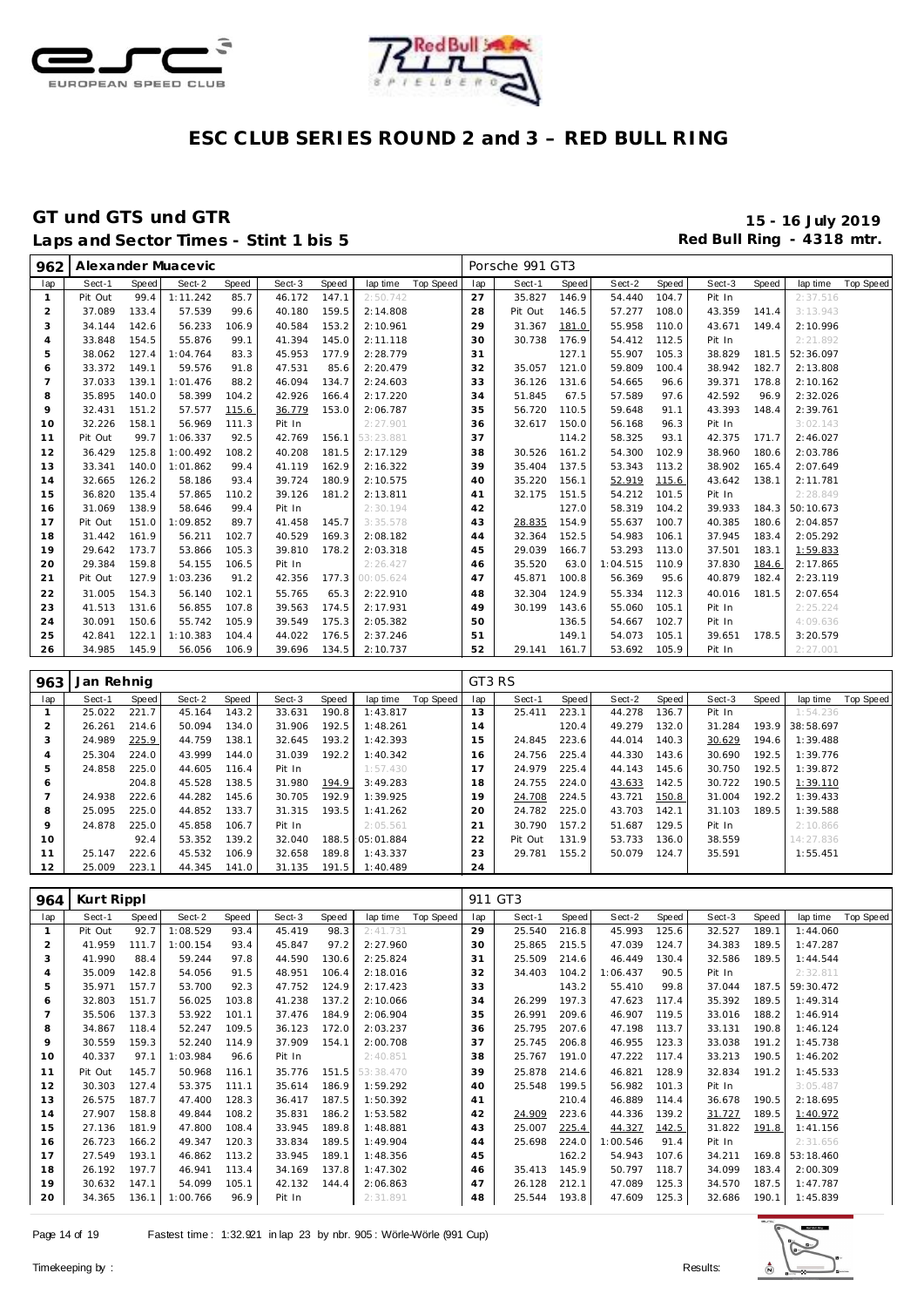



### GT und GTS und GTR

### 15 - 16 July 2019 Red Bull Ring - 4318 mtr.

|    |         |        |        |       | Laps and Sector Times - Stint 1 bis 5 |       |                 |    |        |       |              |       |        |       | Red Bull Ring - 4318 mtr |  |
|----|---------|--------|--------|-------|---------------------------------------|-------|-----------------|----|--------|-------|--------------|-------|--------|-------|--------------------------|--|
| 21 | Pit Out | 161.7  | 51.280 | 111.1 | 34.488                                |       | 189.5 57:26.106 | 49 | 25.488 | 205.6 | 46.563 131.1 |       | 32.703 |       | 188.8 1:44.754           |  |
| 22 | 26.048  | 196.9  | 46.885 | 118.7 | 34.361                                | 172.8 | 1:47.294        | 50 | 25.571 | 219.0 | 45.762       | 130.4 | 33.131 | 189.1 | 1:44.464                 |  |
| 23 | 26.406  | 205.6  | 50.290 | 97.1  | 34.526                                | 189.1 | 1:51.222        | 51 | 25.789 | 200.6 | 46.796       | 119.7 | 32.861 | 188.8 | 1:45.446                 |  |
| 24 | 25.527  | 209.2  | 46.949 | 119.5 | 33.245                                | 187.5 | 1:45.721        | 52 | 25.499 | 225.0 | 46.054       | 126.8 | 32.984 | 186.5 | 1:44.537                 |  |
| 25 | 31.663  | 147.71 | 50.574 | 114.4 | 33.377                                | 190.5 | 1:55.614        | 53 | 25.791 | 219.9 | 45.598       | 131.1 | 32.596 | 189.8 | 1:43.985                 |  |
| 26 | 27.543  | 192.4  | 55.445 | 79.2  | 37.839                                | 189.5 | 2:00.827        | 54 | 25.351 | 215.5 | 46.685       | 123.9 | 33.069 | 187.8 | 1:45.105                 |  |
| 27 | 25.702  | 212.9  | 47.355 | 94.7  | 38.343                                | 188.2 | 1:51.400        | 55 | 33.759 | 121.9 | 1:04.853     | 92.2  | Pit In |       | 2:35.849                 |  |
| 28 | 25,905  | 2151   | 47.670 | 1132  | 40.921                                |       | $1862$ 1:54.496 | 56 |        |       |              |       |        |       |                          |  |

| 965            | Stefan Rödler |       |          |       |        |       |           |           | GT <sub>3</sub> |        |       |          |       |        |       |           |                  |
|----------------|---------------|-------|----------|-------|--------|-------|-----------|-----------|-----------------|--------|-------|----------|-------|--------|-------|-----------|------------------|
| lap            | Sect-1        | Speed | Sect-2   | Speed | Sect-3 | Speed | lap time  | Top Speed | lap             | Sect-1 | Speed | Sect-2   | Speed | Sect-3 | Speed | lap time  | <b>Top Speed</b> |
| $\mathbf{1}$   | Pit Out       | 94.8  | 1:04.536 | 80.5  | 51.044 | 127.5 | 2:56.119  |           | 35              | 26.642 | 218.6 | 47.812   | 117.4 | 34.870 | 184.6 | 1:49.324  |                  |
| $\overline{2}$ | 34.108        | 159.8 | 1:02.906 | 84.1  | 48.515 | 170.9 | 2:25.529  |           | 36              | 27.016 | 204.0 | 48.117   | 116.9 | 35.425 | 183.1 | 1:50.558  |                  |
| 3              | 28.690        | 192.0 | 1:02.369 | 95.1  | 50.262 | 102.8 | 2:21.321  |           | 37              | 26.577 | 210.8 | 47.736   | 121.9 | 35.720 | 183.1 | 1:50.033  |                  |
| $\overline{4}$ | 32.891        | 184.8 | 57.140   | 110.7 | 42.909 | 104.4 | 2:12.940  |           | 38              | 26.682 | 207.2 | 46.504   | 122.2 | 35.156 | 147.3 | 1:48.342  |                  |
| 5              | 35.939        | 137.2 | 55.402   | 91.5  | Pit In |       | 2:33.790  |           | 39              | 27.111 | 196.6 | 48.928   | 118.4 | 35.415 | 184.9 | 1:51.454  |                  |
| 6              | Pit Out       | 140.9 | 52.251   | 113.4 | 37.168 | 160.2 | 3:47.372  |           | 40              | 26.952 | 208.8 | 47.222   | 122.7 | 35.011 | 188.5 | 1:49.185  |                  |
| $\overline{7}$ | 29.431        | 141.1 | 57.355   | 92.2  | 40.097 | 177.6 | 2:06.883  |           | 41              | 26.008 | 182.6 | 51.386   | 111.1 | 34.649 | 188.8 | 1:52.043  |                  |
| 8              | 30.887        | 163.4 | 58.106   | 88.5  | 37.025 | 182.4 | 2:06.018  |           | 42              | 26.864 | 200.2 | 47.533   | 119.7 | 34.131 | 188.8 | 1:48.528  |                  |
| 9              | 28.199        | 196.9 | 50.843   | 114.2 | 36.818 | 180.0 | 1:55.860  |           | 43              | 27.909 | 136.5 | 1:11.327 | 74.5  | Pit In |       | 2:45.787  |                  |
| 10             | 28.180        | 141.7 | 59.669   | 102.9 | Pit In |       | 2:33.347  |           | 44              |        | 175.7 | 52.373   | 99.1  | 36.303 | 184.0 | 54:15.864 |                  |
| 11             | Pit Out       | 174.0 | 56.931   | 106.3 | 41.258 | 177.3 | 12:36.130 |           | 45              | 26.591 | 206.0 | 49.848   | 105.9 | 36.908 | 179.7 | 1:53.347  |                  |
| 12             | 31.024        | 144.3 | 53.616   | 115.4 | 39.129 | 183.7 | 2:03.769  |           | 46              | 27.605 | 195.5 | 52.136   | 90.2  | 36.551 | 184.0 | 1:56.292  |                  |
| 13             | 29.167        | 165.7 | 54.352   | 100.6 | 41.670 | 88.7  | 2:05.189  |           | 47              | 27.120 | 217.2 | 46.962   | 118.4 | 34.629 | 185.6 | 1:48.711  |                  |
| 14             | 39.228        | 166.2 | 53.486   | 94.6  | 38.754 | 136.7 | 2:11.468  |           | 48              | 26.242 | 216.4 | 47.599   | 123.3 | 34.636 | 184.6 | 1:48.477  |                  |
| 15             | 29.639        | 176.3 | 56.128   | 79.3  | Pit In |       | 2:36.057  |           | 49              | 26.527 | 215.1 | 47.100   | 125.3 | 35.332 | 181.2 | 1:48.959  |                  |
| 16             | Pit Out       | 182.9 | 51.658   | 119.5 | 36.376 | 180.6 | 28:30.969 |           | 50              | 26.439 | 216.4 | 52.900   | 121.9 | 34.941 | 184.3 | 1:54.280  |                  |
| 17             | 27.605        | 192.7 | 51.626   | 110.7 | 36.725 | 181.8 | 1:55.956  |           | 51              | 26.555 | 212.5 | 48.089   | 122.7 | 35.867 | 180.0 | 1:50.511  |                  |
| 18             | 27.942        | 193.8 | 49.032   | 116.9 | 35.773 | 178.8 | 1:52.747  |           | 52              | 27.094 | 209.2 | 47.308   | 125.9 | 36.495 | 183.7 | 1:50.897  |                  |
| 19             | 26.537        | 215.1 | 50.671   | 110.2 | 34.965 | 181.2 | 1:52.173  |           | 53              | 26.620 | 210.0 | 47.279   | 128.0 | 35.116 | 183.1 | 1:49.015  |                  |
| 20             | 26.667        | 212.9 | 47.075   | 120.5 | 35.960 | 183.4 | 1:49.702  |           | 54              | 26.375 | 214.6 | 47.562   | 123.6 | 35.461 | 185.2 | 1:49.398  |                  |
| 21             | 26.276        | 217.7 | 48.721   | 108.2 | 38.398 | 180.6 | 1:53.395  |           | 55              | 26.183 | 213.8 | 47.574   | 132.0 | 34.619 | 185.6 | 1:48.376  |                  |
| 22             | 26.410        | 215.9 | 46.841   | 126.8 | 36.023 | 182.4 | 1:49.274  |           | 56              | 27.339 | 176.9 | 53.678   | 93.1  | Pit In |       | 2:16.060  |                  |
| 23             | 26.483        | 216.8 | 46.646   | 124.1 | 35.773 | 178.5 | 1:48.902  |           | 57              |        | 187.7 | 49.819   | 118.4 | 34.470 | 186.2 | 52:08.122 |                  |
| 24             | 26.921        | 214.2 | 47.128   | 123.0 | 36.081 | 180.3 | 1:50.130  |           | 58              | 26.356 | 205.6 | 47.336   | 116.9 | 34.924 | 184.6 | 1:48.616  |                  |
| 25             | 26.664        | 215.9 | 52.379   | 102.3 | 36.434 | 183.1 | 1:55.477  |           | 59              | 26.688 | 208.8 | 47.688   | 112.7 | 34.972 | 185.2 | 1:49.348  |                  |
| 26             | 26.717        | 214.2 | 47.421   | 123.6 | 35.564 | 180.3 | 1:49.702  |           | 60              | 26.645 | 212.1 | 46.711   | 127.7 | 34.217 | 182.1 | 1:47.573  |                  |
| 27             | 27.774        | 196.9 | 48.574   | 117.9 | 35.979 | 177.6 | 1:52.327  |           | 61              | 26.968 | 210.8 | 47.286   | 124.7 | 34.202 | 186.2 | 1:48.456  |                  |
| 28             | 28.288        | 174.0 | 51.438   | 103.6 | Pit In |       | 2:13.738  |           | 62              | 25.877 | 210.4 | 47.385   | 119.7 | 34.124 | 188.5 | 1:47.386  |                  |
| 29             | Pit Out       | 168.8 | 48.601   | 119.5 | 34.509 | 187.2 | 52:06.112 |           | 63              | 26.557 | 209.6 | 47.169   | 122.4 | 34.490 | 187.5 | 1:48.216  |                  |
| 30             | 26.663        | 196.2 | 46.929   | 124.1 | 35.526 | 181.8 | 1:49.118  |           | 64              | 26.973 | 209.2 | 47.517   | 118.4 | 35.120 | 183.7 | 1:49.610  |                  |
| 31             | 26.266        | 202.9 | 46.767   | 121.6 | 34.503 | 187.8 | 1:47.536  |           | 65              | 27.003 | 202.5 | 47.863   | 135.7 | 34.511 | 185.6 | 1:49.377  |                  |
| 32             | 26.588        | 184.4 | 48.498   | 121.1 | 34.223 | 188.5 | 1:49.309  |           | 66              | 27.888 | 199.5 | 47.432   | 138.8 | 34.718 | 185.9 | 1:50.038  |                  |
| 33             | 26.073        | 206.4 | 48.281   | 123.6 | 35.239 | 186.2 | 1:49.593  |           | 67              | 27.274 | 195.2 | 46.952   | 122.4 | 35.157 | 171.7 | 1:49.383  |                  |
| 34             | 26.939        | 201.0 | 50.862   | 116.1 | 34.260 | 188.8 | 1:52.061  |           | 68              | 31.506 | 157.2 | 57.364   | 108.2 | Pit In |       | 2:19.450  |                  |

| 966            | Rödler-Rödler |       |          |       |        |       |           |           | GT4 |        |       |          |       |        |       |           |           |
|----------------|---------------|-------|----------|-------|--------|-------|-----------|-----------|-----|--------|-------|----------|-------|--------|-------|-----------|-----------|
| lap            | Sect-1        | Speed | Sect-2   | Speed | Sect-3 | Speed | lap time  | Top Speed | lap | Sect-1 | Speed | Sect-2   | Speed | Sect-3 | Speed | lap time  | Top Speed |
| -1             | Pit Out       | 129.9 | 1:02.240 | 89.9  | 45.277 | 152.1 | 2:24.449  |           | 25  | 33.465 | 139.1 | 50.443   | 136.7 | 34.336 | 168.0 | 1:58.244  |           |
| $\overline{2}$ | 31.969        | 154.3 | 55.410   | 95.9  | 47.904 | 167.7 | 2:15.283  |           | 26  | 30.139 | 174.6 | 56.247   | 120.0 | Pit In |       | 2:16.785  |           |
| 3              | 31.441        | 159.1 | 54.012   | 103.6 | 41.848 | 173.4 | 2:07.301  |           | 27  |        | 137.2 | 1:03.979 | 108.9 | 38.391 | 174.2 | 39:31.336 |           |
| $\overline{4}$ | 30.267        | 165.4 | 55.751   | 99.1  | 40.604 | 173.1 | 2:06.622  |           | 28  | 28.385 | 175.1 | 54.611   | 112.7 | 37.775 | 168.8 | 2:00.771  |           |
| 5              | 29.300        | 178.9 | 53.826   | 108.7 | Pit In |       | 2:13.626  |           | 29  | 28.868 | 181.9 | 51.986   | 113.2 | 37.570 | 136.2 | 1:58.424  |           |
| 6              | Pit Out       | 137.7 | 57.451   | 87.7  | 41.380 | 172.0 | 4:36.118  |           | 30  | 41.000 | 142.8 | 51.834   | 102.5 | 37.951 | 169.0 | 2:10.785  |           |
|                | 31.118        | 164.7 | 53.156   | 101.7 | 40.456 | 128.6 | 2:04.730  |           | 31  | 31.779 | 176.0 | 50.769   | 106.5 | 37.625 | 171.7 | 2:00.173  |           |
| 8              | 36.353        | 172.1 | 52.362   | 100.0 | 40.536 | 102.7 | 2:09.251  |           | 32  | 33.706 | 144.1 | 1:00.129 | 87.5  | Pit In |       | 3:09.212  |           |
| 9              | 40.600        | 176.0 | 52.321   | 104.0 | 38.600 | 169.8 | 2:11.521  |           | 33  |        | 165.7 | 52.017   | 104.9 | 37.608 | 174.2 | 2:29.732  |           |
| 10             | 31.225        | 182.9 | 54.875   | 86.1  | Pit In |       | 2:42.202  |           | 34  | 28.353 | 181.0 | 54.240   | 100.4 | 36.824 | 174.8 | 1:59.417  |           |
| 11             | Pit Out       | 137.5 | 55.202   | 108.7 | 40.343 | 172.8 | 51:47.140 |           | 35  | 29.967 | 182.3 | 50.639   | 108.0 | 43.168 | 170.3 | 2:03.774  |           |
| 12             | 28.713        | 174.3 | 51.790   | 102.5 | 38.026 | 170.9 | 1:58.529  |           | 36  | 28.289 | 196.6 | 50.447   | 100.2 | 37.482 | 174.8 | 1:56.218  |           |
| 13             | 35.040        | 140.0 | 52.508   | 110.0 | 38.050 | 174.8 | 2:05.598  |           | 37  | 28.059 | 187.0 | 55.840   | 94.1  | Pit In |       | 2:22.432  |           |
| 14             | 28.238        | 193.1 | 51.190   | 101.5 | 43.224 | 170.1 | 2:02.652  |           | 38  |        | 142.2 | 56.173   | 105.7 | 38.897 | 165.4 | 52:43.563 |           |
| 15             | 28.774        | 184.8 | 50.257   | 106.3 | 38.589 | 173.6 | 1:57.620  |           | 39  | 28.554 | 181.3 | 50.162   | 112.5 | 39.560 | 95.4  | 1:58.276  |           |
| 16             | 28.335        | 182.3 | 51.126   | 106.3 | Pit In |       | 2:55.007  |           | 40  | 31.854 | 180.1 | 51.204   | 107.4 | 37.384 | 155.6 | 2:00.442  |           |
| 17             | Pit Out       | 163.7 | 52.553   | 95.1  | 37.970 | 173.9 | 2:35.157  |           | 41  | 30.432 | 160.7 | 51.372   | 106.3 | 38.979 | 142.3 | 2:00.783  |           |
| 18             | 28.213        | 167.0 | 55.911   | 108.7 | 37.538 | 172.8 | 2:01.662  |           | 42  | 44.717 | 72.9  | 55.476   | 109.3 | 36.476 | 173.9 | 2:16.669  |           |

Page 15 of 19

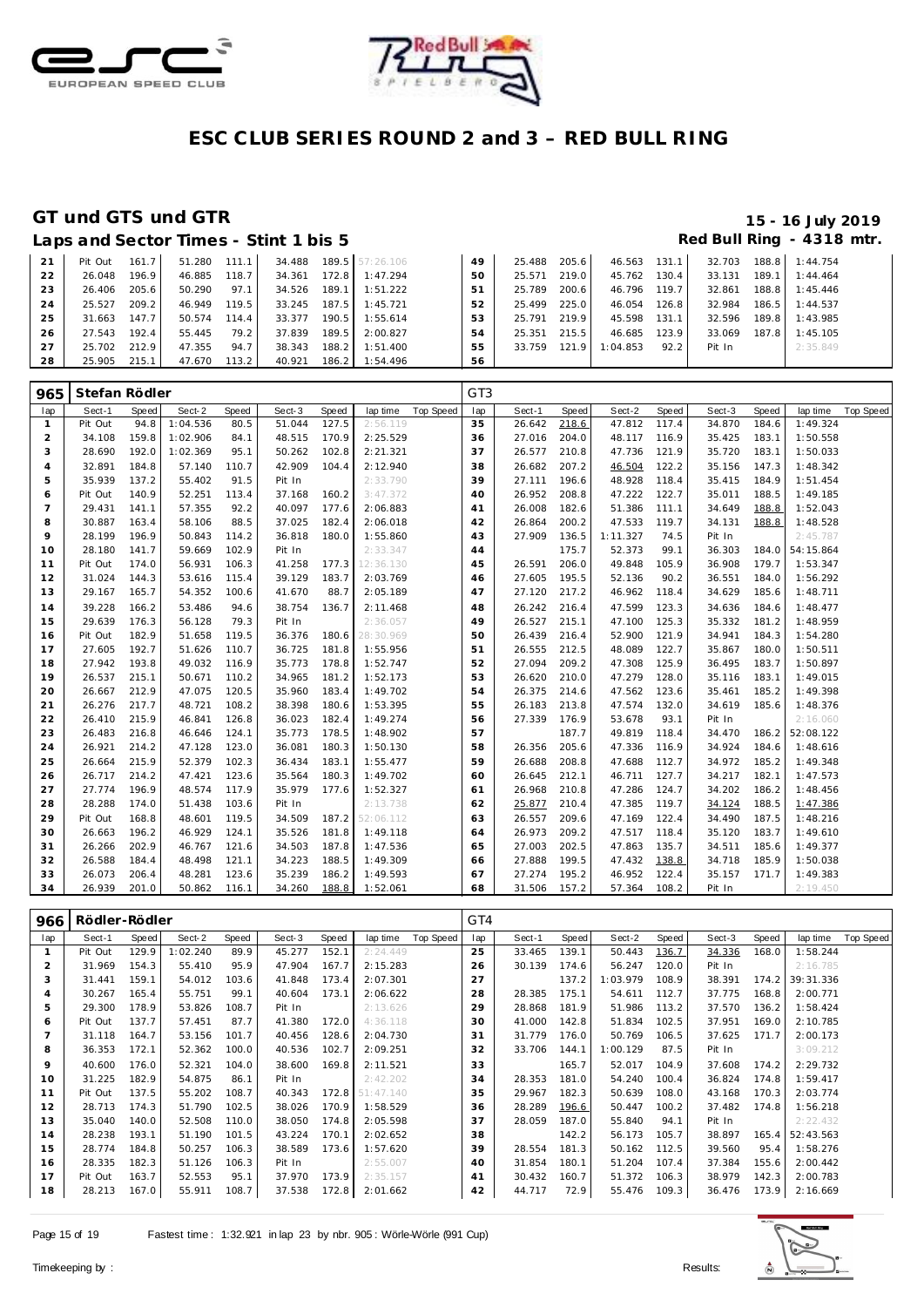



### GT und GTS und GTR

### 15 - 16 July 2019 Red Bull Ring - 4318 mtr.

|    |         |       | Laps and Sector Times - Stint 1 bis 5 |       |              |                       |    |              |       |              |       |        |       | Red Bull Ring - 4318 mtr. |
|----|---------|-------|---------------------------------------|-------|--------------|-----------------------|----|--------------|-------|--------------|-------|--------|-------|---------------------------|
| 19 | 28.276  | 185.1 | 50.743 116.1                          |       |              | 38.903 157.4 1:57.922 | 43 | 28.570 181.3 |       | 54.920 105.3 |       | Pit In |       | 2:14.166                  |
| 20 | 28.650  | 173.2 | 52.198                                | 111.1 | 37.406 152.5 | 1:58.254              | 44 |              | 180.1 | 51.860 111.1 |       | 38.357 |       | $171.7$ 3:18.191          |
| 21 | 32.433  | 173.7 | 51.315                                | 113.2 | 40.983       | $166.7$ 2:04.731      | 45 | 27.789       | 188.7 | 50.079       | 108.9 | 36.831 | 174.5 | 1:54.699                  |
| 22 | 28.747  | 178.0 | 53.736                                | 97.1  | Pit In       | 2:21.056              | 46 | 27.960 184.1 |       | 49.759       | 108.2 | 36.849 | 175.3 | 1:54.568                  |
| 23 | Pit Out | 164.9 | 49.155                                | 135.3 | 34.828       | 175.0 26:34.108       | 47 | 32.614 118.6 |       | 52.618       | 105.9 | 37.202 | 174.2 | 2:02.434                  |
| 24 | 27.544  |       | 195.9 1:03.602 114.4                  |       | 37.297       | 163.4 2:08.443        | 48 | 27.712       | 188.0 | 57.018       | 98.5  | Pit In |       | 2:31.165                  |

| 967            | Martin Salzgeber |              |          |       |        |       |           |           |     |        |       | Porsche 911 GT3-991 Serie 2 |       |        |       |           |           |
|----------------|------------------|--------------|----------|-------|--------|-------|-----------|-----------|-----|--------|-------|-----------------------------|-------|--------|-------|-----------|-----------|
| lap            | Sect-1           | <b>Speed</b> | Sect-2   | Speed | Sect-3 | Speed | lap time  | Top Speed | lap | Sect-1 | Speed | Sect-2                      | Speed | Sect-3 | Speed | lap time  | Top Speed |
|                | Pit Out          | 125.3        | 1:08.355 | 78.5  | 50.688 | 125.7 | 2:38.789  |           | 24  | 25.869 | 204.4 | 47.091                      | 118.2 | 33.146 |       | 1:46.106  |           |
| $\overline{2}$ | 39.660           | 133.9        | 1:01.287 | 92.0  | 43.926 | 158.4 | 2:24.873  |           | 25  | 26.147 | 194.1 | 52.313                      | 98.4  | 42.918 |       | 2:01.378  |           |
| 3              | 33.725           | 139.1        | 58.956   | 106.7 | 42.489 | 109.3 | 2:15.170  |           | 26  | 35.608 | 117.6 | 1:07.141                    | 99.1  | Pit In |       | 2:44.806  |           |
| 4              | 34.829           | 142.4        | 1:01.216 | 109.5 | 45.649 | 166.4 | 2:21.694  |           | 27  |        | 157.2 | 50.997                      | 119.2 | 34.246 |       | 01:32.175 |           |
| 5              | 32.737           | 160.3        | 54.808   | 116.9 | 36.791 | 181.5 | 2:04.336  |           | 28  | 25.958 | 208.4 | 46.608                      | 126.2 | 33.339 |       | 1:45.905  |           |
| 6              | 29.830           | 158.6        | 53.155   | 118.9 | 38.074 | 116.5 | 2:01.059  |           | 29  | 26.259 | 194.8 | 46.635                      | 126.2 | 33.023 |       | 1:45.917  |           |
|                | 37.781           | 160.5        | 54.200   | 114.6 | 38.781 | 181.5 | 2:10.762  |           | 30  | 25.555 | 204.0 | 47.123                      | 108.9 | 34.757 |       | 1:47.435  |           |
| 8              | 28.794           | 157.9        | 54.545   | 108.9 | 38.432 | 161.2 | 2:01.771  |           | 31  | 26.091 | 187.3 | 47.711                      | 122.2 | 34.657 |       | 1:48.459  |           |
| $\circ$        | 30.105           | 154.7        | 55.107   | 109.5 | Pit In |       | 2:27.400  |           | 32  | 26.000 | 212.1 | 46.270                      | 122.2 | 33.031 |       | 1:45.301  |           |
| 10             | Pit Out          | 122.9        | 1:01.707 | 114.9 | 40.021 | 170.3 | 55:45.904 |           | 33  | 26.773 | 142.8 | 51.830                      | 113.7 | 35.070 |       | 1:53.673  |           |
| 11             | 30.469           | 149.4        | 53.563   | 112.0 | 43.024 | 76.8  | 2:07.056  |           | 34  | 25.875 | 201.7 | 46.698                      | 121.9 | 33.721 |       | 1:46.294  |           |
| 12             | 36.102           | 188.3        | 58.496   | 109.5 | 37.870 | 156.7 | 2:12.468  |           | 35  | 25.741 | 200.6 | 47.130                      | 126.5 | 33.455 |       | 1:46.326  |           |
| 13             | 36.956           | 171.2        | 52.871   | 110.9 | 38.437 | 175.3 | 2:08.264  |           | 36  | 29.981 | 136.6 | 1:03.533                    | 100.6 | Pit In |       | 2:37.796  |           |
| 14             | 5:03.226         | 143.6        | 53.172   | 86.8  | 44.809 | 126.0 | 6: 41.207 |           | 37  |        | 156.3 | 53.760                      | 112.5 | 35.163 |       | 58:09.279 |           |
| 15             | 35.004           | 172.6        | 55.540   | 112.3 | Pit In |       | 2:28.274  |           | 38  | 26.524 | 194.8 | 48.755                      | 121.6 | 33.989 |       | 1:49.268  |           |
| 16             | Pit Out          | 154.7        | 54.364   | 113.0 | 36.002 |       | 57:22.125 |           | 39  | 25.695 | 201.0 | 46.807                      | 127.7 | 33.200 |       | 1:45.702  |           |
| 17             | 27.812           | 167.0        | 49.735   | 114.9 | 34.471 |       | 1:52.018  |           | 40  | 25.710 | 196.2 | 46.848                      | 125.6 | 33.247 |       | 1:45.805  |           |
| 18             | 26.379           | 186.0        | 48.798   | 112.7 | 34.157 |       | 1:49.334  |           | 41  | 25.692 | 215.9 | 46.855                      | 114.4 | 34.240 |       | 1:46.787  |           |
| 19             | 26.187           | 186.0        | 49.736   | 116.4 | 33.904 |       | 1:49.827  |           | 42  | 25.628 | 209.6 | 47.103                      | 121.6 | 34.715 |       | 1:47.446  |           |
| 20             | 26.323           | 175.1        | 49.204   | 112.0 | 34.260 |       | 1:49.787  |           | 43  | 25.335 | 214.6 | 46.284                      | 128.0 | 34.000 |       | 1:45.619  |           |
| 21             | 26.224           | 181.9        | 48.143   | 120.0 | 33.670 |       | 1:48.037  |           | 44  | 26.267 | 197.7 | 47.317                      | 133.3 | 37.892 |       | 1:51.476  |           |
| 22             | 25.968           | 198.0        | 47.456   | 114.9 | 33.121 |       | 1:46.545  |           | 45  | 38.017 | 116.5 | 1:07.090                    | 96.8  | Pit In |       | 2:39.634  |           |
| 23             | 26.138           | 197.7        | 46.919   | 117.9 | 34.530 |       | 1:47.587  |           | 46  |        |       |                             |       |        |       |           |           |

| 969            | Basti Bader |       |          |       |        |       |           |           |     | 911 GT3 |         |          |       |        |       |            |           |
|----------------|-------------|-------|----------|-------|--------|-------|-----------|-----------|-----|---------|---------|----------|-------|--------|-------|------------|-----------|
| lap            | Sect-1      | Speed | Sect-2   | Speed | Sect-3 | Speed | lap time  | Top Speed | lap | Sect-1  | Speed   | Sect-2   | Speed | Sect-3 | Speed | lap time   | Top Speed |
| -1             | Pit Out     | 86.6  | 1:07.210 | 104.0 | 46.214 | 110.2 | 2:35.917  |           | 22  | 25.442  | 220.8   | 44.861   | 136.4 | 31.663 | 188.5 | 1:41.966   |           |
| $\overline{2}$ | 40.133      | 101.4 | 1:00.557 | 96.6  | 45.796 | 104.5 | 2:26.486  |           | 23  | 33.614  | 119.3   | 1:06.046 | 87.5  | Pit In |       | 2:42.064   |           |
| 3              | 37.121      | 137.2 | 59.705   | 96.1  | 44.431 | 132.4 | 2:21.257  |           | 24  | Pit Out | 194.8   | 47.715   | 118.4 | 33.651 | 188.8 | 49: 34.211 |           |
| $\overline{4}$ | 34.667      | 158.4 | 54.570   | 92.9  | 48.534 | 100.2 | 2:17.771  |           | 25  | 26.375  | 215.5   | 45.628   | 128.6 | 33.710 | 189.8 | 1:45.713   |           |
| 5              | 43.234      | 138.8 | 51.656   | 100.0 | 47.202 | 109.1 | 2:22.092  |           | 26  | 26.749  | 178.3   | 47.576   | 110.9 | 33.806 | 190.1 | 1:48.131   |           |
| 6              | 33.047      | 157.4 | 55.091   | 94.4  | 41.345 | 153.8 | 2:09.483  |           | 27  | 25.628  | 216.8   | 49.329   | 130.1 | 32.986 | 188.5 | 1:47.943   |           |
|                | 31.409      | 157.9 | 51.529   | 116.6 | 37.934 | 135.5 | 2:00.872  |           | 28  | 25.783  | 218.6   | 46.001   | 133.7 | 33.075 | 189.5 | 1:44.859   |           |
| 8              | 36.692      | 148.1 | 51.965   | 122.4 | 37.063 | 142.9 | 2:05.720  |           | 29  | 25.846  | 204.0   | 49.460   | 128.3 | 32.833 | 189.1 | 1:48.139   |           |
| 9              | 36.884      | 110.4 | 50.346   | 118.4 | 38.613 | 163.9 | 2:05.843  |           | 30  | 25.731  | 221.7   | 45.154   | 136.0 | 32.416 | 189.5 | 1:43.301   |           |
| 10             | 38.803      | 98.8  | 1:03.922 | 98.2  | Pit In |       | 2:43.562  |           | 31  | 25.703  | 226.4   | 46.054   | 122.7 | 33.062 | 188.2 | 1:44.819   |           |
| 11             | Pit Out     | 140.7 | 52.293   | 118.9 | 34.984 | 177.0 | 53:35.303 |           | 32  | 25.751  | 217.2   | 47.068   | 126.5 | 32.603 | 189.5 | 1:45.422   |           |
| 12             | 27.796      | 151.2 | 54.677   | 107.1 | 37.340 | 185.6 | 1:59.813  |           | 33  | 25.513  | 214.6   | 45.183   | 137.1 | 34.652 | 182.7 | 1:45.348   |           |
| 13             | 26.506      | 196.9 | 47.739   | 121.9 | 34.877 | 179.7 | 1:49.122  |           | 34  | 30.952  | 154.7   | 58.009   | 104.0 | Pit In |       | 2:16.954   |           |
| 14             | 26.907      | 170.4 | 50.290   | 119.5 | 34.098 | 186.5 | 1:51.295  |           | 35  |         | 151.2   | 53.800   | 90.3  | 34.663 | 189.5 | 02:07.915  |           |
| 15             | 27.080      | 182.3 | 47.905   | 103.3 | 34.204 | 187.5 | 1:49.189  |           | 36  | 26.053  | 222.6   | 47.031   | 120.3 | 35.230 | 187.8 | 1:48.314   |           |
| 16             | 26.737      | 166.5 | 49.391   | 118.4 | 33.567 | 187.8 | 1:49.695  |           | 37  | 25.668  | 222.2   | 45.331   | 123.9 | 32.638 | 189.5 | 1:43.637   |           |
| 17             | 27.667      | 189.3 | 47.137   | 117.1 | 33.958 | 186.5 | 1:48.762  |           | 38  | 25.364  | 215.1   | 46.858   | 114.2 | 34.104 | 190.5 | 1:46.326   |           |
| 18             | 26.287      | 204.4 | 46.710   | 122.4 | 33.618 | 185.2 | 1:46.615  |           | 39  | 26.199  | 202.5   | 45.613   | 128.0 | 32.634 | 190.1 | 1:44.446   |           |
| 19             | 29.183      | 157.7 | 53.701   | 117.4 | Pit In |       | 2:11.178  |           | 40  | 26.104  | 209.2   | 45.950   | 123.3 | 34.578 | 187.2 | 1:46.632   |           |
| 20             | Pit Out     | 196.6 | 46.542   | 131.1 | 32.364 | 185.2 | 4:18.090  |           | 41  | 25.778  | 216.8   | 46.181   | 129.5 | 33.427 | 188.2 | 1:45.386   |           |
| 21             | 25.736      | 219.0 | 45.129   | 131.1 | 31.691 | 188.5 | 1:42.556  |           | 42  | 29.306  | $142.8$ | 1:02.146 | 96.3  | Pit In |       | 2:28.268   |           |

| 975          | Sebastian Schmitt |       |          |       |        |       |          |           |     | 991 GT3 RS |       |        |       |        |       |                 |           |
|--------------|-------------------|-------|----------|-------|--------|-------|----------|-----------|-----|------------|-------|--------|-------|--------|-------|-----------------|-----------|
| lap          | Sect-1            | Speed | Sect-2   | Speed | Sect-3 | Speed | lap time | Top Speed | lap | Sect-1     | Speed | Sect-2 | Speed | Sect-3 | Speed | lap time        | Top Speed |
|              | Pit Out           | 114.5 | :03.505  | 99.3  | 53.555 | 109.3 | 3:19.512 |           | 31  | 26.995     | 216.4 | 46.216 | 127.7 | 32.728 | 186.9 | 1:45.939        |           |
|              | 33.607            | 144.5 | 59.503   | 94.7  | 51.619 | 105.5 | 2:24.729 |           | 32  | 25.770     | 214.2 | 45.977 | 128.6 | 32.747 | 186.9 | 1:44.494        |           |
|              | 30.545            | 162.9 | 1:01.752 | 108.4 | 50.241 | 112.5 | 2:22.538 |           | 33  | 25.682     | 212.5 | 46.573 | 136.7 | 32.691 | 188.5 | 1:44.946        |           |
|              | 33.154            | 170.4 | 56.966   | 114.6 | 43.641 | 124.0 | 2:13.761 |           | 34  | 25.536     | 216.4 | 46.991 | 133.0 | 32.417 | 188.8 | 1:44.944        |           |
|              | 35.830            | 147.3 | 55.780   | 101.9 | Pit In |       | 2:28.444 |           | 35  | 25.840     | 213.8 | 46.340 | 128.0 | 32.898 | 189.8 | 1:45.078        |           |
| <sub>6</sub> | Pit Out           | 148.3 | 52.476   | 111.8 | 37.485 | 170.3 | 3:53.791 |           | 36  | 30.597     | 149.6 | 56.852 | 115.1 | Pit In |       | 2:18.859        |           |
|              | 29.531            | 140.4 | 56.723   | 105.5 | 40.666 | 156.1 | 2:06.920 |           | 37  |            | 148.5 | 49.753 | 128.0 | 33.770 |       | 187.2 58:18.042 |           |

Page 16 of 19

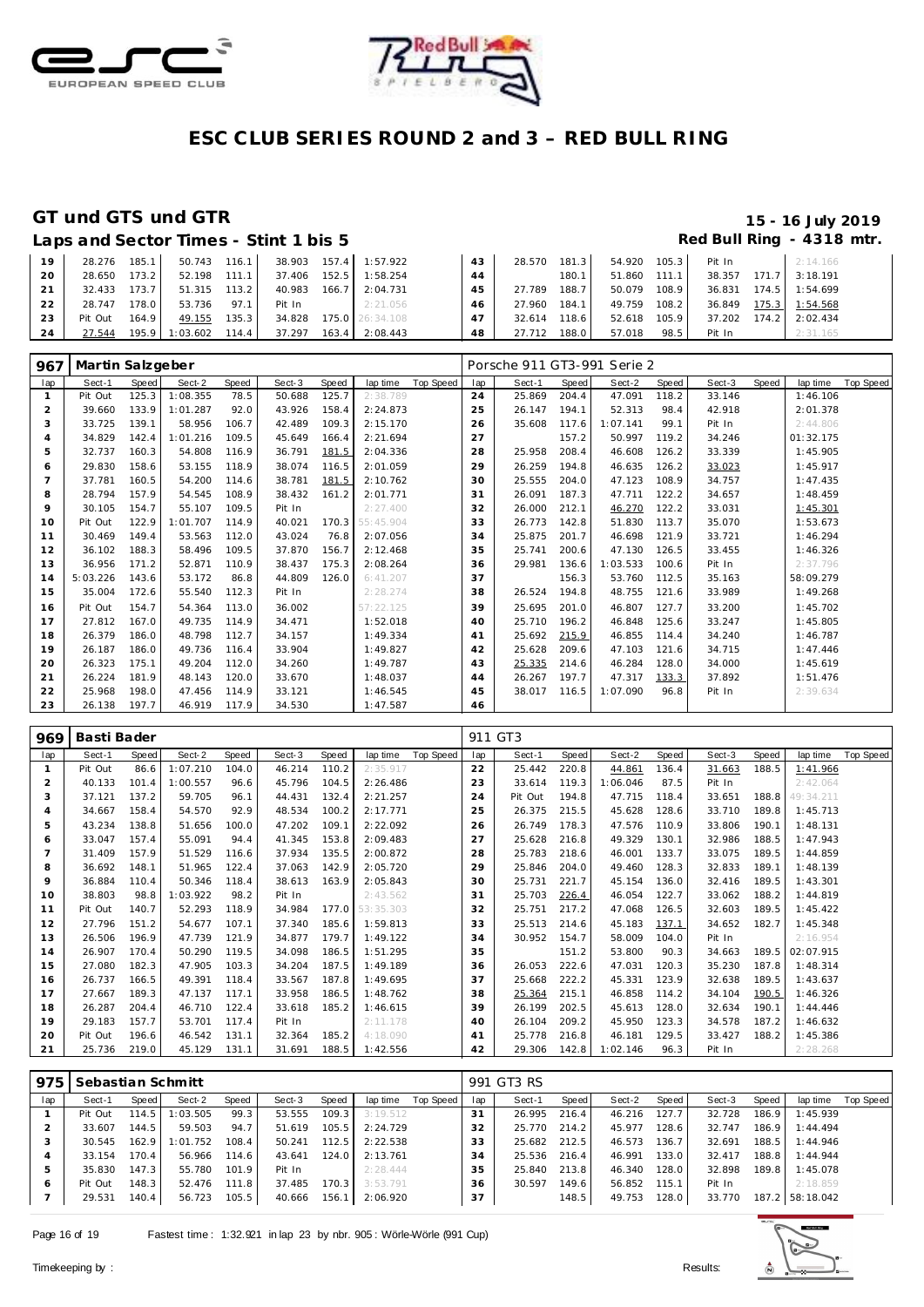



|    |         |       |        |       | Laps and Sector Times - Stint 1 bis 5 |       |                 |    |        |       |        |       |        |       | Red Bull Ring - 4318 mtr. |
|----|---------|-------|--------|-------|---------------------------------------|-------|-----------------|----|--------|-------|--------|-------|--------|-------|---------------------------|
| 8  | 30.370  | 144.3 | 58.326 | 98.7  | 36.112                                | 169.3 | 2:04.808        | 38 | 26.176 | 189.0 | 47.580 | 117.9 | 33.465 | 188.5 | 1:47.221                  |
| 9  | 28.123  | 186.4 | 51.234 | 111.6 | 36.112                                | 165.1 | 1:55.469        | 39 | 25.927 | 205.2 | 46.388 | 128.9 | 32.750 | 184.0 | 1:45.065                  |
| 10 | 29.592  | 125.3 | 59.154 | 107.4 | Pit In                                |       | 2:29.070        | 40 | 25.875 | 204.8 | 46.796 | 113.2 | 33.455 | 185.6 | 1:46.126                  |
| 11 | Pit Out | 139.3 | 50.872 | 125.3 | 34.206                                | 187.8 | 49:59.988       | 41 | 25.826 | 204.0 | 46.620 | 126.8 | 32.973 | 190.1 | 1:45.419                  |
| 12 | 28.982  | 125.9 | 51.381 | 125.6 | 32.995                                | 188.5 | 1:53.358        | 42 | 26.060 | 188.3 | 48.507 | 108.9 | Pit In |       | 2:09.740                  |
| 13 | 25.889  | 217.2 | 46.633 | 131.1 | 33.656                                | 185.9 | 1:46.178        | 43 |        | 181.3 | 47.990 | 126.8 | 32.707 | 186.5 | 6:36.676                  |
| 14 | 27.610  | 217.7 | 47.030 | 128.3 | 32.494                                | 189.8 | 1:47.134        | 44 | 25.641 | 215.1 | 46.703 | 129.8 | 32.876 | 183.1 | 1:45.220                  |
| 15 | 25.650  | 183.8 | 48.244 | 125.3 | 33.013                                | 188.8 | 1:46.907        | 45 | 26.136 | 212.5 | 45.850 | 127.4 | 33.597 | 185.6 | 1:45.583                  |
| 16 | 28.207  | 219.9 | 45.879 | 136.0 | 33.046                                | 188.8 | 1:47.132        | 46 | 26.542 | 212.5 | 55.341 | 99.8  | Pit In |       | 2:17.060                  |
| 17 | 25.998  | 195.5 | 46.024 | 134.7 | 32.793                                | 185.6 | 1:44.815        | 47 |        | 212.1 | 46.935 | 131.4 | 32.624 | 187.8 | 53:06.978                 |
| 18 | 26.710  | 198.4 | 49.796 | 132.0 | 32.947                                | 187.5 | 1:49.453        | 48 | 25.431 | 222.2 | 45.902 | 133.7 | 32.083 | 185.6 | 1:43.416                  |
| 19 | 25.664  | 202.9 | 47.824 | 128.6 | 33.371                                | 187.8 | 1:46.859        | 49 | 25.560 | 219.9 | 45.931 | 132.7 | 32.309 | 186.2 | 1:43.800                  |
| 20 | 25.800  | 198.4 | 47.256 | 117.6 | 34.817                                | 183.7 | 1:47.873        | 50 | 25.326 | 221.3 | 45.520 | 132.7 | 32.143 | 187.5 | 1:42.989                  |
| 21 | 26.419  | 181.3 | 47.620 | 136.7 | 33.538                                | 189.1 | 1:47.577        | 51 | 25.533 | 218.6 | 46.062 | 116.6 | 32.700 | 186.5 | 1:44.295                  |
| 22 | 26.071  | 215.5 | 46.491 | 126.5 | 34.059                                | 185.2 | 1:46.621        | 52 | 25.378 | 222.2 | 45.554 | 127.7 | 33.073 | 186.2 | 1:44.005                  |
| 23 | 29.957  | 137.0 | 53.362 | 113.4 | Pit In                                |       | 2:10.224        | 53 | 25.466 | 219.9 | 46.127 | 131.1 | 32.428 | 188.5 | 1:44.021                  |
| 24 | Pit Out | 160.3 | 48.925 | 120.0 | 34.888                                |       | 186.9 53:27.106 | 54 | 25.900 | 216.4 | 46.033 | 128.6 | 33.813 | 186.5 | 1:45.746                  |
| 25 | 25.644  | 201.4 | 47.062 | 126.2 | 33.083                                | 187.2 | 1:45.789        | 55 | 26.296 | 196.2 | 47.263 | 131.1 | 35.475 | 168.8 | 1:49.034                  |
| 26 | 25.939  | 209.2 | 49.004 | 97.1  | 36.123                                | 187.2 | 1:51.066        | 56 | 25.927 | 219.9 | 48.033 | 133.7 | 32.422 | 187.8 | 1:46.382                  |
| 27 | 26.634  | 210.4 | 46.383 | 129.2 | 33.263                                | 187.5 | 1:46.280        | 57 | 25.449 | 222.2 | 45.574 | 134.3 | 32.138 | 186.9 | 1:43.161                  |
| 28 | 25.664  | 199.5 | 47.419 | 135.3 | 33.299                                | 185.9 | 1:46.382        | 58 | 25.463 | 211.3 | 45.603 | 134.3 | 32.175 | 187.2 | 1:43.241                  |
| 29 | 27.127  | 213.8 | 46.883 | 125.3 | 34.143                                | 183.4 | 1:48.153        | 59 | 25.542 | 220.4 | 45.717 | 138.1 | 32.463 | 180.6 | 1:43.722                  |
| 30 | 26.656  | 179.2 | 49.461 | 109.8 | 35.698                                | 183.4 | 1:51.815        | 60 | 31.344 | 131.8 | 54.982 | 112.7 | Pit In |       | 2:09.162                  |

| 977            | <b>Manfred Seitz</b> |       |          |       |        |       |           |           |     | Porsche Turbo |       |                       |       |        |       |           |                  |
|----------------|----------------------|-------|----------|-------|--------|-------|-----------|-----------|-----|---------------|-------|-----------------------|-------|--------|-------|-----------|------------------|
| lap            | Sect-1               | Speed | Sect-2   | Speed | Sect-3 | Speed | lap time  | Top Speed | lap | Sect-1        | Speed | Sect-2                | Speed | Sect-3 | Speed | lap time  | <b>Top Speed</b> |
| $\mathbf{1}$   | Pit Out              | 94.5  | 1:14.839 | 89.4  | 49.660 | 112.5 | 2:53.860  |           | 27  | 27.315        | 200.6 | 48.607                | 130.8 | 35.989 |       | 1:51.911  |                  |
| $\overline{2}$ | 40.096               | 119.6 | 1:05.585 | 89.6  | 45.907 | 117.9 | 2:31.588  |           | 28  | 32.889        | 157.7 | 57.250                | 89.1  | 39.500 |       | 2:09.639  |                  |
| 3              | 2:49.821             | 154.1 | 57.517   | 106.7 | 39.400 | 133.8 | 4:26.738  |           | 29  | 27.892        | 203.3 | 47.552                | 128.9 | 34.688 |       | 1:50.132  |                  |
| $\overline{4}$ | 38.155               | 145.1 | 54.746   | 108.0 | 41.798 | 135.5 | 2:14.699  |           | 30  | 29.015        | 194.8 | 1:07.762              | 76.4  | Pit In |       | 2:45.318  |                  |
| 5              | 37.311               | 138.0 | 55.351   | 101.1 | 40.582 | 146.5 | 2:13.244  |           | 31  |               | 170.4 | 52.412                | 98.9  | 35.994 |       | 54:08.931 |                  |
| 6              | 33.033               | 148.1 | 56.099   | 99.4  | 40.550 | 141.4 | 2:09.682  |           | 32  | 26.945        | 186.4 | 49.855                | 109.8 | 36.528 |       | 1:53.328  |                  |
| $\overline{7}$ | 31.937               | 152.1 | 56.298   | 110.0 | 39.787 | 175.3 | 2:08.022  |           | 33  | 28.131        | 192.7 | 52.048                | 93.4  | 36.463 |       | 1:56.642  |                  |
| 8              | 31.398               | 170.1 | 52.627   | 108.4 | 37.985 | 139.0 | 2:02.010  |           | 34  | 28.974        | 192.0 | 49.219                | 114.9 | 35.905 |       | 1:54.098  |                  |
| 9              | 2:34.656             | 131.6 | 59.834   | 101.3 | Pit In |       | 4:34.859  |           | 35  | 26.786        | 191.7 | 49.056                | 115.1 | 36.168 |       | 1:52.010  |                  |
| 10             | Pit Out              | 115.8 | 1:09.526 | 108.4 | 40.425 | 149.0 | 54:51.527 |           | 36  | 27.787        | 200.6 | 49.076                | 120.5 | 35.862 |       | 1:52.725  |                  |
| 11             | 31.675               | 156.1 | 52.980   | 108.7 | 36.525 | 185.9 | 2:01.180  |           | 37  | 27.327        | 186.4 | 49.647                | 113.2 | 35.761 |       | 1:52.735  |                  |
| 12             | 2:30.377             | 155.6 | 56.165   | 98.5  | 41.462 | 177.6 | 4:08.004  |           | 38  | 27.104        | 188.7 | 48.799                | 113.7 | 35.858 |       | 1:51.761  |                  |
| 13             | 28.512               | 174.6 | 50.926   | 112.7 | 36.849 | 186.9 | 1:56.287  |           | 39  | 27.033        | 177.4 | 49.030                | 123.3 | 35.657 |       | 1:51.720  |                  |
| 14             | 29.219               | 172.3 | 50.548   | 117.6 | 40.585 | 182.4 | 2:00.352  |           | 40  | 26.837        | 196.9 | 49.328                | 118.9 | 35.467 |       | 1:51.632  |                  |
| 15             | 32.208               | 134.6 | 57.220   | 113.9 | 36.691 | 185.9 | 2:06.119  |           | 41  | 30.254        | 126.4 | 1:03.206              | 104.7 | Pit In |       | 2:34.918  |                  |
| 16             | 28.624               | 178.6 | 52.287   | 117.9 | 35.577 | 183.1 | 1:56.488  |           | 42  |               | 160.0 | 51.522                | 108.7 | 36.320 |       | 55:24.019 |                  |
| 17             | 2:23.838             | 178.0 | 49.623   | 116.1 | 36.028 | 185.9 | 3:49.489  |           | 43  | 27.746        | 180.1 | 49.954                | 112.0 | 35.782 |       | 1:53.482  |                  |
| 18             | 32.828               | 114.0 | 59.184   | 104.9 | Pit In |       | 2:29.282  |           | 44  | 27.348        | 189.0 | 49.400                | 118.9 | 36.178 |       | 1:52.926  |                  |
| 19             | Pit Out              | 140.0 | 1:00.838 | 106.9 | 38.344 |       | 53:19.695 |           | 45  | 27.426        | 192.0 | 50.967                | 115.9 | 37.287 |       | 1:55.680  |                  |
| 20             | 30.673               | 167.8 | 52.740   | 116.1 | 39.908 |       | 2:03.321  |           | 46  | 27.522        | 176.9 | 48.821                | 120.8 | 36.046 |       | 1:52.389  |                  |
| 21             | 30.955               | 181.0 | 55.157   | 109.1 | 36.216 |       | 2:02.328  |           | 47  | 26.966        | 202.1 | 49.027                | 114.6 | 35.684 |       | 1:51.677  |                  |
| 22             | 30.838               | 166.5 | 49.933   | 121.1 | 36.267 |       | 1:57.038  |           | 48  | 26.331        | 202.1 | 49.096                | 118.9 | 34.874 |       | 1:50.301  |                  |
| 23             | 27.274               | 173.2 | 1:03.712 | 114.6 | 37.280 |       | 2:08.266  |           | 49  | 26.893        | 192.7 | 48.985                | 124.1 | 35.570 |       | 1:51.448  |                  |
| 24             | 27.339               | 183.8 | 50.150   | 114.2 | Pit In |       | 2:07.929  |           | 50  | 26.480        | 194.1 | 48.609                | 126.2 | 35.691 |       | 1:50.780  |                  |
| 25             | Pit Out              | 134.2 | 55.731   | 119.5 | 37.678 |       | 4:36.284  |           | 51  | 26.810        | 190.7 | 49.088                | 116.6 | 36.708 |       | 1:52.606  |                  |
| 26             | 28.501               | 186.0 | 58.908   | 122.2 | 35.711 |       | 2:03.120  |           | 52  |               |       | 28.309 174.3 1:03.387 | 111.3 | Pit In |       | 2:31.834  |                  |

| 985 | Jürgen Wehinger |       |          |       |        |       |           |           |                | Porsche Cayman GT4 |       |          |       |        |       |           |           |
|-----|-----------------|-------|----------|-------|--------|-------|-----------|-----------|----------------|--------------------|-------|----------|-------|--------|-------|-----------|-----------|
| lap | Sect-1          | Speed | Sect-2   | Speed | Sect-3 | Speed | lap time  | Top Speed | lap            | Sect-1             | Speed | Sect-2   | Speed | Sect-3 | Speed | lap time  | Top Speed |
|     | Pit Out         | 117.6 | 1:09.027 | 84.5  | 50.612 | 126.9 | 2:41.005  |           | 26             | 29.513             | 179.2 | 53.060   | 104.9 | 40.855 |       | 2:03.428  |           |
|     | 38.957          | 139.1 | 1:02.072 | 90.8  | 43.896 | 147.7 | 2:24.925  |           | 27             | 32.376             | 135.8 | 58.418   | 109.3 | 39.924 |       | 2:10.718  |           |
| 3   | 33.833          | 138.9 | 58.513   | 104.9 | 42.769 | 105.2 | 2:15.115  |           | 28             | 37.542             | 155.8 | 58.644   | 105.1 | 40.335 | 163.9 | 2:16.521  |           |
| 4   | 34.989          | 144.1 | 1:00.554 | 105.3 | 47.259 | 106.7 | 2:22.802  |           | 29             | 29.270             | 181.6 | 52.360   | 97.8  | 37.748 | 168.8 | 1:59.378  |           |
| 5   | 34.266          | 156.8 | 56.208   | 107.8 | 38.052 | 167.2 | 2:08.526  |           | 30             | 30.562             | 132.4 | 1:15.445 | 87.9  | Pit In |       | 2:58.003  |           |
| 6   | 29.841          | 171.2 | 53.139   | 112.5 | 38.255 | 166.4 | 2:01.235  |           | 3 <sup>2</sup> |                    | 159.1 | 53.528   | 102.1 | 39.048 | 167.4 | 55:53.597 |           |
|     | 31.890          | 155.4 | 54.712   | 108.4 | 38.099 | 167.2 | 2:04.701  |           | 32             | 29.426             | 176.0 | 53.866   | 102.1 | 39.855 |       | 2:03.147  |           |
| 8   | 29.558          | 161.9 | 54.692   | 109.5 | 38.478 | 149.8 | 2:02.728  |           | 33             | 34.447             | 133.9 | 54.472   | 102.7 | 41.160 | 165.9 | 2:10.079  |           |
| 9   | 32.906          | 157.7 | 54.782   | 105.1 | Pit In |       | 2:35.641  |           | 34             | 31.221             | 164.2 | 56.498   | 88.4  | 48.152 |       | 2:15.871  |           |
| 10  | Pit Out         | 124.0 | 1:02.322 | 98.5  | 39.969 | 164.4 | 55:37.251 |           | 35             | 32.112             | 166.7 | 56.639   | 96.6  | 45.089 | 157.2 | 2:13.840  |           |
|     | 30.309          | 164.2 | 53.727   | 114.2 | 42.358 | 87.5  | 2:06.394  |           | 36             | 31.299             | 162.2 | 59.551   | 95.2  | 40.856 |       | 2:11.706  |           |

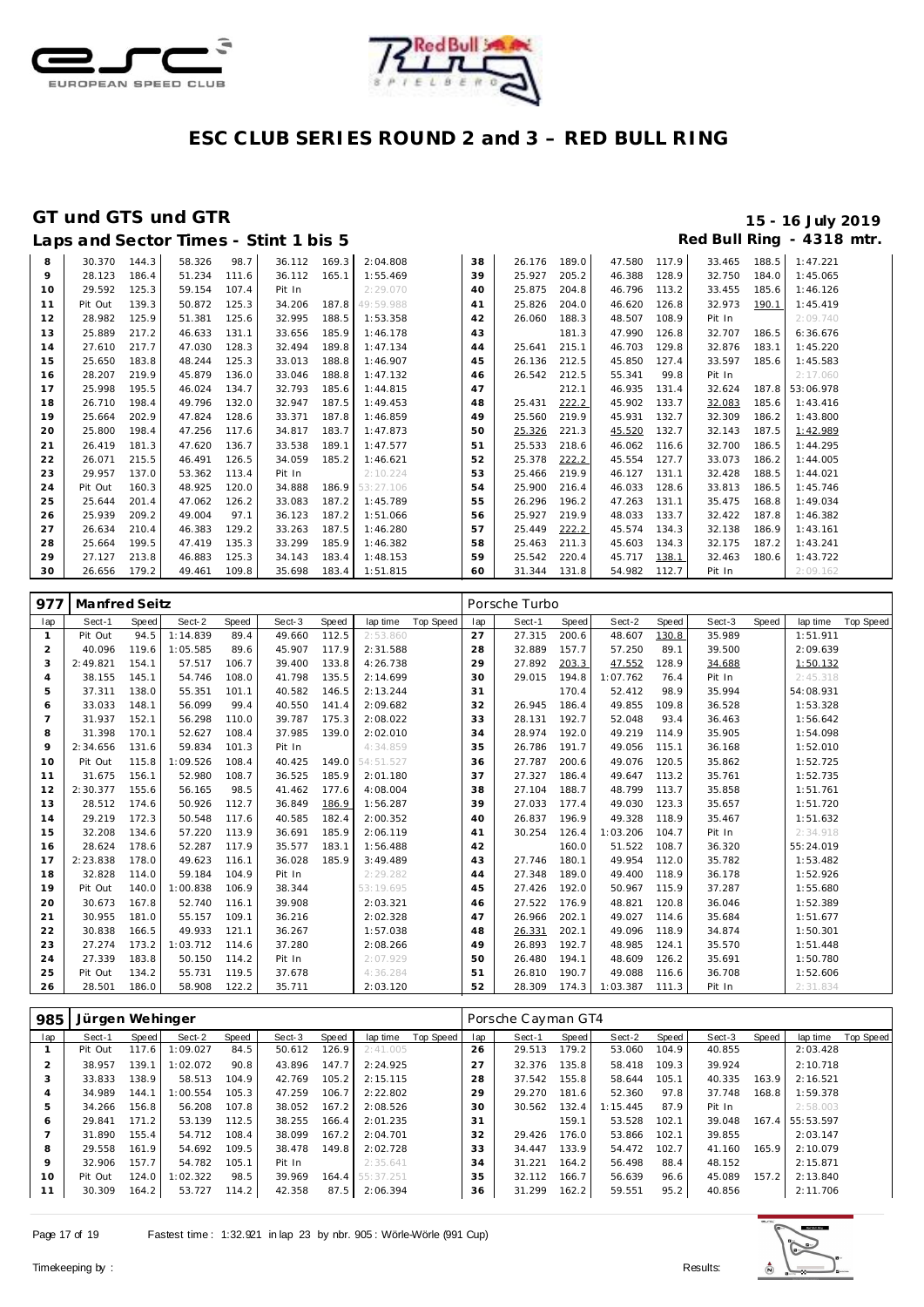



| Red Bull Ring - 4318 mtr.<br>Laps and Sector Times - Stint 1 bis 5 |         |       |          |       |        |       |           |    |        |       |          |       |        |       |           |
|--------------------------------------------------------------------|---------|-------|----------|-------|--------|-------|-----------|----|--------|-------|----------|-------|--------|-------|-----------|
| 12                                                                 | 34.066  | 170.7 | 1:00.966 | 108.2 | 38.237 | 166.4 | 2:13.269  | 37 | 30.899 | 168.5 | 58.459   | 87.1  | 40.643 | 160.0 | 2:10.001  |
| 13                                                                 | 35.908  | 166.5 | 53.635   | 104.9 | 38.465 | 168.5 | 2:08.008  | 38 | 33.019 | 130.2 | 1:06.999 | 107.4 | Pit In |       | 2:40.783  |
| 14                                                                 | 34.519  | 155.4 | 52.532   | 111.6 | Pit In |       | 2:22.000  | 39 |        | 155.8 | 55.060   | 96.6  | 40.852 |       | 7:09.948  |
| 15                                                                 | Pit Out | 163.9 | 55.275   | 102.9 | 41.809 | 103.8 | 4:15.774  | 40 | 31.238 | 114.4 | 1:04.742 | 93.4  | 43.371 | 160.5 | 2:19.351  |
| 16                                                                 | 37.071  | 164.2 | 55.395   | 117.9 | 42.187 | 161.7 | 2:14.653  | 41 | 31.125 | 158.4 | 55.095   | 105.5 | 41.397 | 153.8 | 2:07.617  |
| 17                                                                 | 28.844  | 184.1 | 50.510   | 116.4 | 36.731 | 168.5 | 1:56.085  | 42 | 35.332 | 133.2 | 1:18.281 | 101.9 | 40.656 | 161.0 | 2:34.269  |
| 18                                                                 | 28.311  | 185.7 | 53.413   | 102.3 | Pit In |       | 2:18.866  | 43 | 32.095 | 155.8 | 54.655   | 100.0 | 40.983 | 159.1 | 2:07.733  |
| 19                                                                 | Pit Out | 167.0 | 50.272   | 124.7 | 36.696 |       | 52:27.378 | 44 | 33.786 | 131.0 | 1:09.039 | 87.0  | Pit In |       | 2:55.299  |
| 20                                                                 | 27.509  | 191.0 | 48.762   | 123.6 | 41.060 |       | 1:57.331  | 45 |        | 158.8 | 52.747   | 114.2 | 37.179 | 173.1 | 37:55.148 |
| 21                                                                 | 27.889  | 188.7 | 51.272   | 111.3 | 40.236 | 160.0 | 1:59.397  | 46 | 28.309 | 182.3 | 50.865   | 112.0 | 36.335 | 172.5 | 1:55.509  |
| 22                                                                 | 27.914  | 189.0 | 49.365   | 110.0 | 38.352 |       | 1:55.631  | 47 | 27.529 | 200.2 | 50.017   | 120.5 | 35.841 | 172.0 | 1:53.387  |
| 23                                                                 | 27.810  | 185.7 | 50.882   | 111.1 | Pit In |       | 5:07.112  | 48 | 27.442 | 201.4 | 49.289   | 125.9 | 36.057 | 172.2 | 1:52.788  |
| 24                                                                 | Pit Out | 152.7 | 55.872   | 102.9 | 42.847 |       | 2: 44.465 | 49 | 27.609 | 199.9 | 49.352   | 115.4 | 35.887 | 171.4 | 1:52.848  |
| 25                                                                 | 29.573  | 157.9 | 54.243   | 98.7  | 38.015 |       | 2:01.831  | 50 | 27.748 | 199.1 | 50.710   | 103.4 | Pit In |       | 2:20.647  |

| 986            | Michael Würtz |       |          |       |        |       |            |           |     | 997 Carrera Cabrio |       |          |       |        |       |           |           |
|----------------|---------------|-------|----------|-------|--------|-------|------------|-----------|-----|--------------------|-------|----------|-------|--------|-------|-----------|-----------|
| lap            | Sect-1        | Speed | Sect-2   | Speed | Sect-3 | Speed | lap time   | Top Speed | lap | Sect-1             | Speed | Sect-2   | Speed | Sect-3 | Speed | lap time  | Top Speed |
| $\mathbf{1}$   | Pit Out       | 60.4  | 1:23.087 | 81.0  | 53.575 | 104.5 | 3:07.102   |           | 24  | 29.257             | 158.6 | 56.316   | 106.1 | Pit In |       | 2:16.852  |           |
| $\overline{2}$ | 46.697        | 103.5 | 1:06.678 | 85.7  | 45.711 | 159.8 | 2:39.086   |           | 25  | Pit Out            | 159.3 | 54.838   | 104.7 | 40.586 | 163.9 | 4:38.632  |           |
| 3              | 34.680        | 130.3 | 1:00.947 | 91.1  | 44.971 | 160.0 | 2:20.598   |           | 26  | 31.280             | 154.7 | 56.443   | 99.6  | 40.074 | 164.1 | 2:07.797  |           |
| $\overline{4}$ | 35.865        | 127.6 | 1:03.235 | 76.2  | 50.497 | 152.5 | 2:29.597   |           | 27  | 30.095             | 137.2 | 57.427   | 107.1 | 39.489 | 162.9 | 2:07.011  |           |
| 5              | 35.777        | 128.8 | 1:00.922 | 88.4  | 44.813 | 156.5 | 2:21.512   |           | 28  | 31.090             | 145.9 | 55.812   | 106.3 | 42.170 | 161.9 | 2:09.072  |           |
| 6              | 33.459        | 132.1 | 1:00.225 | 95.7  | 42.243 | 163.1 | 2:15.927   |           | 29  | 31.378             | 151.9 | 55.676   | 106.5 | Pit In |       | 21:26.153 |           |
| $\overline{7}$ | 32.476        | 142.2 | 59.628   | 93.1  | 42.834 | 161.9 | 2:14.938   |           | 30  |                    | 101.1 | 59.372   | 107.6 | 40.598 | 163.6 | 33:17.920 |           |
| 8              | 31.858        | 137.9 | 58.720   | 93.1  | 42.416 | 163.1 | 2:12.994   |           | 31  | 40.530             | 39.6  | 1:14.165 | 102.1 | 40.152 | 163.9 | 2:34.847  |           |
| $\circ$        | 35.319        | 141.9 | 56.446   | 105.5 | 41.697 | 162.7 | 2:13.462   |           | 32  | 30.137             | 151.2 | 54.021   | 101.9 | 42.946 | 139.5 | 2:07.104  |           |
| 10             | 55:11.986     | 126.2 | 1:02.566 | 99.3  | 42.162 | 152.5 | 56:56.714  |           | 33  | 33.638             | 159.1 | 53.363   | 118.9 | 39.981 | 163.1 | 2:06.982  |           |
| 11             | 32.337        | 163.2 | 57.233   | 105.3 | 52.563 | 112.4 | 2:22.133   |           | 34  | 30.181             | 161.7 | 53.995   | 110.2 | 37.992 | 166.2 | 2:02.168  |           |
| 12             | 37.803        | 136.6 | 56.482   | 108.2 | 39.597 | 156.3 | 2:13.882   |           | 35  | 32.512             | 113.3 | 1:00.987 | 100.4 | Pit In |       | 2:41.213  |           |
| 13             | 30.296        | 168.0 | 54.524   | 113.7 | Pit In |       | 2:13.035   |           | 36  | Pit Out            | 139.8 | 54.100   | 108.4 | 38.669 | 166.4 | 4:34.952  |           |
| 14             | Pit Out       | 145.5 | 57.677   | 108.0 | 40.565 | 156.3 | 4:08.306   |           | 37  | 28.808             | 165.2 | 53.191   | 114.9 | 38.952 | 162.4 | 2:00.951  |           |
| 15             | 31.413        | 148.1 | 56.408   | 96.4  | 39.643 | 164.1 | 2:07.464   |           | 38  | 29.329             | 168.8 | 53.484   | 109.1 | 37.973 | 165.4 | 2:00.786  |           |
| 16             | 35.435        | 143.8 | 54.751   | 100.9 | 40.852 | 165.1 | 2:11.038   |           | 39  | 29.443             | 167.8 | 53.618   | 117.4 | Pit In |       | 2:30.665  |           |
| 17             | 29.691        | 174.8 | 1:00.199 | 108.0 | 39.772 | 163.9 | 2:09.662   |           | 40  |                    | 142.1 | 57.994   | 98.9  | 40.635 | 159.3 | 53:10.390 |           |
| 18             | 29.902        | 155.2 | 55.170   | 108.2 | 39.222 | 164.6 | 2:04.294   |           | 41  | 30.133             | 148.5 | 55.992   | 109.1 | 39.489 |       | 2:05.614  |           |
| 19             | 29.931        | 165.2 | 53.183   | 113.2 | Pit In |       | 2:39.279   |           | 42  | 30.411             | 164.7 | 54.980   | 108.2 | 38.622 |       | 2:04.013  |           |
| 20             | Pit Out       | 114.2 | 1:07.160 | 89.3  | 44.560 | 160.7 | 56: 34.433 |           | 43  | 30.616             | 172.3 | 54.036   | 107.1 | 39.649 |       | 2:04.301  |           |
| 21             | 32.030        | 143.8 | 56.859   | 101.5 | 43.294 | 160.5 | 2:12.183   |           | 44  | 30.179             | 170.7 | 54.921   | 103.1 | 39.956 | 161.7 | 2:05.056  |           |
| 22             | 30.788        | 157.7 | 56.490   | 106.5 | 44.646 |       | 2:11.924   |           | 45  | 32.557             | 144.7 | 55.927   | 112.0 | Pit In |       | 2:23.465  |           |
| 23             | 31.286        | 146.3 | 56.550   | 105.7 | 41.034 | 164.4 | 2:08.870   |           | 46  |                    |       |          |       |        |       |           |           |

| 988            | Wörle-Wörle |       |          |       |        |       |           |                  |     | GT4 Cup |       |          |       |        |       |           |           |
|----------------|-------------|-------|----------|-------|--------|-------|-----------|------------------|-----|---------|-------|----------|-------|--------|-------|-----------|-----------|
| lap            | Sect-1      | Speed | Sect-2   | Speed | Sect-3 | Speed | lap time  | <b>Top Speed</b> | lap | Sect-1  | Speed | Sect-2   | Speed | Sect-3 | Speed | lap time  | Top Speed |
| 1              | Pit Out     | 157.4 | 51.042   | 129.8 | 33.547 | 179.1 | 1:57.413  |                  | 31  | 27.710  | 196.9 | 50.431   | 121.3 | 34.600 | 180.0 | 1:52.741  |           |
| 2              | 26.499      | 206.0 | 46.738   | 138.5 | 32.056 | 181.8 | 1:45.293  |                  | 32  | 27.179  | 205.6 | 48.235   | 127.4 | 33.814 | 178.2 | 1:49.228  |           |
| 3              | 26.012      | 208.4 | 47.045   | 141.0 | 31.915 | 182.4 | 1:44.972  |                  | 33  | 27.069  | 206.0 | 47.638   | 131.1 | 38.730 | 176.5 | 1:53.437  |           |
| $\overline{4}$ | 26.106      | 209.2 | 45.921   | 134.3 | 31.777 | 181.8 | 1:43.804  |                  | 34  | 28.398  | 203.7 | 47.800   | 131.4 | 33.590 | 180.9 | 1:49.788  |           |
| 5              | 25.963      | 208.8 | 50.809   | 130.1 | Pit In |       | 1:59.333  |                  | 35  | 26.775  | 205.2 | 47.017   | 127.1 | Pit In |       | 1:56.595  |           |
| 6              | Pit Out     | 206.0 | 45.882   | 142.9 | 31.869 | 181.2 | 2:47.540  |                  | 36  |         | 151.2 | 52.468   | 113.9 | 35.050 | 182.4 | 51:41.989 |           |
| $\overline{7}$ | 26.038      | 209.6 | 45.339   | 138.8 | 31.580 | 182.1 | 1:42.957  |                  | 37  | 27.487  | 204.0 | 47.488   | 128.3 | 33.550 | 181.5 | 1:48.525  |           |
| 8              | 26.097      | 208.0 | 45.610   | 138.8 | 32.604 | 178.5 | 1:44.311  |                  | 38  | 32.732  | 123.2 | 1:06.014 | 104.4 | Pit In |       | 2:26.752  |           |
| 9              | 25.983      | 209.2 | 45.373   | 136.0 | 31.741 | 181.2 | 1:43.097  |                  | 39  |         | 200.2 | 47.725   | 130.4 | 33.430 | 182.4 | 6:27.285  |           |
| 10             | 26.119      | 208.4 | 45.364   | 144.8 | 32.216 | 181.2 | 1:43.699  |                  | 40  | 27.049  | 206.0 | 47.159   | 128.0 | 33.801 | 183.7 | 1:48.009  |           |
| 11             | 26.568      | 189.7 | 46.076   | 139.2 | 31.767 | 180.6 | 1:44.411  |                  | 41  | 27.155  | 188.0 | 49.147   | 120.8 | 34.628 | 181.5 | 1:50.930  |           |
| 12             | 29.010      | 167.8 | 51.066   | 116.1 | Pit In |       | 2:06.045  |                  | 42  | 27.253  | 202.9 | 47.853   | 131.1 | 33.696 | 181.2 | 1:48.802  |           |
| 13             | Pit Out     | 150.2 | 1:00.811 | 92.8  | 46.847 | 164.6 | 52:23.015 |                  | 43  | 26.905  | 207.2 | 46.576   | 128.9 | 33.263 | 183.4 | 1:46.744  |           |
| 14             | 30.679      | 180.4 | 54.799   | 108.2 | 42.226 | 169.3 | 2:07.704  |                  | 44  | 26.969  | 207.6 | 46.699   | 129.5 | 33.408 | 183.4 | 1:47.076  |           |
| 15             | 29.326      | 191.3 | 53.545   | 117.1 | 40.225 | 170.3 | 2:03.096  |                  | 45  | 26.674  | 206.8 | 46.867   | 129.2 | 33.040 | 183.4 | 1:46.581  |           |
| 16             | 29.160      | 177.2 | 52.490   | 110.4 | 39.197 | 170.6 | 2:00.847  |                  | 46  | 26.566  | 206.8 | 46.554   | 125.0 | 33.212 | 179.7 | 1:46.332  |           |
| 17             | 30.106      | 186.7 | 51.528   | 114.2 | 38.623 | 171.4 | 2:00.257  |                  | 47  | 27.346  | 200.6 | 46.777   | 127.4 | Pit In |       | 1:56.631  |           |
| 18             | 28.464      | 204.4 | 49.455   | 133.3 | 38.015 | 173.4 | 1:55.934  |                  | 48  | Pit Out | 141.9 | 56.903   | 98.9  | 37.333 | 175.6 | 54:15.873 |           |
| 19             | 28.602      | 202.1 | 49.594   | 127.1 | 38.863 | 169.3 | 1:57.059  |                  | 49  | 28.357  | 184.4 | 51.000   | 112.7 | 34.920 | 180.9 | 1:54.277  |           |
| 20             | 28.851      | 201.0 | 50.333   | 111.6 | 38.347 | 152.8 | 1:57.531  |                  | 50  | 26.988  | 206.0 | 46.943   | 131.4 | 32.926 | 183.4 | 1:46.857  |           |
| 21             | 29.396      | 203.7 | 49.277   | 124.4 | 37.288 | 172.5 | 1:55.961  |                  | 51  | 26.633  | 209.2 | 46.397   | 129.8 | 32.718 | 183.4 | 1:45.748  |           |
| 22             | 28.577      | 202.5 | 49.615   | 117.9 | 38.271 | 163.6 | 1:56.463  |                  | 52  | 26.495  | 210.4 | 45.923   | 130.4 | 32.684 | 184.6 | 1:45.102  |           |
| 23             | 33.142      | 141.3 | 1:10.817 | 90.5  | Pit In |       | 2:45.578  |                  | 53  | 26.358  | 208.8 | 45.841   | 128.6 | Pit In |       | 1:52.245  |           |